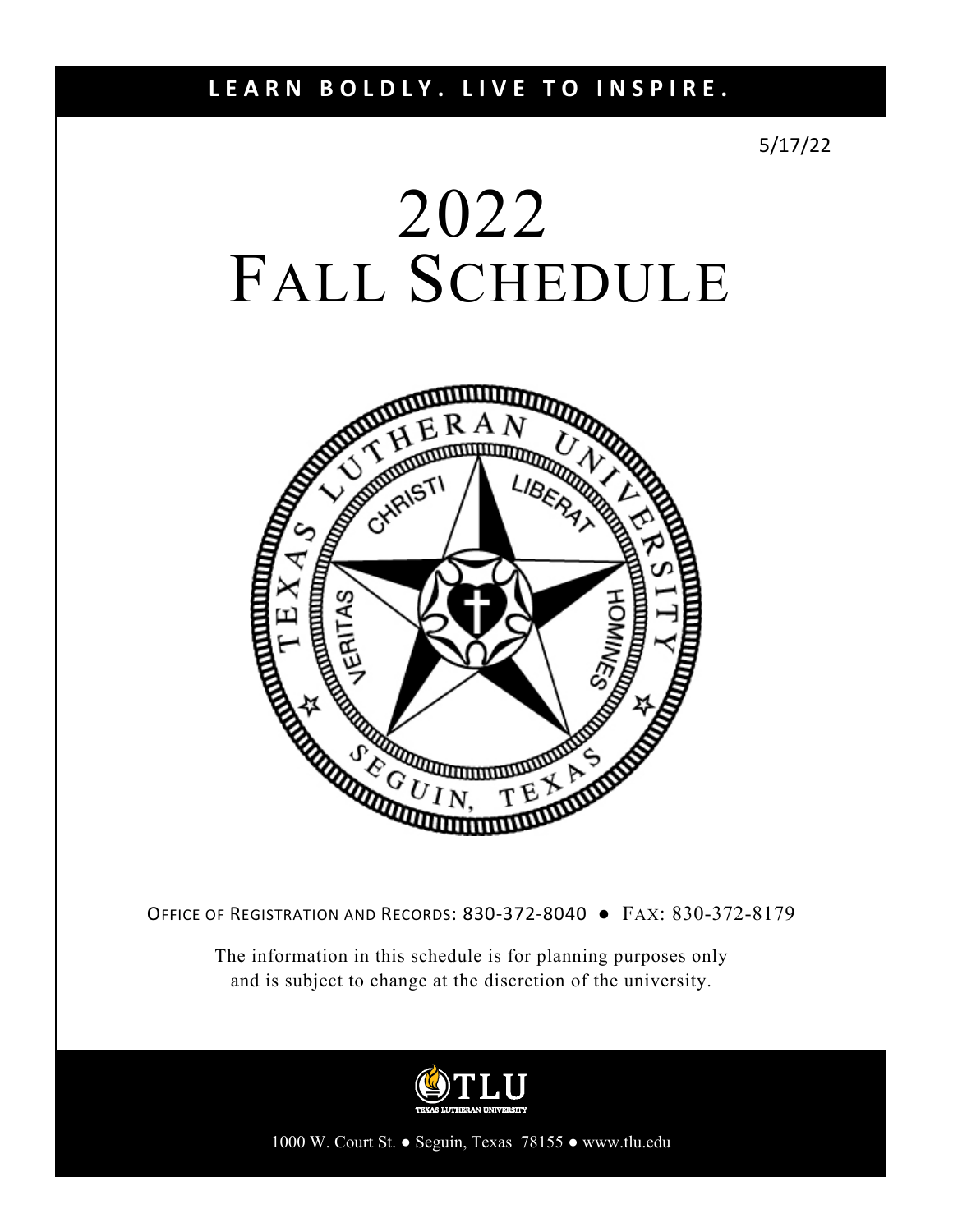

## **TEXAS LUTHERAN UNIVERSITY Academic Calendar Fall 2022 Semester**

## **FALL 2022 CALENDAR**

- August 17-21 \_\_\_\_\_\_\_\_\_\_ Returning students check-in online
- August 17-18..............New students living on campus check-in online
- August 19....................New students living on campus move-in; new commuters check-in in-person
- August 22 **Returning students move-in**
- August 22-26 **Music Late registration and schedule changes**
- August 23 First day of class
- August 26......................Last day to register for the fall semester
- September 5 Labor Day Holiday (no classes university offices closed)
- September 19 Three week checks due
- September 27..............Last day to finish an incomplete from summer terms
- October 10 Six-week grades due
- October 13-14 Mid-semester break
- November 1.................Last day to withdraw from a course with a "W" 5pm
- November 7-11...........Faculty advising
- November 14-18 Registration for spring
- November 23-25 .........Thanksgiving break (no classes university offices closed)
- December 7................Last day of lecture
- December 7-8 **Make-up registration**
- December 8................Reading day
- December 9-14 Final examinations
- December 15...............Graduating senior grades due by 5pm
- December 17 Baccalaureate & Commencement
- December 19 \_\_\_\_\_\_\_\_\_\_\_ All other student grades due at 5pm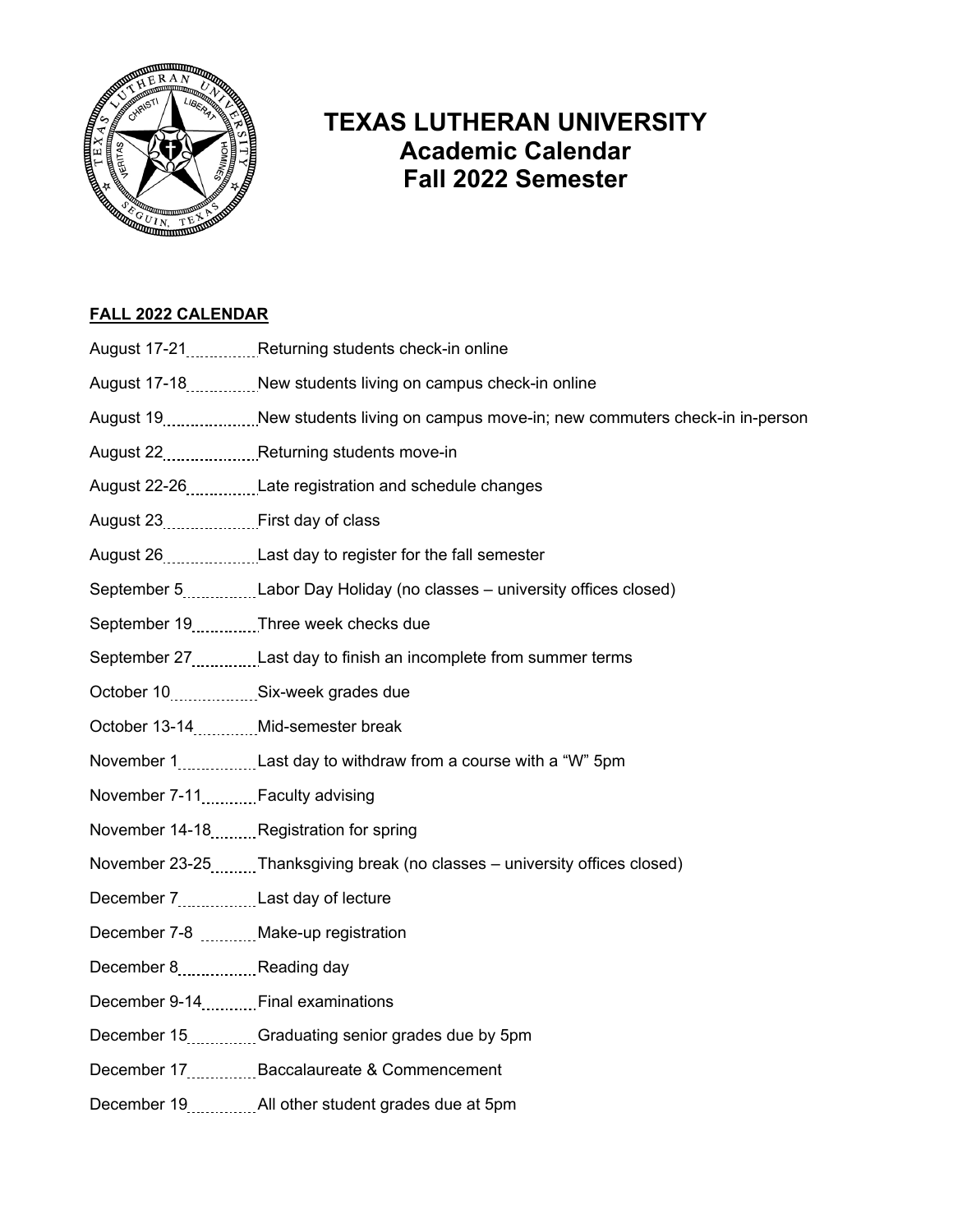## **FALL 2022 REGISTRATION INSTRUCTIONS FOR CURRENTLY ENROLLED STUDENTS**

**STUDENTS WILL NOT BE ALLOWED TO REGISTER FOR CLASSES UNLESS THEY HAVE MET WITH THEIR ADVISOR. IF THERE ARE ANY HOLDS LISTED IN YOUR myTLU STUDENT ACCOUNT, YOU MUST CLEAR THOSE PRIOR TO REGISTRATION.** 

## **Step I - Course Selection**

- 1) Go to myTLU and sign-in to your student account. Click on the *Student* tab. You will find information there on registering for courses.
- 2) See your academic advisor and get clearance for online registration. Your advisor will need to change your advising flag from N to Y.
- 3) Check the Registration Holds portion of the *Student* tab in your myTLU account. If you have holds, you must get them cleared with the appropriate office before you can register.
- 4) Students have a designated registration time based on their number of earned hours. Your online registration time is displayed for you in your myTLU student account, on the *Student* page, in the *Registration Times Info* section. Have a question about your registration time? Call the Registrar's Office at 830-327-8040.
- 5) Make-up registration and schedule changes may be made April 27-28.

## **Step II - Payment of Fees**

A bill will be emailed to the student's TLU email address and a copy posted to the student's myTLU portal in July. Students may choose to pay in full or submit the first installment of the monthly payment plan by August 1<sup>st</sup>, 2022. **IF PAYMENT OR PAYMENT ARRANGEMENTS ARE NOT MADE BY AUGUST 1st, HOUSING RESERVATIONS AND CLASS SCHEDULES MAY BE DELETED!** A \$15 late fee will be assessed to all students who do not meet the initial payment deadline.

## **Step III - Required Check-in**

All students must check-in before they attend classes. Students who have completed Steps I and II will **check-in online August 17-21** using the myTLU student portal**.** Students who have holds that prevent them from checking-in online will check-in in-person in the Registrar's Office on Monday, August 22<sup>nd</sup>. Students who do not check-in and confirm their registration will have their schedule deleted.

## **Step IV – Schedule Changes**

Returning students who wish to add or drop a course may make schedule changes at myTLU or in the Registrar's Office beginning Monday, August 22nd.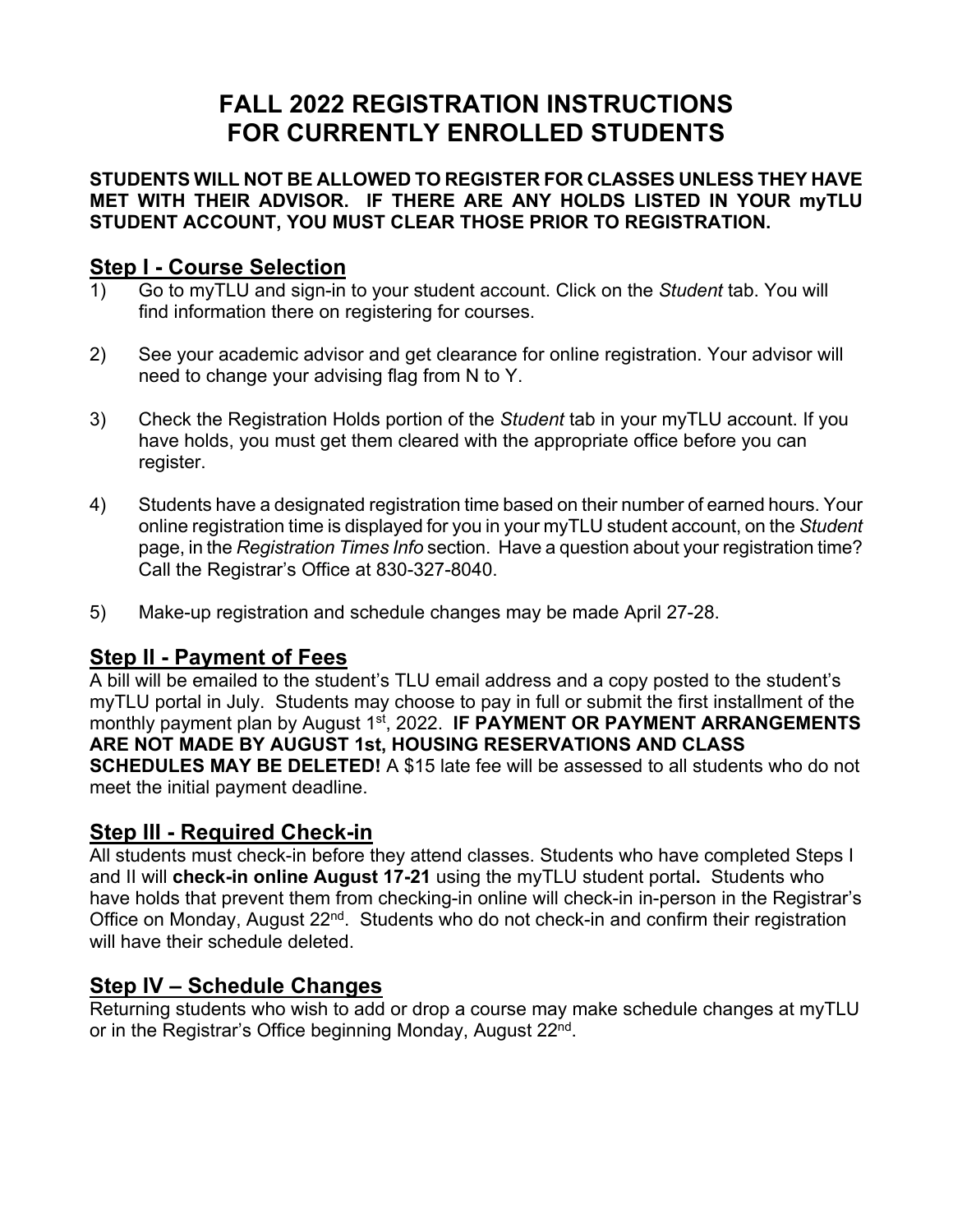## **LATE REGISTRATION**

Late registration takes place in the Registrar's Office (BC 101) on August 22-26, 2022, from 8:30am - 4:30pm. A late registration fee of \$100 is assessed for all late registrations. **The last day to register for the Fall semester is Friday, August 26th.** 

| <b>REGISTRATION INFO</b> | New students will receive registration instructions during summer<br>orientation. Returning students should visit their myTLU account,<br>print off a copy of a registration card and a transcript, and see their<br>advisor for registration clearance. |
|--------------------------|----------------------------------------------------------------------------------------------------------------------------------------------------------------------------------------------------------------------------------------------------------|
| <b>ADVISING</b>          | Students meet with their academic advisor to discuss course<br>selection and receive registration clearance.                                                                                                                                             |
| <b>REGISTRATION</b>      | New and returning students may register between 8:30 a.m. and<br>4:30 p.m. in the Office of Registration & Records after seeing an<br>advisor.                                                                                                           |
| <b>PAYMENT</b>           | Payment in full, or the 1 <sup>st</sup> installment (40%) if using the payment<br>plan, will be due at the time of registration. Refer to the TLU catalog<br>for information regarding tuition, fees, and refund policies.                               |

## **FAMILY EDUCATIONAL RIGHTS AND PRIVACY ACT (FERPA)**

Texas Lutheran University makes every effort to comply with the Family Educational Rights and Privacy Act of 1974. This act is designed to protect the privacy of a student's educational records and the right of a student to his/her records. The Student Handbook and the TLU Bulletin both describe the policies that govern maintenance of and access to a student's personal and academic records. The policy permits disclosure of educational records under certain limited circumstances and routine disclosures, at the University's discretion of information defined by the University as directory information. Texas Lutheran defines directory information as the following: name, local , permanent and email address, phone number, major, minor, photo, participation in sports, height and weight of athletes, degree candidacy, degrees and awards received, number of registered hours, classification, academic honors, dates of attendance, and previous colleges attended. You have the right to prevent the disclosure of directory information by filing a request in writing in the Office of Registration and Records on the Request to Prevent Disclosure of Directory Information form (which is available in the Registrar's office). Such a request is good for one semester only.

Texas Lutheran University assumes no liability for any actions or results that come from honoring your instructions that the information be withheld.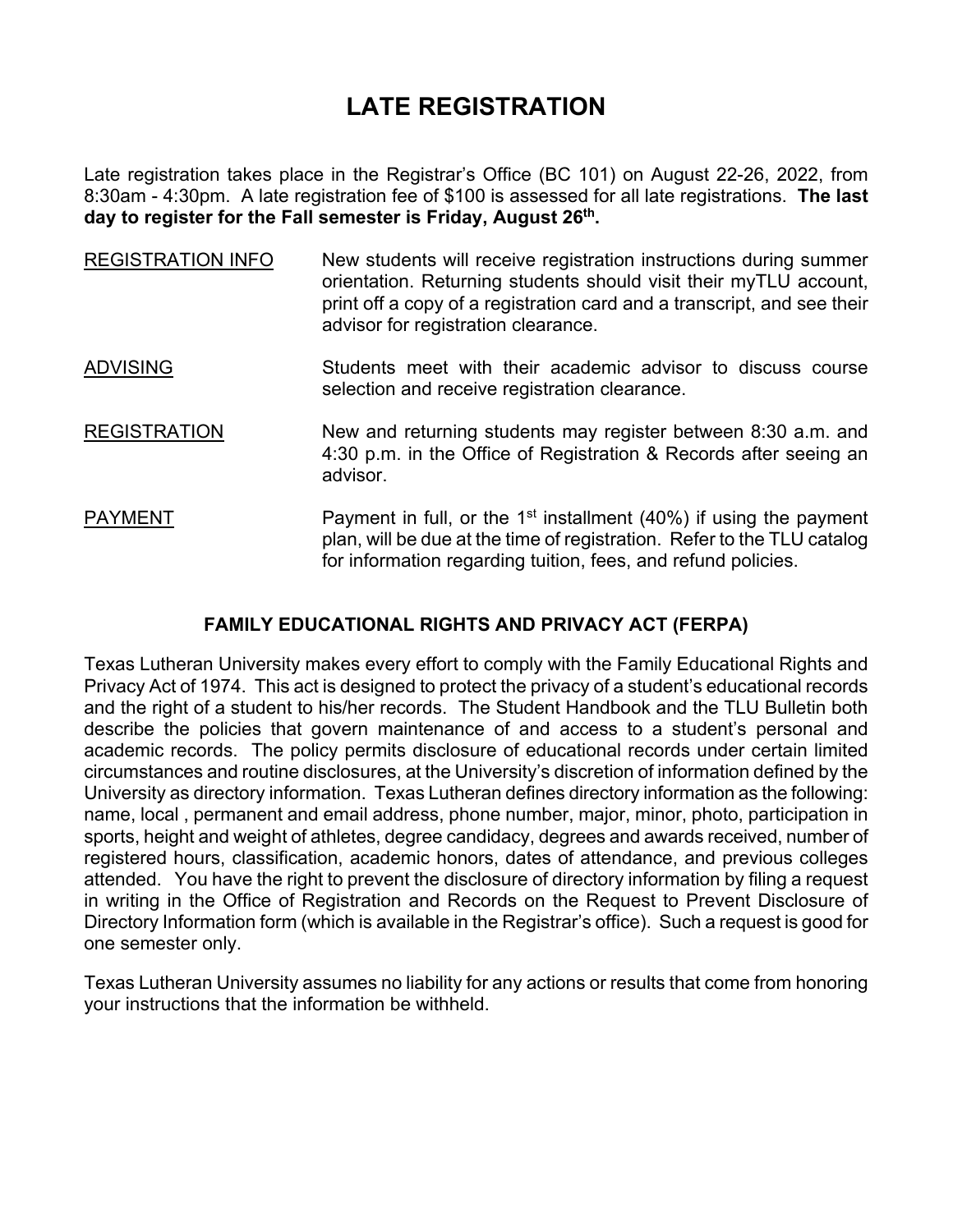## **Additional Schedule Information**

## **Important Registration Dates**

| May 28-April 1 | See your advisor and get cleared for registration; clear any holds on your student account |
|----------------|--------------------------------------------------------------------------------------------|
| April 4-8      | Preregistration for May term, summer, and fall                                             |
| April 27-28    | Makeup registration for students who missed registration or had holds                      |
| May 12         | May term begins                                                                            |
| May 13         | Last day to add a class for May term                                                       |
| June 1         | Summer A term begins                                                                       |
| June 2         | Last day to add a summer A course                                                          |
| July 5         | Summer B term begins                                                                       |
| July 6         | Last day to add a summer B course                                                          |
| August 23      | Fall term begins                                                                           |
| August 26      | Last day to add a fall class                                                               |

## **Band, Orchestra, and Choir Schedules**

Below is a listing of the rehearsal times for the School of Music ensembles. For more information contact the music department at 830-372-6015.

| <b>Course Number</b> | <b>Course Name</b>      | <b>Instructor</b> | Day                 | <b>Time</b>                               | Location        |
|----------------------|-------------------------|-------------------|---------------------|-------------------------------------------|-----------------|
| MUSI 104/114         | Orchestra               | Jeffords, E.      | т<br>W<br>F         | 4:30-6:00<br>$5:30 - 7:00$<br>$2:30-4:00$ | <b>WST A105</b> |
| MUSI 106/116         | Jazz Band               | McDonald, S.      | T <sub>R</sub>      | 7:30-8:30                                 | <b>WST A106</b> |
| MUSI 107/117         | Wind Ensemble           | Bronk, M.         | M W<br>R            | 4:30-6:00<br>$5:00 - 6:00$                | <b>WST A106</b> |
| MUSI 107/117         | Symphonic Winds         | Bronk, M.         | T <sub>R</sub><br>R | 12:00-12:50<br>$4:00 - 5:00$              | <b>WST A106</b> |
| MUSI 108/118         | <b>TLU Choir</b>        | Boyer, D.         | MTR<br>W            | $4:30 - 6:00$<br>4:30-5:15                | <b>WST A111</b> |
| MUSI 108/118         | <b>TLU Treble Choir</b> | Boyer, D.         | <b>TR</b><br>W      | 12:00-12:50<br>$5:15 - 5:45$              | <b>WST A111</b> |
| MUSI 108A/118A       | Kantorei Chamber Choir  | Boyer, D.         | MTR                 | $6:00 - 7:00$                             | <b>WST A111</b> |
| Mariachi             | Mariachi Ensemble       | Vasquez, Y.       | M R                 | $6:00 - 7:00$                             | <b>FINE WLT</b> |

## **Final Exam Schedule Fall 2022**

## **Important dates:**

- Wednesday, December  $7<sup>th</sup>$  Last Day of Lecture
	-
- Thursday, December  $8<sup>th</sup>$  Reading Day (8:00 am-5:00 pm)
- Fri-Wed, December 9-14 Final Exams (includes Saturday exams)
- Thursday, December  $15<sup>th</sup>$  Graduating seniors' final grades due by 5pm
- Saturday, December  $17<sup>th</sup>$  Commencement
- 
- Monday, December  $19<sup>th</sup>$  Other student's final grades due by 5pm

## **All final examinations are to be conducted according to the schedule below:**

| Day               | 8:30-11:30 a.m.   | $1:30-4:30$ p.m.  | 6:30-9:30 p.m.                        |
|-------------------|-------------------|-------------------|---------------------------------------|
| Thursday, Dec 8   | <b>Study Time</b> | <b>Study Time</b> | TR 4:00 & TR & R-Only Evening Classes |
| Friday, Dec 9     | MWF 9:00 a.m.     | MW(F) 1:00 p.m.   | MW 4:00 & Non-Standard Classes        |
| Saturday, Dec 10  | MWF 8:00 a.m.     | MW 2:30 p.m.      | No Exams                              |
| Monday, Dec 12    | MWF 10:30 a.m.    | TR 2:30 p.m.      | MW & M-Only Evening Classes           |
| Tuesday, Dec 13   | TR 10:30 a.m.     | TR 1:00 p.m.      | <b>T-Only Evening Classes</b>         |
| Wednesday, Dec 14 | TR 8:00 a.m.      | MWF 11:30 a.m.    | <b>W-Only Evening Classes</b>         |
| Thursday, Dec 15  | Make-up Exams     | Make-up Exams     | No Exams                              |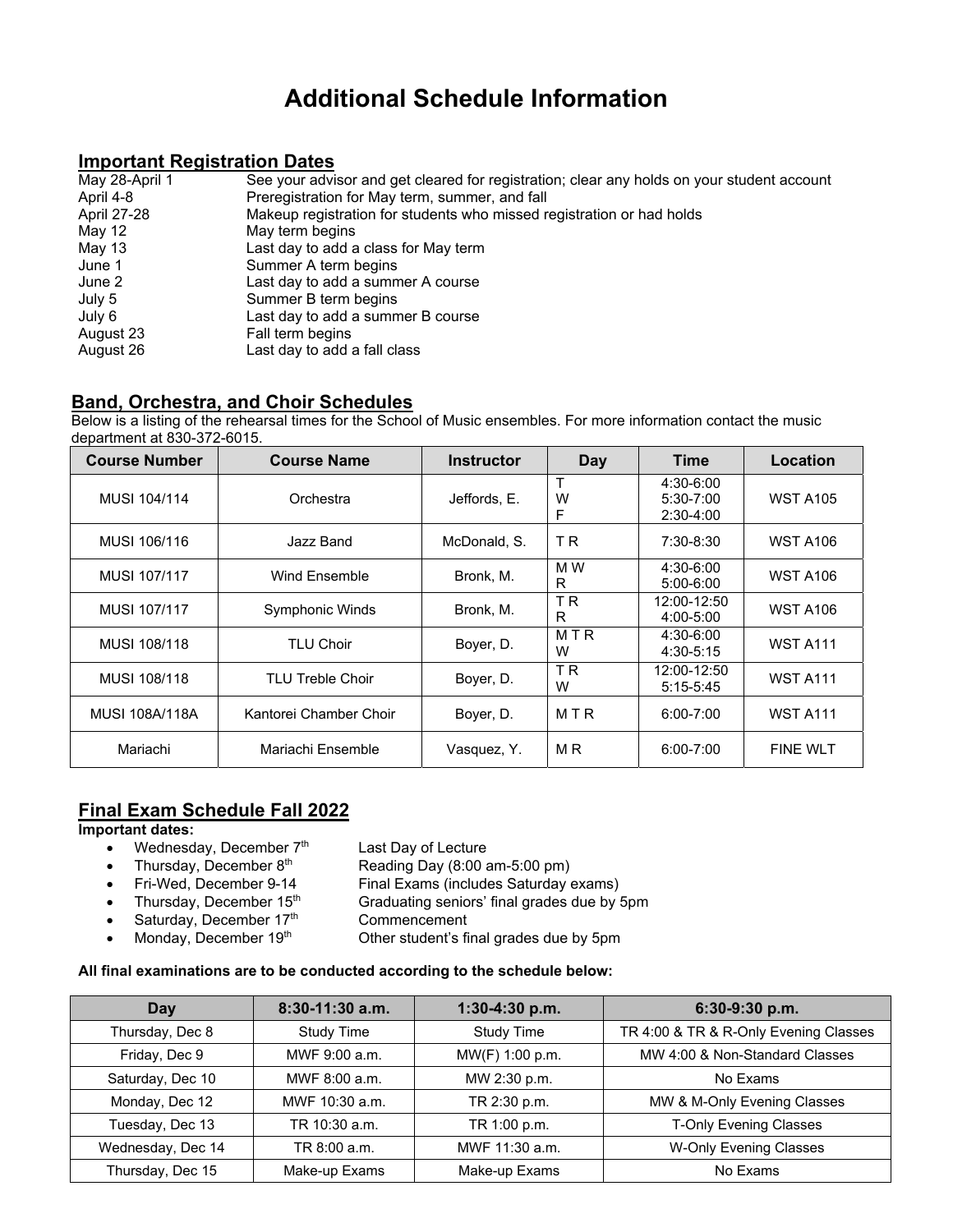## **Compass Requirements**

TLU's general education curriculum is called Compass. Compass has 3 parts: foundation courses, distribution courses, and competencies (and associated skills). Below are the requirements for each of the three areas.

## **The Foundations (18 hours)**

- Basic Quantitative Literacy: MATH 130 or higher
- Critical Reading: FREX134

- Engaging Faith Traditions: THEO133
- 
- 

Modern Language: Any modern language at the 131 level or higher

Written Communication: COMP131 & COMP132

## **The Distributions (30 hours)**

- Arts
	- 6 hours from the following: ARTS130, DRAM, MUSI, VART
- Humanities & Culture

12 hours from the following: HUMA130, AFAM, COMM, ENGL, HIST, MAST, Modern Languages, PHIL, THEO, WOST

No more than 2 courses from any single discipline or from the modern languages can count toward this requirement.

- Natural Sciences & Math 6 hours from the following: NSCI 140, BIOL, CHEM, CSCI, ENVS, MATH, PHYS, STAT At least one course must be a natural science course taken with a lab.
- Social Sciences 6 hours from the following: SSCI130, CRCJ, ECON, GEOG, POLS, PSYC, SOCI

## **The Competencies**

Through completion of the foundation and distribution courses listed above, and also through selected courses in their majors, students will be developing important competencies. Course offerings designed to meet each competency will be identified in the schedule of classes with a competency code attached to the course number. Students will be required to take courses with the following competencies:

- Critical Thinking (T): 3 courses
- **Effective Communication (C): 2 courses**
- Engaged Citizenship (Z): 3 courses
- Ethics (E): 1 course

Competencies are identified in the fourth component of the course number. For example, VART-136-01-**C** is an Art Appreciation course that meets the Effective Communication competency requirement. Some courses will not have a competency. For example, GEOG-331-01 is a Geography course that does not satisfy a competency requirement.

## **Reflective Modules**

Reflective modules are co-curricular explorations that are designed to help students develop their skills as lifelong learners in structured learning environments outside of traditional classroom settings. Various foundational capacities and core competencies will be developed during these intensive experiences. These reflective modules set the foundation for students' understanding of the ways that what they learn in their education will be connected with all the experiences of their lives. Ideally, these reflective modules support student reflection on their development in curricular and co-curricular experiences. Module requirements are:

- New TLU students who are required to take FREX must complete 3 modules.
- New TLU students who are not required to take FREX must complete 2 modules.

Additional module information:

- Students who take FREX must complete the Paw Print module.
- Students who transfer to TLU as core complete are exempt from the module requirement.
- Students who transfer to TLU with 75 or more hours are exempt from the module requirement.
- Preferably, the majority of reflective modules are completed by the end of the sophomore year.
- Students can register for a maximum of two modules per semester.
- Modules are assessed as Credit/No Credit.
- Modules may not be repeated even if the grade of No Credit is received.
- Students can take more than three modules if they wish.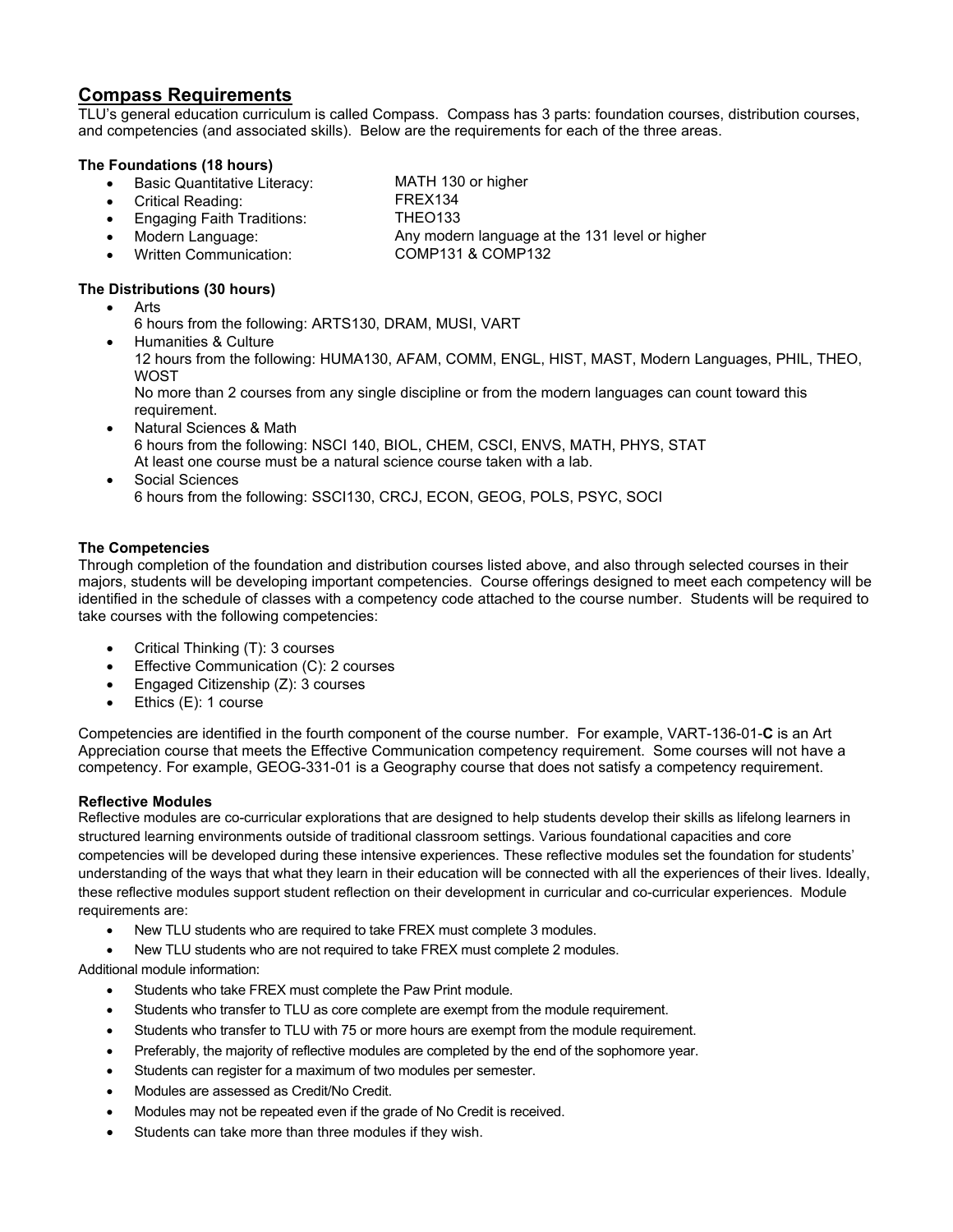**IMPORTANT NOTE:** Please know that these schedules are subject to change at any time. Please refer to the portal for current information.

- 1. Log into the portal
- 2. Click on Student Life
- 3. Scroll down to the Reflective Module Schedules Information
- 4. Click on the module you would like to check the schedule

**COCR 101.01-04 – (F2F) Paw Print E. Aguiñaga /J. Anderson The Paw Print module is required for all incoming students enrolled in the Exploring the Arts & Sciences (FREX 134) course.** This module will focus on first-year students' understanding of *why* they have decided to get a higher education degree, *what* they want to do with it to better their life and community, and *how* they are going to get it done (graduate). Students will discuss the concepts of liberal arts and vocation, will be introduced to Compass (TLU's General Education Curriculum), and complete a comprehensive education plan for their upcoming college years.

### **\*\*Prerequisite: Enrolled in FREX 134 Fall 2022. \*\*All meeting times are required.**

| <b>Sections</b> | <b>Date</b>                             | <b>Time</b>      | <b>Room</b>   |  |
|-----------------|-----------------------------------------|------------------|---------------|--|
|                 | Sunday, August 21 (Bulldog Orientation) | 9:00-9:50AM      |               |  |
|                 | Tuesday, September 6                    | 4:30-5:30PM      | Tschoepe Hall |  |
| Section #1: T   | Tuesday, October 4                      | 4:30-5:30PM      |               |  |
|                 | Tuesday, November 1                     | 4:30-5:30PM      |               |  |
|                 | Sunday, August 21 (Bulldog Orientation) | 10:30-11:20AM    |               |  |
|                 | Wednesday, September 7                  | $3:00-4:00$ PM   |               |  |
| Section #2: W   | Wednesday, October 5                    | $3:00-4:00$ PM   | Tschoepe Hall |  |
|                 | Wednesday, November 2                   | $3:00-4:00$ PM   |               |  |
|                 | Sunday, August 21 (Bulldog Orientation) | 9:00-9:50AM      |               |  |
| Section #3: W   | Wednesday, September 7                  | $6:30 - 7:30$ PM |               |  |
|                 | Wednesday, October 5                    | 6:30-7:30PM      | Tschoepe Hall |  |
|                 | Wednesday, November 2                   | 6:30-7:30PM      |               |  |
| Section #4: R   | Sunday, August 21 (Bulldog Orientation) | 10:30-11:20AM    |               |  |
|                 | Thursday, September 8                   | 6:30-7:30PM      |               |  |
|                 | Thursday, October 6                     | 6:30-7:30PM      | Tschoepe Hall |  |
|                 | Thursday, November 3                    | 6:30-7:30PM      |               |  |

### **COCR 122.01 – (F2F) Watoto = Children R. Shao**

Ever wanted to make a difference in another part of the world? Here's your opportunity! Help organize and run a kickball tournament to raise funds and awareness for orphans and children facing economic hardship in Tanzania. All meeting times are required.

| <b>Meeting</b>                | Date                   | <b>Time</b>    | <b>Room</b>   |
|-------------------------------|------------------------|----------------|---------------|
| <b>Orientation Session</b>    | Wednesday August 24    | 4:00-4:30pm    | ASC A/B       |
| <b>Planning Session 1</b>     | Wednesday August 31    | 4:00-4:30pm    | ASC A/B       |
| <b>Planning Session 2</b>     | Wednesday September 7  | 4:00-4:30pm    | ASC A/B       |
| <b>Planning Session 3</b>     | Wednesday September 21 | 4:00-4:30pm    | ASC A/B       |
| <b>Planning Session 4</b>     | Wednesday September 28 | 4:00-4:30pm    | ASC A/B       |
| <b>Planning Session 5</b>     | Wednesday October 5    | 4:00-4:30pm    | ASC A/B       |
| Planning Session 6            | Wednesday October 12   | 4:00-4:30pm    | ASC A/B       |
| <b>Planning Session 7</b>     | Wednesday October 19   | 4:00-4:30pm    | ASC A/B       |
| <b>Kickball Tournament</b>    | Sunday October 23      | 12:00pm-4:00pm | Sequin 4-Plex |
| Kickball Tournament Rain Date | Wednesday October 30   | 12:00pm-4:00pm | Seguin 4-Plex |
| <b>Reflection Session</b>     | Wednesday November 2   | 4:00-5:00pm    | ASC A/B       |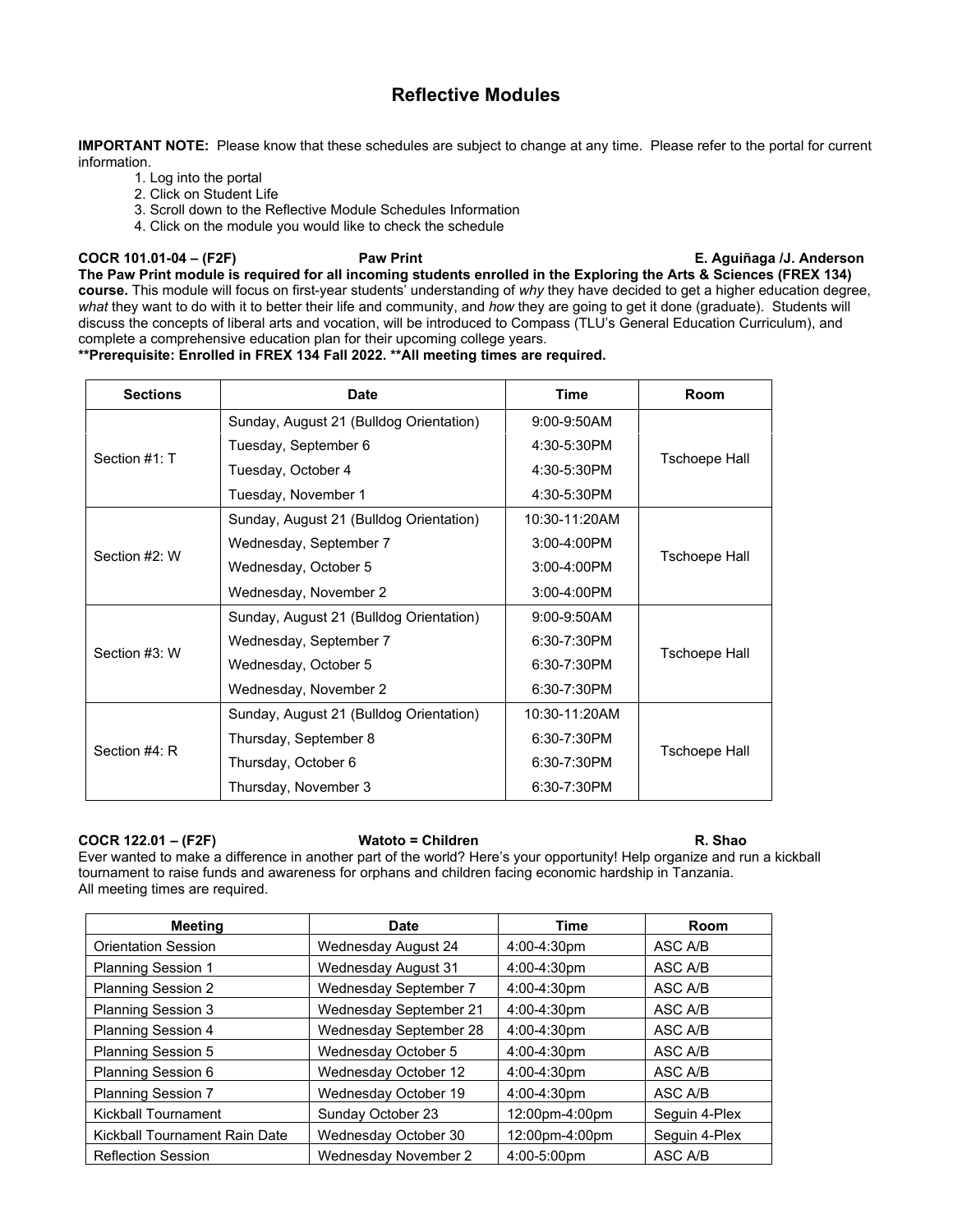## **COCR 124.01 – (F2F) Make Fitness Count G. Burnett**

Students who register for Make Fitness Count are required to attend an orientation session, participate in pre and post fitness testing, write a fitness contract, and participate in fitness activities on campus at least twice a week for 30 minutes (8 hours for a 8 week program) or three times a week for five + weeks. These activities would/could include using the fitness center, swimming laps at the pool, attending a non-credit fitness class. Up to four athletic practices may count toward the required exercise sessions. The students will keep an exercise journal in the fitness center to record their workouts.

You only need to attend one online module orientation. All online and face to face meeting times are required.

| <b>Meeting</b>             | <b>Date</b>       | <b>Time</b>    | <b>Building</b>                                                                 | <b>Room</b>              |  |
|----------------------------|-------------------|----------------|---------------------------------------------------------------------------------|--------------------------|--|
| Orientation meeting        | Wed, August 24    | 12:30-1:30 PM  | TBA                                                                             | <b>TBA</b>               |  |
|                            | Fri, August 26    | $2:00-3:00$ PM | TBA                                                                             | TBA                      |  |
| Fitness pre-test due       | Fri, September 2  | 6:00 PM        |                                                                                 |                          |  |
| Exercise plan/contract due | Fri, September 2  | 6:00 PM        | Fitness Center/Online                                                           | front desk/e-mail/portal |  |
| Mid-point check-in         | Wed, September 21 | 12:30 PM       | <b>ZOOM</b>                                                                     |                          |  |
| Meeting**                  | Fri, September 23 | 2:00 PM        | <b>ZOOM</b>                                                                     |                          |  |
|                            |                   |                | EXERCISE LOG- Choose a plan to workout 2x or 3x week to reach 16 total workouts |                          |  |
| Fitness post-test & log    | Fri, October 7    |                | 6:00 PM                                                                         | TBA                      |  |
|                            | 3X a week plan    |                |                                                                                 |                          |  |
| Fitness post-test & log    | Fri. October 28   | 6:00 PM        | TBA                                                                             |                          |  |
|                            | 2X a week plan    |                |                                                                                 |                          |  |

\*\*May not be necessary due to F2F Orientation

## **COCR 176.01 – (F2F) Get Your Financial Life in Order! S. Alexander**

*GET YOUR FINANCIAL LIFE IN ORDER!* This module is for students interested in knowing and understanding basic financial information that will provide the basis for any future college financial courses as well as impact students for the rest of their lives.

All face-to-face meeting times are required.

| <b>Meeting</b>                  | Date                   | <b>Time</b>      | Location |
|---------------------------------|------------------------|------------------|----------|
| <b>Orientation Session</b>      | Thursday, August 25    | $6:30 - 7:30$ pm | TBD      |
| Budgeting & Banking Session     | Thursday, September 1  | $6:30 - 7:30$ pm | TBD      |
| Credit & Lending Ratios Session | Thursday, September 8  | $6:30 - 7:30$ pm | TBD      |
| Insurance & Payroll Session     | Thursday, September 15 | $6:30 - 7:30$ pm | TBD      |
| Retirement & Lifetime Savings   | Thursday, September 22 | $6:30 - 7:30$ pm | TBD      |
| l Financial Football            | Thursday, September 29 | $6:30 - 7:30$ pm | TBD      |
| Wrap Up Session                 | Thursday, October 6    | $6:30 - 7:30$ pm | TBD      |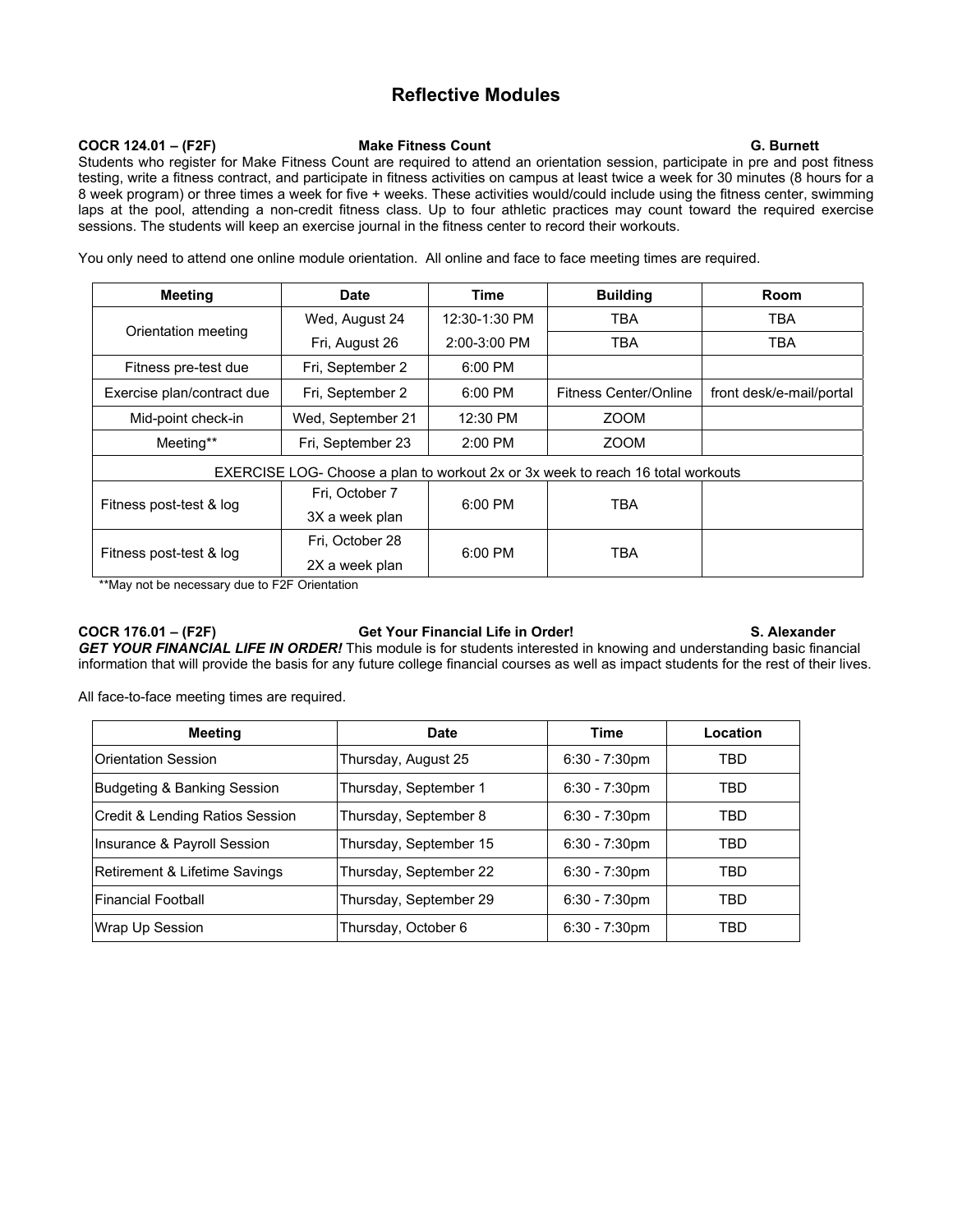## COCR 178.01 – (ASY) **Improve Your Sleep** K. Wych

Do you find yourself nodding off in class? Are you tossing and turning, not sleeping several nights out of the week? Take this module, learn how to get a better night's sleep and impress the person back home that used to have to drag you out of bed every morning.

You only need to attend one online orientation session. All online meeting times are required.

| <b>Orientation Session</b> | Wednesday, August 24 at 7:00-7:30 PM - Online via Zoom                                                         |
|----------------------------|----------------------------------------------------------------------------------------------------------------|
|                            | Friday, August 27 at 12:30-12:55 PM - Online via Zoom<br>Backup for those who register by 5:00ppm on August 24 |

| Date Due                                 | <b>Assignment</b>                                                                                                                                                                                                                                                                                                                                                                                                                                                                                                                                                                                       |
|------------------------------------------|---------------------------------------------------------------------------------------------------------------------------------------------------------------------------------------------------------------------------------------------------------------------------------------------------------------------------------------------------------------------------------------------------------------------------------------------------------------------------------------------------------------------------------------------------------------------------------------------------------|
| Wed, August 31 <sup>st</sup> , 9:30am    | Ted Talk: Russell Foster: Why do we Sleep?<br>https://www.ted.com/talks/russell foster why do we sleep<br>150-word typed essay on what his three theories about why we sleep are. Do you agree or<br>disagree with his theories? Why?                                                                                                                                                                                                                                                                                                                                                                   |
| Wed, September 7 <sup>th</sup> , 9:30am  | Complete a 7-day sleep diary from the National Sleep Foundation's Sleep Diary<br>https://www.sleepfoundation.org/sites/default/files/inline-files/SleepDiaryv6.pdf                                                                                                                                                                                                                                                                                                                                                                                                                                      |
| Wed, September 14th, 9:30am              | Find four articles about sleep from newspaper, magazines, websites. Summarize each article<br>in a paragraph answering these two questions. Answer the following questions for each<br>article.<br>1. What was the article about?<br>2. Do you agree with the article? Why or why not?<br>Please site your article at the end of each paragraph. You will have four paragraphs when<br>completed.                                                                                                                                                                                                       |
| Wed, September 21 <sup>st</sup> , 9:30am | Ted Talk: Jeff Illiff: One more reason to get a good night's sleep.<br>150-word typed essay summarizing what you learned and what you will change on your sleep<br>diary to get a better nights' rest.                                                                                                                                                                                                                                                                                                                                                                                                  |
| Wed, September 28th, 9:30am              | Go to the following sites, read the article & watch the videos to answer the 86,400 seconds<br>questions below.<br>https://www.letsgetjobless.com/goals-in-life/<br>https://gregandfionascott.com/86400-dollars-a-day/<br>https://www.youtube.com/watch?v=u709Mbjcvss<br>https://www.youtube.com/watch?v=K3UinJxV208<br>Create two graphs (of any type) to show how you Think You Spend your 86,400 seconds each<br>day and how You Wish You currently spent your 86,400 seconds each day?                                                                                                              |
| Wed, October 5 <sup>th</sup> , 9:30am    | Resubmit your sleep foundation sleep diary, with what you changed. 100 word-typed essay on<br>the change you made, did it work, did it not work?<br>ALSO, watch the these four short videos:<br>https://www.ted.com/talks/matt_walker_hacking_your_memory_with_sleep<br>https://www.ted.com/talks/matt_walker_how_sleep_affects_your_emotions<br>https://www.ted.com/talks/claudia aguirre what would happen if you didn t sleep<br>https://www.ted.com/talks/claudia aguirre why is yawning contagious<br>100-word typed essay on how you might incorporate these four videos into your sleep routine. |
| Wed, October 12 <sup>th</sup> , 9:30am   | A one-two (1-2) page final paper needs to address the following:<br>1. What are the cost/benefits of your sleep habits?<br>2. When you changed your sleep habits, have you been able to maintain what you changed?<br>Why?<br>3. What type of plan have you developed from what you have learned in the module to help<br>you get better sleep?<br>4. What would you tell your friends are the three most important things you learned about<br>sleep in this module?                                                                                                                                   |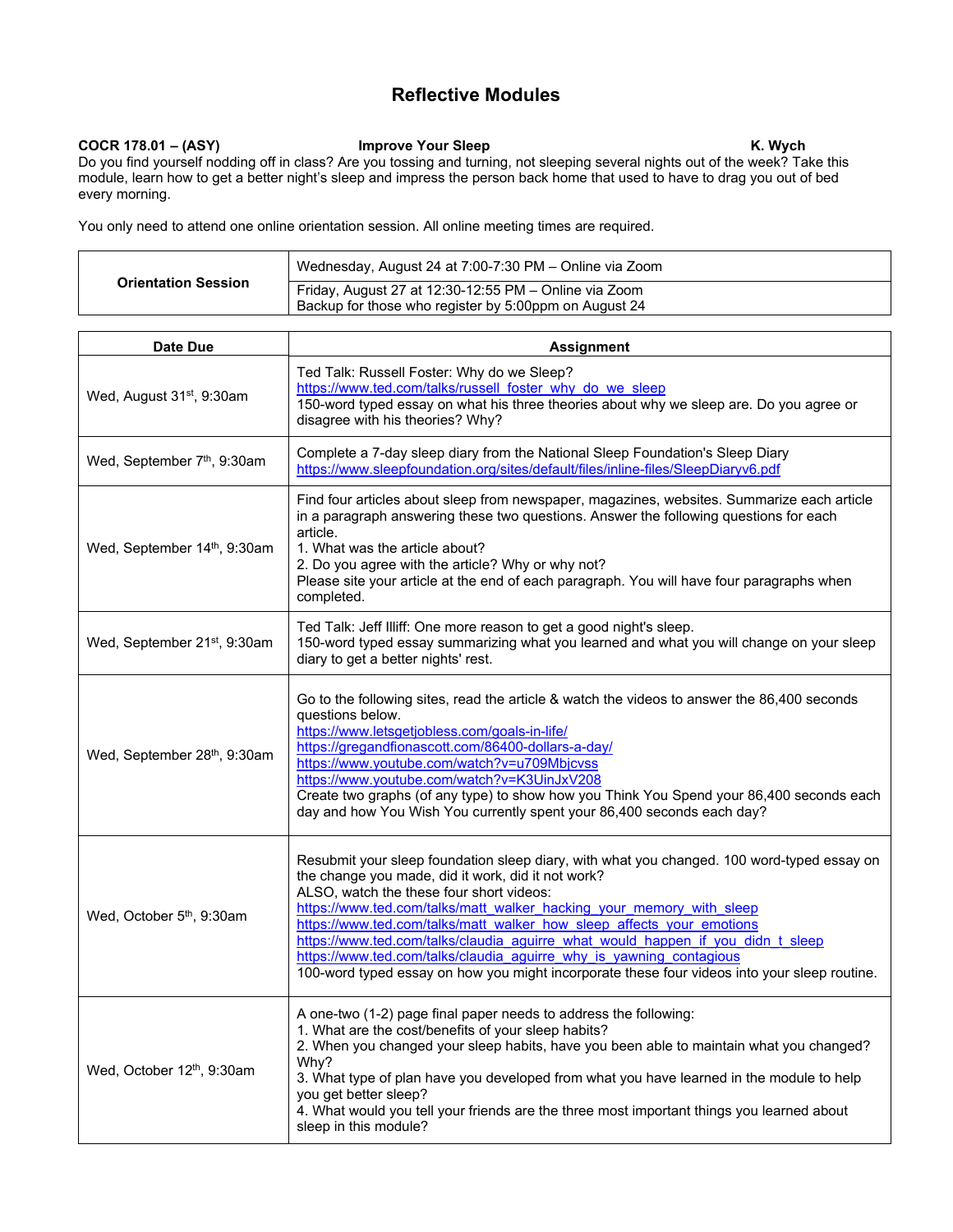## COCR 208.01 - (ASY) Take a Stand T. Snow

The Take A Stand reflective module teaches you how to be an active, positive bystander at TLU. This engaging training is comprised of online discussions that address myths about rape culture, engages in conversation about being a bystander and provides tools and strategies in order to be an effective, active, and positive empowered bystander. Learn how to develop strategic plans on bystander intervention and make a lasting difference on campus.

| Orientation, Topic 5, & Reflection sessions will be via Zoom; each other session will occur online (asynchronously) |                                |                               |                 |      |  |
|---------------------------------------------------------------------------------------------------------------------|--------------------------------|-------------------------------|-----------------|------|--|
| <b>Meeting</b>                                                                                                      | <b>Date</b>                    | Time                          | <b>Building</b> | Room |  |
| <b>Orientation Session</b>                                                                                          | 8/25                           | 12:00-1:00 pm                 | Zoom            |      |  |
|                                                                                                                     | Late Registration/Makeup: 8/29 | 12:00-1:00 pm                 | Zoom            |      |  |
|                                                                                                                     | Assignment Due: 8/29           | Online                        |                 |      |  |
| Topic 1                                                                                                             | Assignment Due: 9/6            | Online                        |                 |      |  |
| Topic 2                                                                                                             | Assignment Due: 9/12           | Online                        |                 |      |  |
| Topic 3                                                                                                             | Assignment Due: 9/19           | Online                        |                 |      |  |
| Topic 4                                                                                                             | Assignment Due: 9/26           | Online                        |                 |      |  |
| Topic 5                                                                                                             | 9/29                           | 9:30-10:20am or 12:00-1:00 pm | Zoom            |      |  |
|                                                                                                                     | Assignment Due: 10/3           | Online                        |                 |      |  |
| Topic 6                                                                                                             | 10/6                           | 9:30-10:20am or 12:00-1:00 pm | Zoom            |      |  |
|                                                                                                                     | Assignment Due: 10/10          | Online                        |                 |      |  |
| Topic 7                                                                                                             | Final Project Due: 10/17       |                               |                 |      |  |
| Reflection                                                                                                          | 10/20                          | 12:00-1:00 pm                 | Zoom            |      |  |

### **COCR 212.01 – (F2F) Cyber Security Awareness B. Senter**

Stop, Think, Connect. Learn how to be a better cybercitizen and help devolope an effective security awareness program for your fellow TLU students. Security is a shared responsibility. Be a part of the solution!

All online and face to face meeting times are required.

| Meeting                                                                                      | Date                        | Time    | <b>Building</b>    | Room               |
|----------------------------------------------------------------------------------------------|-----------------------------|---------|--------------------|--------------------|
|                                                                                              |                             |         | Online via         | Online via         |
| Orientation Session I (*)                                                                    | Wed, Aug. 24th              | 6:00PM  | Zoom               | Zoom               |
|                                                                                              |                             |         | Online via         | Online via         |
| Orientation Session make up session                                                          | Fri, Aug. $26th$            | 12:30PM | Zoom               | Zoom               |
| <b>Workshop #1</b> - personal cyber security awareness                                       | Wed, Sept. 7th              | 6:00 PM | Tschoepe           | TBD.               |
| Personal assessment completion                                                               | On your own time            |         |                    |                    |
| <b>Workshop #2</b> - discussion on an effective<br>awareness program for student body        | Wed, Sep. 14th              | 6:00 PM | Tschoepe           | TBD                |
| Awareness Program Assignment                                                                 | On your own time            |         |                    |                    |
| <b>Workshop #3</b> - finalize plans for campus<br>cybersecurity awareness program in October | Wed, Sept. 21 <sup>st</sup> | 6:00PM  | Tschoepe           | TBD.               |
| <b>Workshop #4 - progress check</b>                                                          | Wed, Oct. 5 <sup>th</sup>   | 6:00PM  | Online via<br>Zoom | Online via<br>Zoom |
| Awareness Program Deployment                                                                 | based on assignments        |         |                    |                    |
| Evaluation of awareness program                                                              | Wed. Nov. 2rd               | 6:00PM  | Online via<br>Zoom | Online via<br>Zoom |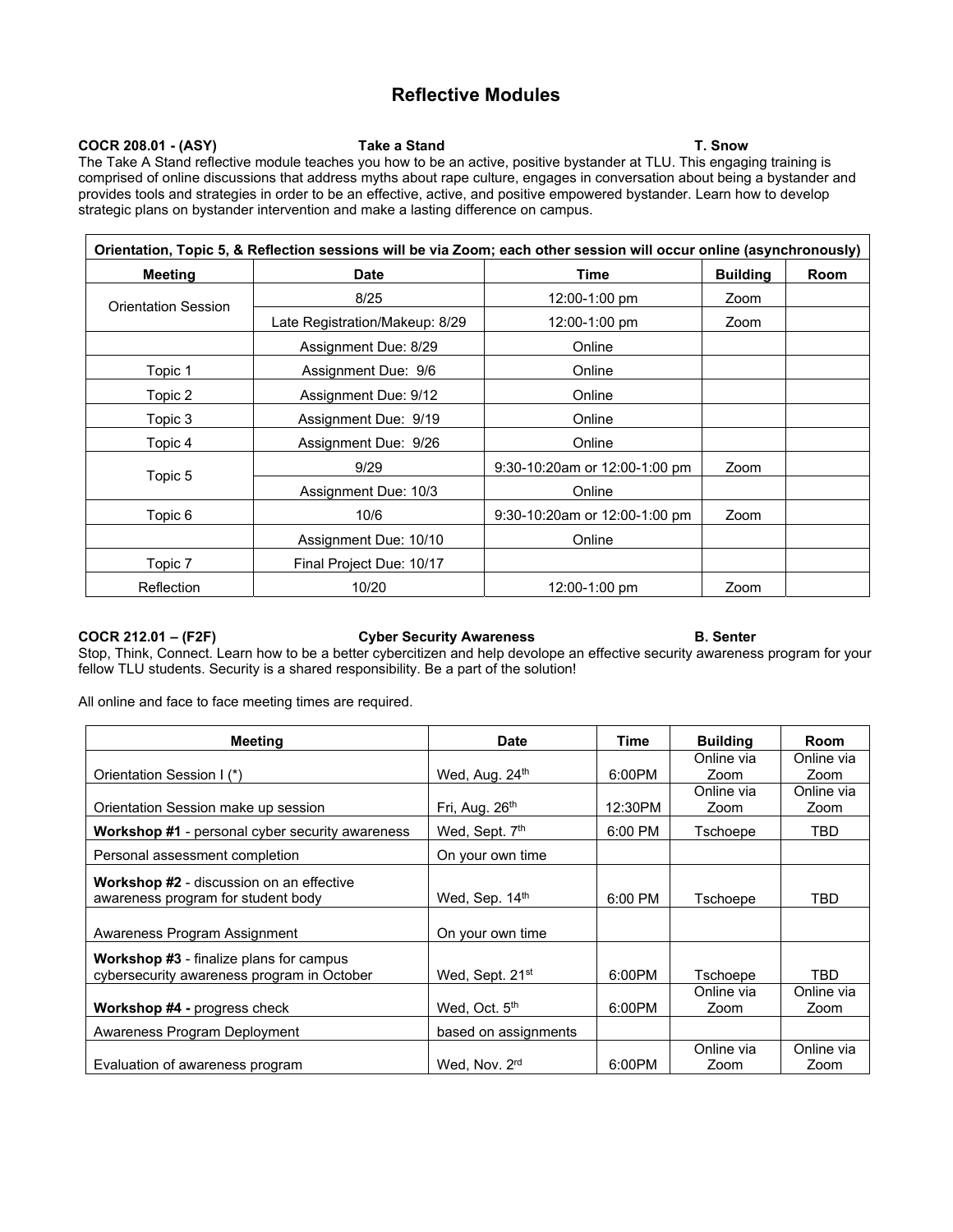## **COCR 214 01 – (F2F) Finding Your Path S. López**

Do you need to refresh and recharge? Adventure off campus with us to explore local state parks and natural areas while giving yourself time to reflect on the bigger picture. We'll explore the outdoors while also exploring what gives us life and how that connects to our education. Take some time to find your path!

### **(\*) You only need to attend one module orientation. All other meetings are required.**

| <b>Meeting</b>             | <b>Date</b>            | Time                 | <b>Building</b> | <b>Room</b>            |
|----------------------------|------------------------|----------------------|-----------------|------------------------|
| <b>Orientation Session</b> |                        |                      |                 |                        |
|                            | Tuesday, August 23 (*) | 12:00pm-12:30pm      | ASC             | <b>Freshmen Center</b> |
|                            | Friday, August 26 (*)  | 12:00pm-12:30pm      | <b>ASC</b>      | <b>Freshmen Center</b> |
| Hike #1                    | Friday, September 9    | $1:00$ pm- $5:00$ pm | ASC             | Fireside Lounge        |
| Hike #2                    | Friday, September 23   | $1:00$ pm- $5:00$ pm | <b>ASC</b>      | Fireside Lounge        |
| Hike #3                    | Friday, October 7      | $1:00$ pm- $5:00$ pm | <b>ASC</b>      | Fireside Lounge        |

## **COCR 216.01 – (F2F) Disc Golf for Beginners S. Vrooman/M. Dibble**

Come out and fling some plastic! This module is for total noobs. You will learn how to play one of the fastest growing sports in the world and will pick up some skills for lifelong fitness. Disc golf is cheap to play (most courses are free) and you can get good at it even if you are not "an athlete". In this module you will learn the rules of the game, how to throw drives, midranges and putts. We will play on the TLU course finish off with a tournament round.

All face-to-face meeting times are required.

| Meeting                                 | Date & Time                        | <b>Location</b>   |
|-----------------------------------------|------------------------------------|-------------------|
| Orientation Meeting & Rules of the Game | Fri, August 26 from 1:00-3:00pm    | <b>TLU Course</b> |
| <b>First Practice Round</b>             | Fri, September 9 from 1:00-3:00pm  | <b>TLU Course</b> |
| Second Practice Round                   | Fri, September 23 from 1:00-3:00pm | <b>TLU Course</b> |
| <b>Third Practice Round</b>             | Fri, October 7 from 1:00-3:00pm    | <b>TLU Course</b> |
| <b>Tournament Round</b>                 | Fri, October 28 from 1:00-3:00pm   | <b>TLU Course</b> |
| <b>Reflection Paper Due</b>             | Fri, November 4                    |                   |

### **COCR 221.01 – (F2F) Race, Identity, and STEM T. Sauncy/J. Mata**

This module is for students who are interested in exploring race, identity and STEM (Science, Technology, Engineering, and Mathematics). We will explore the ways racial/ethnic and STEM identities are constructed and we will examine the ways that these identities can inform and empower students to have successful careers in STEM fields, even when they are in a group that may be currently underrepresented in those fields. In addition, we will learn about the importance contributions of many African American and Hispanic/Latinx scientists and mathematicians to STEM fields.

All meeting times are required.

| <b>Meeting</b>                  | <b>Date</b>           | Time      | <b>Building</b> | Room       |
|---------------------------------|-----------------------|-----------|-----------------|------------|
| <b>Orientation Session</b>      | Thursday, August 25   | 4:00 PM   | Langner         | 110 (CMAS) |
| Workshop One                    | Tuesday, August 30    | $4:00$ PM | Langner         | 110 (CMAS) |
| Workshop Two                    | Tuesday, September 6  | $4:00$ PM | Langner         | 110 (CMAS) |
| <b>Workshop Three</b>           | Tuesday, September 20 | $4:00$ PM | Langner         | 110 (CMAS) |
| <b>Workshop Four</b>            | Tuesday, October 4    | $4:00$ PM | Langner         | 110 (CMAS) |
| <b>Workshop Five</b>            | Tuesday, October 18   | $4:00$ PM | Langner         | 110 (CMAS) |
| <b>Workshop Six</b>             | Tuesday, October 25   | $4:00$ PM | Langner         | 110 (CMAS) |
| <b>Final Reflection Session</b> | Tuesday, November 1   | $4:00$ PM | Langner         | 110(CMAS)  |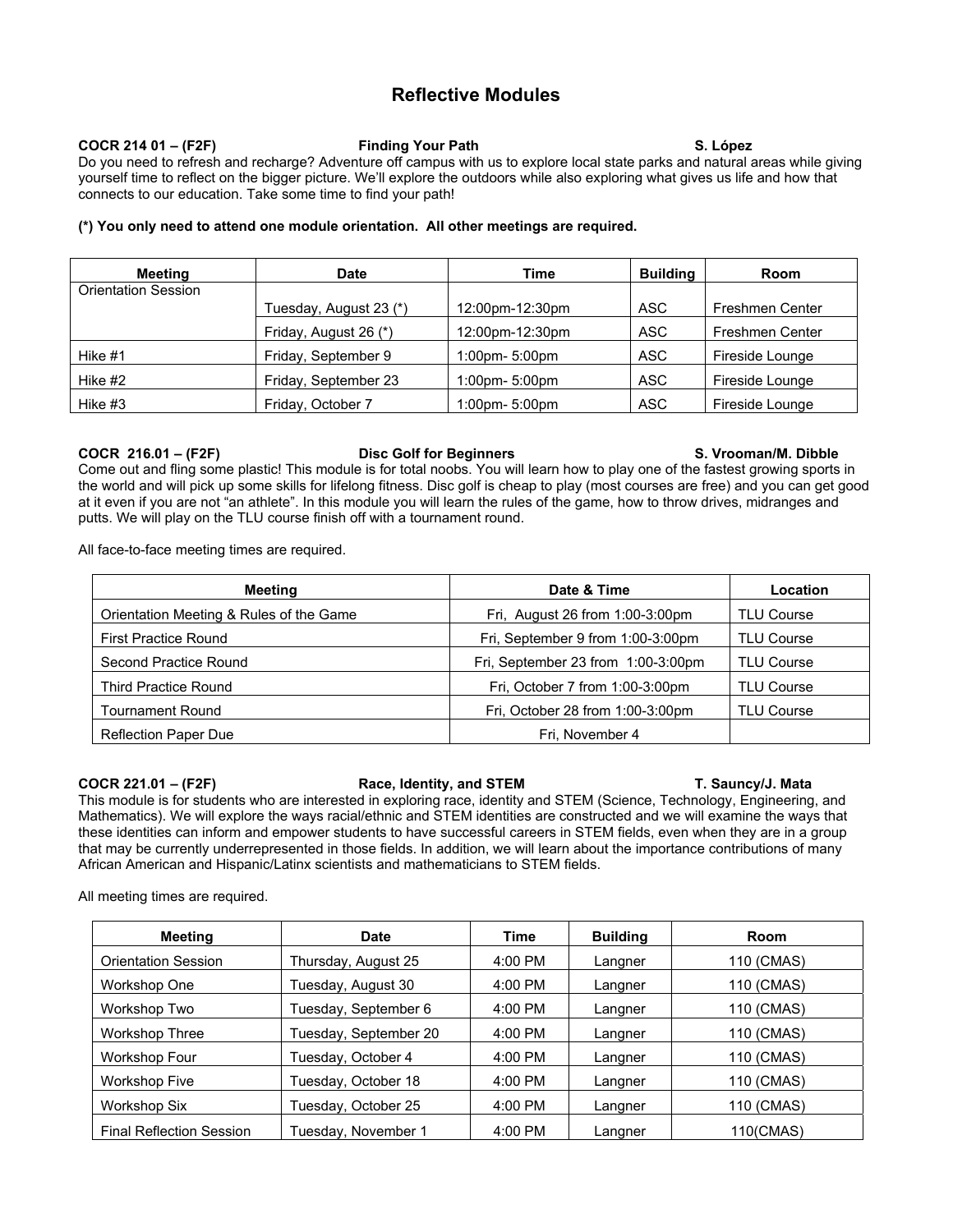### **COCR 225 01 – (F2F) Cooking with Shook L. Shook**

What are you having for dinner tonight? What could you have? Join Dr. Shook in the "kitchen" as we learn to prepare, cook, taste, and enjoy food. No experience required. We will take field trips to the grocery store, try our hand at growing ingredients, and end with a student-designed dinner party.

|  |  |  | (*) You only need to attend one module orientation. All meeting times are required. |  |  |  |
|--|--|--|-------------------------------------------------------------------------------------|--|--|--|
|  |  |  |                                                                                     |  |  |  |
|  |  |  |                                                                                     |  |  |  |

| <b>Meeting</b>                     | Date                 | <b>Time</b>      | <b>Building</b> | Room |
|------------------------------------|----------------------|------------------|-----------------|------|
| <b>Orientation Session</b>         | Friday, August 26    | $2:00 - 2:30$ pm | Sequin Hall     | TBA  |
| Budgeting & Shopping               | Friday, September 2  | $2:00-3:30$ pm   | Sequin Hall     | TBA  |
| Cooking Session 1: New ingredients | Friday, September 9  | $2:00-3:30$ pm   | Sequin Hall     | TBA  |
| Cooking Session 2: Vegetables      | Friday, September 16 | $2:00-3:30$ pm   | Sequin Hall     | TBA  |
| Cooking Session 3: Staple Dishes   | Friday, September 23 | $2:00-3:30$ pm   | Seguin Hall     | TBA  |
| Cooking Session 4: Proteins        | Friday, September 30 | $2:00-3:30$ pm   | Sequin Hall     | TBA  |
| Dining Together                    | Friday, October 7    | $2:00-3:30$ pm   | Sequin Hall     | TBA  |

### **COCR 226.01 – (F2F) Equine Facilitated Learning R. Bisha**

Have you ever had a conversation up close and personal with a donkey, mule, or miniature horse? This module gives students a chance to meet some equines both online and in-person and find out about a modality for self-exploration that is gaining in popularity: equine facilitated learning. As prey animals who live in herds, equines are particularly attuned to getting along with others and skilled in observing anyone in their surroundings. When we humans observe and interact with them, we touch another way of perceiving the world that can give us insights into our habitual ways. These insights can contribute to our selfdevelopment. The leader of this module is certified to facilitate equine facilitated learning experiences in person and in a virtual arena. The module may be completed virtually.

| <b>Date</b>  | <b>Start</b>        | <b>Finish</b>       | Travel time from TLU one way | Agenda                                     |
|--------------|---------------------|---------------------|------------------------------|--------------------------------------------|
| August 25    | 12:00 <sub>pm</sub> | 12:50pm             | none                         | Orientation (attend one)                   |
| August 26    | 11:30am             | 12:20pm             | none                         | Orientation (attend one)                   |
| On own time  | N/A                 | N/A                 | none                         | Complete VIA survey                        |
| September 12 | 4:00 <sub>pm</sub>  | 5:30pm              | none                         | Virtual EFL session entire group           |
| On own time  | N/A                 | N/A                 | none                         | EFL background reading                     |
| September 17 | 10:30am             | 12:30 <sub>pm</sub> | 25 minutes                   | EFL session, in-person                     |
| September 24 | $10:30$ am          | 12:30 <sub>pm</sub> | 25 minutes                   | EFL session, in-person                     |
| October 1    | $10:30$ am          | 12:30 <sub>pm</sub> | 25 minutes                   | EFL session, in-person                     |
| October 8    | 10:30am             | 12:30 <sub>pm</sub> | 25 minutes                   | EFL session, in-person                     |
| October 22   | 10:30am             | 12:30 <sub>pm</sub> | 25 minutes                   | EFL session, in-person                     |
| On own time  | N/A                 | N/A                 | none                         | Write reflection on EFL sessions and VIA * |

**\*** Reflection paper due on or before November 4th.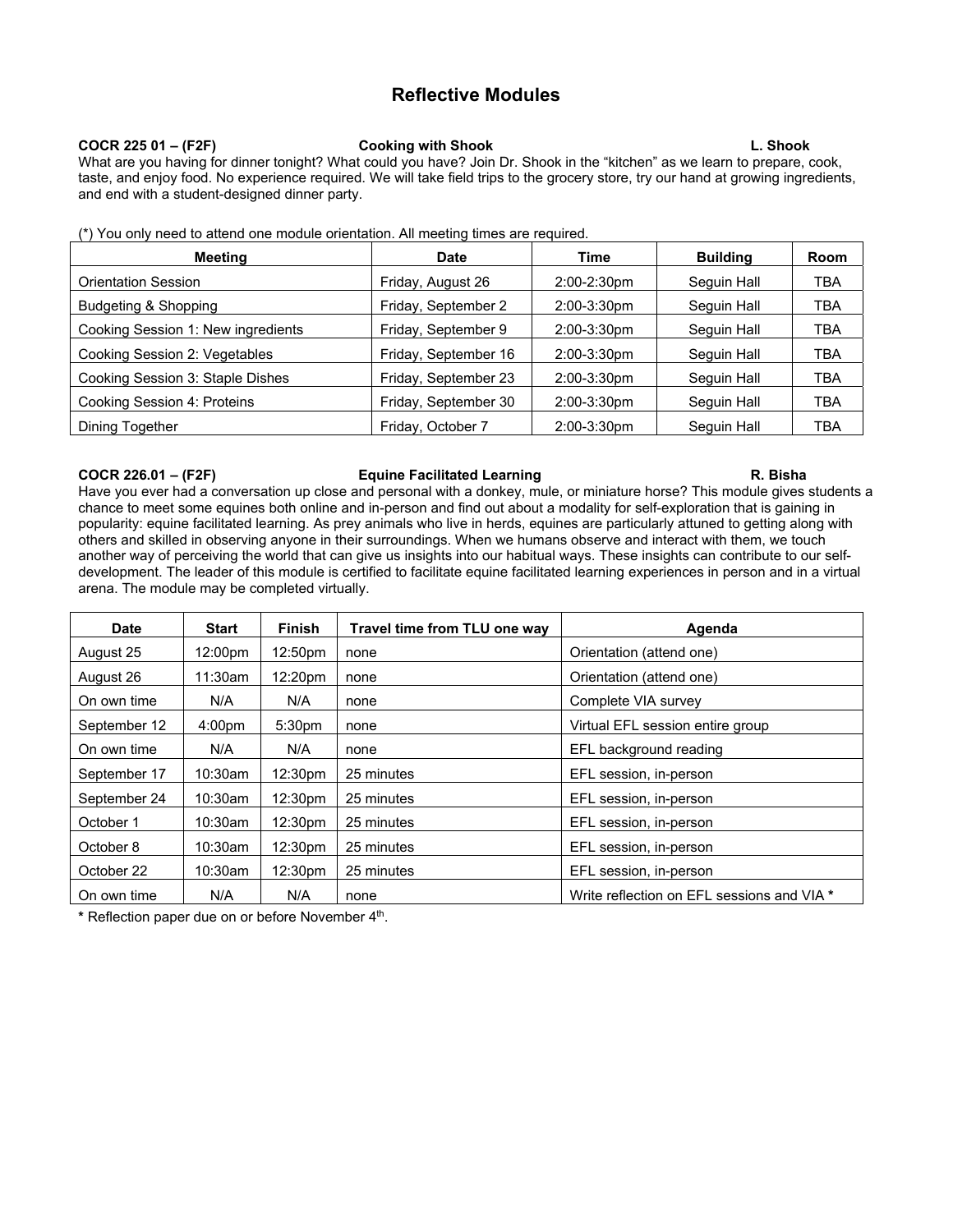## **Competencies Fall 2022**

| <b>Course</b>       | Competency            | Course                 | Competency            | Course                | Competency     | Course                 | Competency     |
|---------------------|-----------------------|------------------------|-----------------------|-----------------------|----------------|------------------------|----------------|
| <b>AMMS 113C 01</b> | C                     | VART 238 01            | C                     | ECON 532 01           |                | EDUC 332 01            | Z              |
| <b>AMMS 118C 01</b> | С                     | VART 337 01            | C                     | ECON 532 02           | Т              | EDUC 332 02            | Z              |
| <b>AMMS 118C 02</b> | $\overline{\text{c}}$ | WOST 379 01            | $\overline{\text{c}}$ | <b>ENGL 272 01</b>    | T              | EDUC 371 01            | Z              |
| <b>AMMS 318C 01</b> | $\overline{\text{c}}$ | WOST 379 02            | $\overline{\text{c}}$ | <b>ENGL 273 01</b>    | T              | EDUC 374 01            | $\overline{z}$ |
| BIOL 428 01         | C                     | ACCT 571 01            | E                     | MATH 136 01           | Τ              | EDUC 431 01            | $\overline{z}$ |
| <b>BUSI 378 01</b>  | C                     | <b>BUSI 486 01</b>     | E                     | MATH 136 02           | T              | EDUC 432 01            | $\overline{z}$ |
| <b>BUSI 471 01</b>  | C                     | COMM 332 01            | E                     | MATH 148 01           | Т              | EDUC 433 01            | Ζ              |
| COMM 273 01         | C                     | EDUC 334A 01           | E                     | MATH 148 02           | T              | EDUC 437 01            | Z              |
| COMM 374 01         | С                     | KINS 135 01            | E                     | MATH 241 01           | Т              | EDUC 438 01            | Z              |
| COMM 374 02         | $\overline{\text{c}}$ | KINS 135 02            | Ē                     | MATH 241 02           | Ŧ              | EDUC 471 01            | $\overline{z}$ |
| COMM 374 03         | С                     | KINS 135 03            | Е                     | <b>NSCI 140 01</b>    | т              | <b>ENGL 336 01</b>     | Z              |
| COMM 374 04         | $\overline{\text{c}}$ | <b>NURS 334 01</b>     | E                     | PHIL 232 01           | T              | FREX 134 15            | Ζ              |
| COMM 374 05         | $\overline{\text{c}}$ | <b>NURS 336 01</b>     | Ε                     | PHYS 141 01           | т              | GEOG 131 01            | $\overline{z}$ |
| COMM 378 01         | C                     | PHIL 132 01            | E                     | PHYS 142 01           | T              | HIST 130 01            | $\overline{z}$ |
| COMM 379 01         | C                     | PHIL 132 02            | E                     | <b>PHYS 143 01</b>    | Τ              | HIST 130 02            | $\overline{z}$ |
| CSCI 437 01         | С                     | PHIL 233 01            | E                     | PHYS 241 01           | Т              | <b>HIST 131</b><br>01  | Z              |
| <b>DRAM 132 01</b>  | С                     | PSYC 234 01            | Ε                     | POLS 231 01           | Т              | HIST 131 02            | Z              |
| DRAM 133 01         | C                     | PSYC 234 02            | E                     | POLS 231 02           | T              | HIST 132 01            | $\overline{z}$ |
| DRAM 231 01         | C                     | SOCI 274 01            | Ē                     | <b>PSYC 131 01</b>    | Ŧ              | HIST 234 01            | $\overline{z}$ |
| <b>DRAM 237 01</b>  | C                     | SOCI 274 02            | E                     | <b>PSYC 131 02</b>    | Т              | <b>HIST 273 01</b>     | $\overline{Z}$ |
| DRAM 238 01         | C                     | <b>BIOL 140 01</b>     | Т                     | PSYC 131 03           | Т              | INTL 214 01            | Ζ              |
| <b>EDUC 460 01</b>  | $\overline{\text{c}}$ | <b>BIOL 143 01</b>     | T                     | <b>PSYC 131 04</b>    | T              | ISYS 133 01            | $\overline{Z}$ |
| EDUC 461 01         | C                     | BIOL 143 02            | T                     | PSYC 235 01           | T              | ISYS 231 01            | $\overline{z}$ |
| <b>EDUC 462 01</b>  | C                     | BIOL 143 03            | Т                     | PSYC 236 01           | Т              | ISYS 232 01            | $\overline{z}$ |
| <b>EDUC 465 01</b>  | С                     | BIOL 245 01            | Т                     | PSYC 236 02           | Т              | MAST 238 01            | Z              |
| <b>ENGL 330A 01</b> | С                     | <b>BIOL 245 02</b>     | Т                     | PSYC 236 03           | Т              | MAST 273 01            | Ζ              |
| ENGL 371<br>01      | C                     | <b>BIOL 245 03</b>     | T                     | <b>PSYC 271 01</b>    | T              | MAST 379 02            | $\overline{z}$ |
| <b>ENGL 374 01</b>  | C                     | <b>BIOL 245 04</b>     | Ŧ                     | PSYC 336 01           | Ŧ              | <b>NURS 440 01</b>     | Z              |
| <b>ENGL 379 01</b>  | C                     | <b>BIOL 245 05</b>     | Τ                     | PSYC 337 01           | Т              | <b>READ 376 01</b>     | $\overline{Z}$ |
| HIST 332 01         | C                     | <b>BUSI 338 01</b>     | Т                     | PSYC 339 01           | Τ              | SISE 231 01            | Z              |
| HIST 475 01         | $\overline{\text{c}}$ | <b>BUSI 377 01</b>     | T                     | PSYC 432 01           | T              | SISE 335 01            | $\overline{Z}$ |
| KINS 434 01         | <b>CE</b>             | <b>BUSI 377 02</b>     | T                     | SOCI 130 01           | T              | SOCI 238 01            | $\overline{Z}$ |
| MAST 379 01         | C                     | CHEM 143 01            | T                     | SOCI 130 02           | T              | <b>SOCI 271</b><br>01  | $\overline{z}$ |
| MUSI 114 01         | С                     | CHEM 143 02            | Т                     | <b>SOCI 130</b><br>03 | Τ              | SPAN 131 01            | Ζ              |
| MUSI 116 01         | $\overline{\text{c}}$ | CHEM 143 03            | T                     | SOCI 131 01           | T              | SPAN 131 02            | $\overline{z}$ |
| MUSI 117 01         | C                     | CHEM 147 01            | T                     | SOCI 231A 01          | т              | SPAN 131 03            | Z              |
| MUSI 118 01         | C                     | CHEM 147 02            | Ŧ                     | <b>STAT 374 01</b>    | T              | <b>SPAN 131 04</b>     | $\overline{z}$ |
| MUSI 130 01         | $\overline{\text{c}}$ | <b>COMM 231</b><br>-01 | Т                     | STAT 374 02           | Τ              | SPAN 131 05            | Z              |
| MUSI 130 02         | C                     | COMM 237 01            | T                     | <b>STAT 374</b><br>03 | Τ              | SPAN 131 06            | Z              |
| MUSI 133 01         | C                     | <b>CRCJ 231</b><br>01  | Τ                     | STAT 374 04           | Τ              | <b>SPAN 131</b><br>-07 | Z              |
| MUSI 133 02         | $\overline{\text{c}}$ | CSCI 136 01            | T                     | THEO 332 01           |                | <b>SPAN 132 01</b>     | Z              |
| MUSI 133 03         | С                     | CSCI 248 01            | т                     | WOST 131 01           | Τ              | SPAN 132 02            | z              |
| PSYC 437 01         | С                     | CSCI 270 01            | Τ                     | WOST 379 03           | T              | SPAN 133 01            | Z              |
| SISE 379 01         | $\overline{C}$        | DRAM 232 01            | Τ                     | AFAM 379 01           | $\overline{Z}$ | SPAN 133 02            | Ζ              |
| <b>VART 136 01</b>  | $\overline{\text{c}}$ | DRAM 272 01            | T                     | <b>BUSI 337 01</b>    | $\overline{Z}$ | SPAN 231 01            | $\overline{z}$ |
| VART 136 02         | C                     | ECON 233 01            | Τ                     | BUSI 339 01           | $\overline{Z}$ | SPAN 376 01            | $\overline{Z}$ |
| VART 136 03         | C                     | ECON 237 01            | Τ                     | <b>BUSI 373 01</b>    | $\overline{Z}$ | SPAN 379 01            | $\overline{Z}$ |
| VART 232 01         | С                     | ECON 237 02            | Τ                     | <b>BUSI 373 02</b>    | Ζ              | VART 274 01            | Ζ              |
| VART 233 01         | $\overline{\text{c}}$ | ECON 374 01            | Т                     | <b>BUSI 477 01</b>    | $\overline{z}$ |                        |                |
| VART 237 01         | C                     | ECON 374 02            | T                     | COMM 271 01           | Z              |                        |                |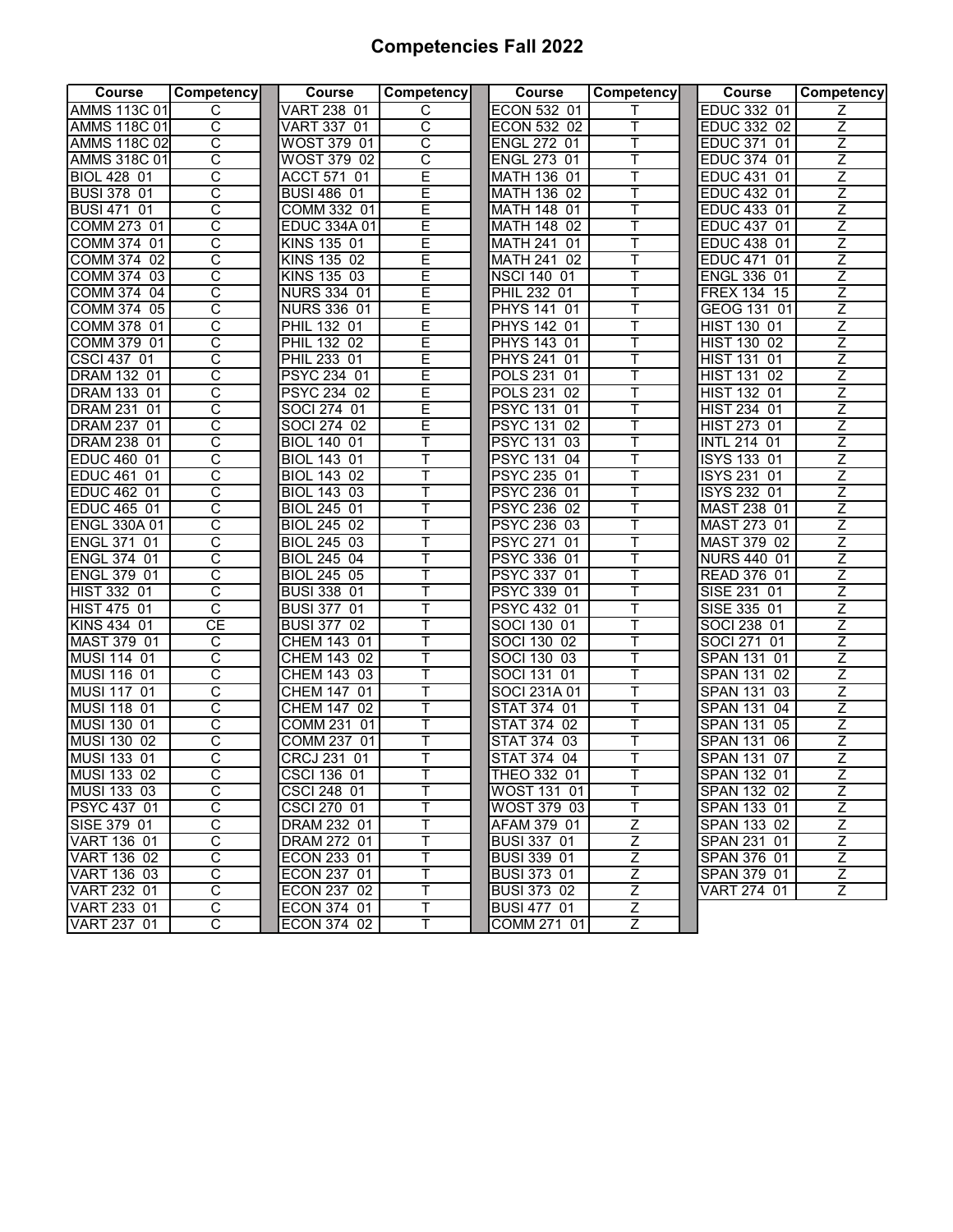2022-2023 Academic Year Fall Term

## Course Codes

ASY=online no meeting times; SYN=online with synchronous online meetings at scheduled times; F2F=face-to-face in a classroom; F2S=face-to-face split section with 1/2 class meeting face-to-face at the scheduled time

## Course Prerequisites

| Course #                        | <b>Cred Code</b> |                  | Title                                         | Days      |         | Beg Time End Time Bldg                      |            | Room       | <b>Instructor</b> | Limit | Avail        |
|---------------------------------|------------------|------------------|-----------------------------------------------|-----------|---------|---------------------------------------------|------------|------------|-------------------|-------|--------------|
| <b>Accounting (Masters)</b>     |                  |                  |                                               |           |         |                                             |            |            |                   |       |              |
| ACCT 531 01                     | 3.00 F2F         |                  | Corporate Tax                                 | M W F     | 10:30AM | 11:20AM TSCH                                |            | 128        | Cook, S           | 25    | 11           |
| ACCT 533 01                     | 3.00 F2F         |                  | Advanced Accounting                           | M W F     | 11:30AM | 12:20PM TSCH                                |            | 252        | Montenegro, J     | 25    | 14           |
| ACCT 536 01                     | 3.00 F2F         |                  | Accounting Theory and                         | <b>TR</b> | 1:00PM  | 2:15PM TSCH                                 |            | 245        | Cook, S           | 25    | 11           |
| ACCT 537 01                     | 3.00 SYN         |                  | Research<br><b>Contemporary Accounting</b>    | M W       | 1:00PM  | 2:15PM WEB                                  |            | SYN        | Montenegro, J     | 25    | 11           |
| ACCT 571 01 E                   | 3.00 F2F         |                  | Topics<br><b>Accounting Ethics</b>            | ΤR        | 10:30AM | 11:45AM TSCH                                |            | 245        | Cook, S           | 25    | 8            |
|                                 |                  |                  |                                               |           |         |                                             |            |            |                   |       |              |
| <b>African American Studies</b> |                  |                  |                                               |           |         |                                             |            |            |                   |       |              |
| AFAM 379 01 Z                   | 3.00 F2F         |                  | Afro-Latin American<br>Cultures               | <b>TR</b> | 2:30PM  | 3:45PM CENT<br>Spanish proficiency required |            | 124        | Varela Mereles,   | 22    | 18           |
| <u>Art</u>                      |                  |                  |                                               |           |         |                                             |            |            |                   |       |              |
| VART 131 01                     | 3.00 F2F         |                  | Drawing I                                     | ΤR        | 8:00AM  | 10:20AM FINE                                |            | 162        | Lucier, R         | 12    | 3            |
| VART 131 02                     | 3.00 F2F         |                  | Drawing I                                     | TR        | 6:00PM  | 8:20PM FINE                                 |            | 162        | Olson, K          | 12    | 4            |
| VART 136 01 C                   | 3.00 ASY         |                  | Art Appreciation                              |           |         |                                             | <b>WEB</b> | <b>WEB</b> | Camero, M         | 24    | $\mathbf{1}$ |
| VART 136 02 C                   | 3.00 SYN         |                  | Art Appreciation                              | M W F     | 1:00PM  | 1:50PM WEB                                  |            | <b>SYN</b> | King, L           | 24    | 14           |
| VART 136 03 C                   | 3.00 SYN         |                  | Art Appreciation                              | ΤR        | 10:30AM | 11:45AM WEB                                 |            | SYN        | King, L           | 24    | 14           |
| <b>VART 138 01</b>              | 3.00             | F <sub>2</sub> F | Design I                                      | M W       | 8:00AM  | 10:20AM FINE                                |            | 163        | Olson, K          | 12    | 3            |
| VART 232 01<br>- C              | 3.00             | F <sub>2</sub> F | Computer Design I                             | M W       | 6:00PM  | 8:20PM FINE                                 |            | 175        | Munoz, A          | 12    | 9            |
| VART 233 01 C                   | 3.00 F2F         |                  | Painting I                                    | ΤR        | 1:00PM  | 3:20PM FINE<br>F2F every other $R$ + TBA    |            | 163        | King, L           | 12    | 6            |
| VART 237 01<br>C                | 3.00             | F <sub>2</sub> F | Printmaking I                                 | M W       | 10:30AM | 12:50PM COURT                               |            | Ρ          | Olson, K          | 10    | 6            |
| VART 238 01 C                   | 3.00             | F <sub>2</sub> F | Visual Literacy                               | ΤR        | 2:30PM  | 3:45PM FINE                                 |            | 175        | Olson, K          | 12    | 8            |
| VART 272 01                     | 3.00             | F2F              | Ceramics I                                    | ΤR        | 10:30AM | 12:50PM FINE                                |            | 164        | Lucier, R         | 12    | 0            |
| VART 272 02                     | 3.00             | F <sub>2</sub> F | Ceramics I                                    | <b>TR</b> | 1:00PM  | 3:20PM FINE                                 |            | 164        | Lucier, R         | 12    | 1            |
| VART 274 01 Z                   | 3.00 SYN         |                  | Art History Western World I                   | M W       | 10:30AM | 11:45AM WEB                                 |            | SYN        | King, L           | 18    | 11           |
| VART 279 01                     | 3.00             | F <sub>2</sub> F | Digital Photography                           | M W       | 1:00PM  | 3:20PM FINE                                 |            | 175        | Munoz, A          | 10    | 6            |
| VART 337 01 C                   | 3.00             | F <sub>2</sub> F | Printmaking II                                | M W       | 10:30AM | 12:50PM COURT                               |            | P          | Olson, K          | 5     | 5            |
| VART 379 01                     | 3.00             | F <sub>2</sub> F | Printmaking III                               | M W       | 10:30AM | 12:50PM COURT                               |            | Ρ          | Olson, K          | 2     | 2            |
| VART 414 01                     | 1.00             | F <sub>2</sub> F | Art Senior Seminar I                          | ΤR        | 8:00AM  | 10:20AM FINE                                |            | 163        | Olson, K          | 6     | 6            |
| <b>Athletic Training</b>        |                  |                  |                                               |           |         |                                             |            |            |                   |       |              |
| ATHL 531 01                     | 3.00 F2F         |                  | <b>Clinical Practice I</b>                    | M         | 8:00AM  | 8:50AM ATHL                                 |            | LAB        | Kent, T           | 15    | 14           |
| ATHL 533 01                     | 3.00 F2F         |                  | Clinical Practice III                         | Τ         | 8:00AM  | 8:50AM ATHL                                 |            | LAB        | Matocha, M        | 15    | 10           |
| ATHL 535 01                     | 3.00 F2F         |                  | <b>Pharmacological Concepts</b><br>Sports Med | TR        | 9:00AM  | 10:15AM ATHL                                |            | LAB        | Coulombe, B       | 15    | 10           |
| ATHL 573 01                     | 3.00 F2F         |                  | Acute Care in Athletic<br>Training            | M W       | 1:00PM  | 2:15PM ATHL                                 |            | LAB        | Matocha, M        | 15    | 14           |
| ATHL 575 01                     | 3.00 F2F         |                  | <b>Therapeutic Modalities</b>                 | M W       | 9:00AM  | 10:15AM ATHL                                |            | LAB        | Coulombe, B       | 15    | 14           |
| ATHL 576 01                     | 3.00 F2F         |                  | Admin of Athletic Training<br>Programs        | TR.       | 10:30AM | 11:45AM ATHL                                |            | LAB        | Kent, T           | 15    | 10           |
| ATHL 577 01                     | 3.00 F2F         |                  | Therapeutic Exer in<br>Rehabilitation         | M W       | 10:30AM | 11:45AM ATHL                                |            | LAB        | Coulombe, B       | 15    | 14           |
| <b>Biology</b>                  |                  |                  |                                               |           |         |                                             |            |            |                   |       |              |
| BIOL 111 01                     | 1.00 F2F         |                  | <b>Biodiversity in Central</b><br>Texas       | м         | 1:00PM  | 4:00PM MOOD<br>Cross Listed as ENVS 111     |            | 223        | Gustafson, M      | 10    | 10           |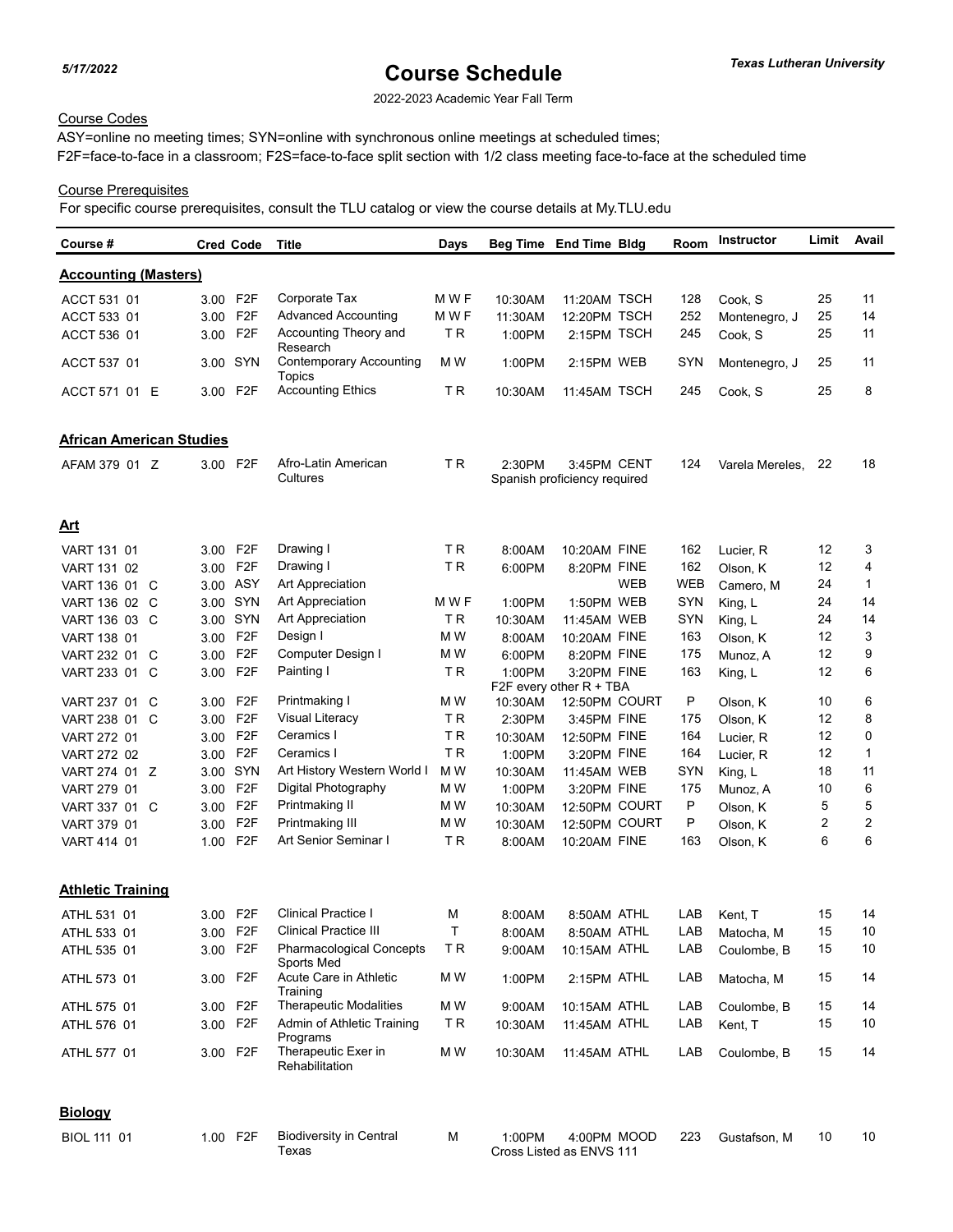2022-2023 Academic Year Fall Term

## Course Codes

ASY=online no meeting times; SYN=online with synchronous online meetings at scheduled times; F2F=face-to-face in a classroom; F2S=face-to-face split section with 1/2 class meeting face-to-face at the scheduled time

## Course Prerequisites

| Course #            | <b>Cred Code</b> |                                     | Title                                    | Days  |         | Beg Time End Time Bldg                  |            | Room       | <b>Instructor</b> | Limit | Avail          |
|---------------------|------------------|-------------------------------------|------------------------------------------|-------|---------|-----------------------------------------|------------|------------|-------------------|-------|----------------|
| <u>Biology</u>      |                  |                                     |                                          |       |         |                                         |            |            |                   |       |                |
| BIOL 140 01 T       | 4.00             | F <sub>2</sub> F                    | <b>Basic Biology</b>                     | M W   | 6:00PM  | 7:30PM MOOD                             |            | 303        | Springs, R        | 24    | 8              |
| <b>BIOL 140L 01</b> | 0.00             | F <sub>2</sub> F                    | <b>Basic Biology Laboratory</b>          | R     | 6:00PM  | 9:00PM MOOD                             |            | 224        | Springs, R        | 24    | 8              |
| BIOL 143 01 T       | 4.00             | F <sub>2</sub> F                    | <b>Biological Systems I</b>              | M W F | 9:00AM  | 9:50AM MOOD                             |            | 203        | Lievens, A        | 20    | 17             |
| BIOL 143 02 T       | 4.00             | F <sub>2F</sub>                     | <b>Biological Systems I</b>              | M W F | 10:30AM | 11:20AM MOOD                            |            | 203        | Lievens, A        | 20    | 13             |
| BIOL 143 03 T       | 4.00             | F <sub>2</sub> F                    | <b>Biological Systems I</b>              | M W F | 11:30AM | 12:20PM MOOD                            |            | 203        | Lievens, A        | 20    | 20             |
| <b>BIOL 143L 01</b> | 0.00             | F <sub>2</sub> F                    | <b>Biological Systems I Lab</b>          | т     | 1:00PM  | 4:00PM ATTB                             |            | 203        | Grove, D          | 20    | 15             |
| <b>BIOL 143L 02</b> | 0.00             | F <sub>2</sub> F                    | <b>Biological Systems I Lab</b>          | W     | 1:00PM  | 4:00PM ATTB                             |            | 203        | Tate, K           | 20    | 17             |
| <b>BIOL 143L 03</b> | 0.00             | F <sub>2</sub> F                    | <b>Biological Systems I Lab</b>          | R     | 1:00PM  | 4:00PM ATTB                             |            | 203        | Grove, D          | 20    | 18             |
| BIOL 233 01         | 3.00             | F <sub>2</sub> F                    | Pathophysiology                          | TR    | 10:30AM | 11:45AM MOOD                            |            | 101        | Heitmeyer, J      | 30    | 11             |
| BIOL 235 01         | 3.00             | F <sub>2</sub> F                    | Principles of Nutrition                  | M W F | 10:30AM | 11:20AM KROS                            |            | 209        | Wilson, B         | 30    | 2              |
| BIOL 242 01         | 4.00             | F <sub>2</sub> F                    | Microbiology                             | ΤR    | 8:00AM  | 9:15AM MOOD                             |            | 101        | Heitmeyer, J      | 60    | 21             |
| <b>BIOL 242L 01</b> | 0.00             | F <sub>2</sub> F                    | Microbiology Laboratory                  | Τ     | 1:00PM  | 4:00PM MOOD                             |            | 213        | Staff, S          | 20    | $\overline{7}$ |
| <b>BIOL 242L 02</b> | 0.00             | F <sub>2</sub> F                    | Microbiology Laboratory                  | W     | 1:00PM  | 4:00PM MOOD                             |            | 213        | Staff, S          | 20    | $\overline{2}$ |
| BIOL 242L 03        | 0.00             | F <sub>2</sub> F                    | Microbiology Laboratory                  | R     | 1:00PM  | 4:00PM MOOD                             |            | 213        | Staff, S          | 20    | 12             |
| BIOL 245 01 T       | 4.00             | F <sub>2</sub> F                    | Human Anatomy and                        | M W F | 8:00AM  | 8:50AM LIBR                             |            | B17        | Perez, S          | 27    | 21             |
| BIOL 245 02 T       | 4.00             | F <sub>2</sub> F                    | Physiology I<br>Human Anatomy and        | M W F | 9:00AM  | 9:50AM LIBR                             |            | B17        | Perez, S          | 27    | 12             |
| BIOL 245 03 T       | 4.00 F2F         |                                     | Physiology I<br>Human Anatomy and        | M W F | 8:00AM  | 8:50AM MOOD                             |            | 101        | Tate, K           | 27    | 27             |
| BIOL 245 04 T       | 4.00             | F <sub>2</sub> F                    | Physiology I<br>Human Anatomy and        | M W F | 9:00AM  | 9:50AM MOOD                             |            | 101        | Tate, K           | 27    | 22             |
| <b>BIOL 245L 01</b> | 0.00 F2F         |                                     | Physiology I<br>Human A&P Laboratory I   | М     | 1:00PM  | 4:00PM MOOD                             |            | 214        |                   | 18    | 6              |
|                     |                  | F <sub>2F</sub>                     | Human A&P Laboratory I                   | Τ     |         | 12:30PM MOOD                            |            | 214        | Wilson, B         | 18    | 16             |
| <b>BIOL 245L 02</b> | 0.00             | F <sub>2F</sub>                     | Human A&P Laboratory I                   | т     | 9:30AM  |                                         |            |            | Wilson, B         | 18    | 12             |
| BIOL 245L 03        | 0.00             |                                     | Human A&P Laboratory I                   |       | 1:00PM  | 4:00PM MOOD                             |            | 214        | Wilson, B         |       |                |
| <b>BIOL 245L 04</b> | 0.00             | F <sub>2</sub> F<br>F <sub>2F</sub> |                                          | W     | 1:00PM  | 4:00PM MOOD                             |            | 214        | Wilson, B         | 18    | 16<br>16       |
| <b>BIOL 245L 05</b> | 0.00             |                                     | Human A&P Laboratory I                   | R     | 9:30AM  | 12:30PM MOOD                            |            | 214        | Wilson, B         | 18    |                |
| <b>BIOL 245L 06</b> | 0.00             | F <sub>2F</sub>                     | Human A&P Laboratory I                   | R     | 1:00PM  | 4:00PM MOOD                             |            | 214        | Wilson, B         | 18    | 16             |
| BIOL 246 01         | 4.00             | F <sub>2F</sub>                     | Human Anatomy and<br>Physiology II       | M W F | 11:30AM | 12:20PM KROS                            |            | 209        | Perez, S          | 15    | 8              |
| <b>BIOL 246L 01</b> | 0.00             | F <sub>2</sub> F                    | Human A&P Laboratory II                  | т     | 1:00PM  | 4:00PM MOOD                             |            | 224        | Perez, S          | 15    | 8              |
| BIOL 334 01         | 3.00             | F <sub>2F</sub>                     | <b>Environmental Biology</b><br>Research | F     | 1:00PM  | 3:00PM KROS                             |            | 311        | Gustafson, M      | 18    | 13             |
| <b>BIOL 334L 01</b> | 0.00             | F <sub>2</sub> F                    | Environmental Biology<br>Research Lab    | R     | 1:00PM  | 4:00PM MOOD                             |            | 204        | Gustafson, M      | 12    | 7              |
| BIOL 337 01         | 3.00             | F <sub>2</sub> F                    | General Ecology                          | ΤR    | 10:30AM | 11:45AM KROS                            |            | 307        | Gustafson, M      | 20    | 3              |
| BIOL 338 01         | 3.00             | F <sub>2F</sub>                     | <b>Biostatistics</b>                     | M W F | 9:00AM  | 9:50AM KROS                             |            | 210        | Gustafson, M      | 22    | 0              |
| BIOL 340 01         | 4.00             | F <sub>2</sub> F                    | <b>Plant Biology</b>                     | T R   | 8:00AM  | 9:15AM MOOD                             |            | 203        | Lievens, A        | 20    | 10             |
| BIOL 340L 01        | 0.00             | F2F                                 | Plant Biology Lab                        | T.    | 1:00PM  | 4:00PM MOOD                             |            | 223        | Lievens, A        | 20    | 10             |
| BIOL 428 01 C       | 2.00 F2F         |                                     | Senior Capstone                          | F     | 1:00PM  | 2:50PM MOOD                             |            | 101        | Grove, D          | 20    | 17             |
| BIOL 431 01         | 3.00 F2F         |                                     | <b>General Physiology</b>                | TR.   | 10:30AM | 11:45AM KROS                            |            | 209        | Tate, K           | 24    | 7              |
| BIOL 433 01         | 3.00 F2F         |                                     | Molecular Biology                        | M W F | 8:00AM  | 8:50AM KROS                             |            | 210        | Grove, D          | 24    | $\mathbf{1}$   |
| BIOL 434 01         | 3.00             | F <sub>2</sub> F                    | <b>Biochemical Principles</b>            | TR.   | 8:00AM  | 9:15AM MOOD<br>Cross listed as CHEM 434 |            | 303        | Jean-Francois,    | 15    | 13             |
| BIOL 436 01         | 3.00 F2F         |                                     | Developmental Biology                    | M W F | 11:30AM | 12:20PM KROS                            |            | 311        | Grove, D          | 18    | 8              |
| <b>Business</b>     |                  |                                     |                                          |       |         |                                         |            |            |                   |       |                |
| BUSI 231 01         | 3.00 F2F         |                                     | Principles of Accounting I               | M W F | 9:00AM  | 9:50AM TSCH                             |            | 131        | Hicks, R          | 25    | 11             |
| BUSI 231 02         | 3.00 F2F         |                                     | Principles of Accounting I               | M W F | 10:30AM | 11:20AM TSCH                            |            | 131        | Hicks, R          | 25    | 8              |
| BUSI 232 01         | 3.00             | F <sub>2</sub> F                    | Principles of Accounting II              | M W F | 10:30AM | 11:20AM TSCH                            |            | 252        | Montenegro, J     | 25    | 16             |
| BUSI 336 01         | 3.00 F2F         |                                     | Individual Income Tax                    | M W F | 9:00AM  | 9:50AM TSCH                             |            | 245        | Cook, S           | 25    | 7              |
| BUSI 337 01 Z       | 3.00 ASY         |                                     | <b>Principles of Marketing</b>           |       |         |                                         | <b>WEB</b> | <b>WEB</b> | Briney, A         | 25    | 1              |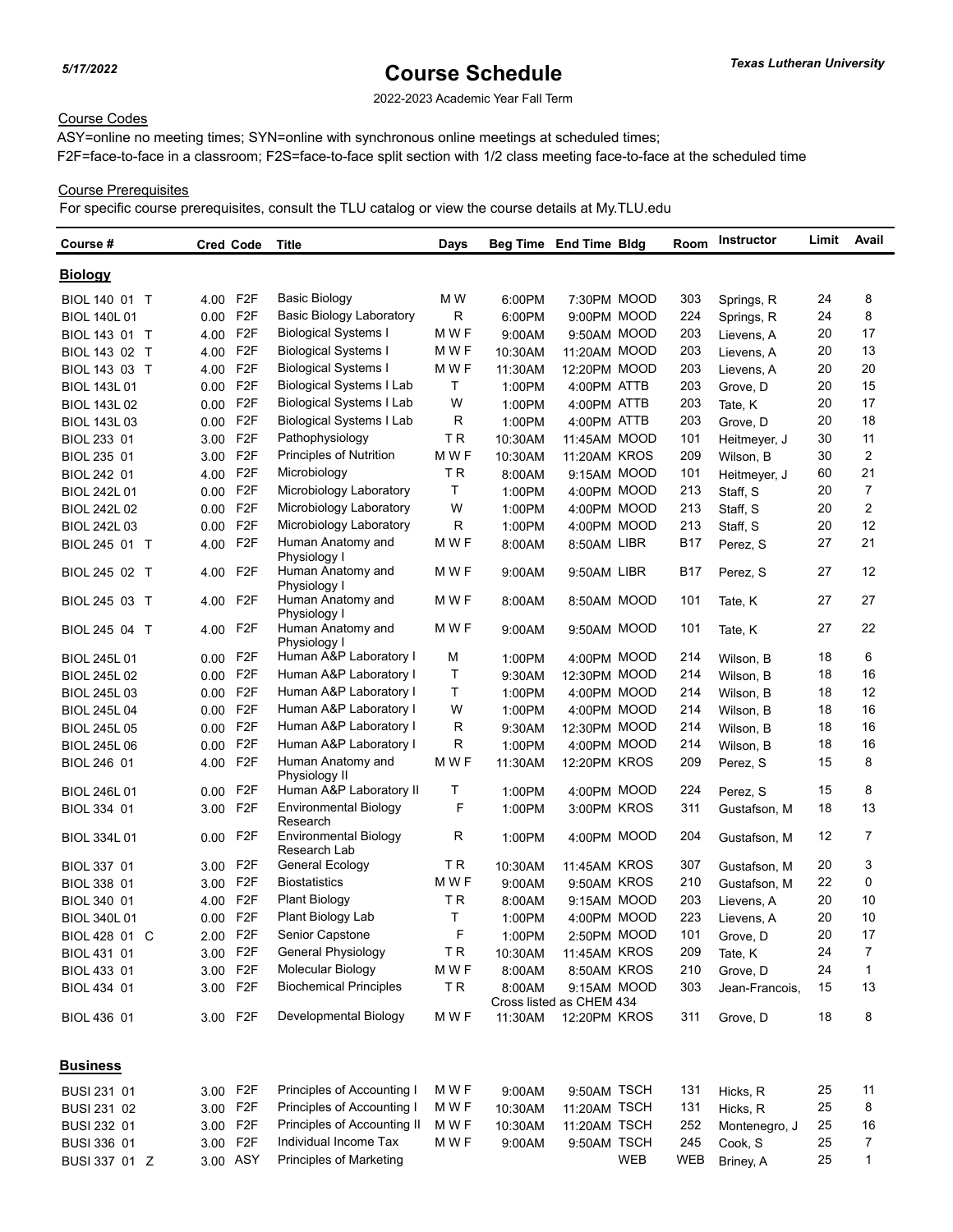2022-2023 Academic Year Fall Term

## Course Codes

ASY=online no meeting times; SYN=online with synchronous online meetings at scheduled times; F2F=face-to-face in a classroom; F2S=face-to-face split section with 1/2 class meeting face-to-face at the scheduled time

## Course Prerequisites

| Course #            | <b>Cred Code</b> |                  | <b>Title</b>                           | Days  |                               | Beg Time End Time Bldg   |     | Room | Instructor     | Limit | Avail        |
|---------------------|------------------|------------------|----------------------------------------|-------|-------------------------------|--------------------------|-----|------|----------------|-------|--------------|
| <b>Business</b>     |                  |                  |                                        |       |                               |                          |     |      |                |       |              |
| BUSI 337 02 Z       | 3.00 ASY         |                  | Principles of Marketing                |       |                               |                          | WEB | WEB  | Briney, A      | 25    | 8            |
| BUSI 338 01 T       | 3.00             | F <sub>2</sub> F | Quantitative Applications              | M W F | 10:30AM                       | 11:20AM TSCH             |     | 245  | Lutze, H       | 30    | -1           |
| BUSI 339 01 Z       | 3.00             | F <sub>2</sub> F | Business & Its Legal                   | ΤR    | 1:00PM                        | 2:15PM TSCH              |     | 252  | Dillingham, J  | 28    | $\mathbf{1}$ |
| BUSI 343 01         | 4.00             | F <sub>2</sub> F | Envirnmnt<br>Intermediate Accounting I | ΤR    | 10:30AM<br>Requires BUSI 343L | 11:45AM TSCH             |     | 131  | Hicks, R       | 25    | -4           |
| <b>BUSI 343L 01</b> | $0.00\,$         | F <sub>2</sub> F | Intermediate Acct Lab                  | M     | 1:00PM<br>Requires BUSI 343   | 2:15PM TSCH              |     | 131  | Hicks, R       | 25    | -4           |
| BUSI 371 01         | 3.00             | F <sub>2</sub> F | Prof Selling & Sales Mgmt              | M W   | 2:30PM                        | 3:45PM TSCH              |     | 127  | Briney, A      | 20    | 0            |
| BUSI 373 01 Z       | 3.00             | F <sub>2</sub> F | Principles of Management               | M W F | 10:30AM                       | 11:20AM TSCH             |     | 250  | Garza, F       | 20    | -1           |
| BUSI 373 02 Z       | 3.00             | F <sub>2</sub> F | Principles of Management               | ΤR    | 8:00AM                        | 9:15AM TSCH              |     | 131  | Senter, W      | 30    | 15           |
| BUSI 377 01 T       | 3.00 ASY         |                  | <b>Business Finance</b>                |       |                               |                          | WEB | WEB  | Fard, A        | 20    | 0            |
| BUSI 377 02 T       | 3.00             | F <sub>2</sub> F | <b>Business Finance</b>                | ΤR    | 1:00PM                        | 2:15PM TSCH              |     | 201  | Fard, A        | 20    | 13           |
| BUSI 378 01 C       | 3.00             | F2F              | <b>Business Communications</b>         | ΤR    | 1:00PM                        | 2:15PM TSCH              |     | 131  | Hicks, R       | 20    | -1           |
| <b>BUSI 432 01</b>  | 3.00 F2F         |                  | <b>Operations Management</b>           | ΤR    | 2:30PM                        | 3:45PM TSCH              |     | 131  | Lutze, H       | 28    | $\mathbf{1}$ |
|                     |                  |                  |                                        |       |                               | Cross Listed as BUSI 533 |     |      |                |       |              |
| BUSI 471 01 C       | 3.00             | F <sub>2</sub> F | <b>Business Strategy</b>               | TR.   | 8:00AM                        | 9:15AM TSCH              |     | 250  | Garza, F       | 28    | $-3$         |
| <b>BUSI 472 01</b>  | 3.00             | F <sub>2</sub> F | <b>HR Management</b>                   | ΤR    | 10:30AM                       | 11:45AM TSCH             |     | 250  | Garza, F       | 30    | $\mathbf{1}$ |
| <b>BUSI 474 01</b>  | 3.00             | F <sub>2</sub> F | Marketing Research                     | M W   | 1:00PM                        | 2:15PM TSCH              |     | 127  | Briney, A      | 20    | $\mathbf{1}$ |
| BUSI 477 01 Z       | 3.00             | F <sub>2</sub> F | Intl Business & Multinatl<br>Ops       | M W F | 9:00AM                        | 9:50AM TSCH              |     | 250  | Garza, F       | 20    | -1           |
| <b>BUSI 478 01</b>  | 3.00             | F2F              | <b>Auditing Principles</b>             | M W F | 9:00AM                        | 9:50AM TSCH              |     | 249  | Montenegro, J  | 25    | 15           |
| BUSI 486 01 E       | 3.00             | F <sub>2</sub> F | <b>Business Ethics</b>                 | M W F | 11:30AM                       | 12:20PM TSCH             |     | 245  | Lutze, H       | 25    | 9            |
| <b>BUSI 533 01</b>  | 3.00 F2F         |                  | <b>Operations Management</b>           | ΤR    | 2:30PM                        | 3:45PM TSCH              |     | 131  | Lutze, H       | 10    | 10           |
|                     |                  |                  |                                        |       |                               | Cross Listed as BUSI 432 |     |      |                |       |              |
| <b>Chemistry</b>    |                  |                  |                                        |       |                               |                          |     |      |                |       |              |
| CHEM 143 01 T       | 4.00 F2F         |                  | General Chemistry I                    | M W F | 9:00AM                        | 9:50AM KROS              |     | 209  | Bray, A        | 18    | 15           |
| CHEM 143 02 T       | 4.00 F2F         |                  | General Chemistry I                    | M W F | 11:30AM                       | 12:20PM MOOD             |     | 303  | Bray, A        | 18    | 9            |
| CHEM 143 03 T       | 4.00             | F <sub>2</sub> F | General Chemistry I                    | ΤR    | 10:30AM                       | 11:45AM MOOD             |     | 303  | Jean-Francois, | 18    | 13           |
| CHEM 143L 01        | 0.00             | F <sub>2</sub> F | General Chemistry I Lab                | м     | 1:00PM                        | 4:00PM MOOD              |     | 304  | Bray, A        | 18    | 17           |
| CHEM 143L 02        | $0.00\,$         | F <sub>2</sub> F | General Chemistry I Lab                | W     | 1:00PM                        | 4:00PM MOOD              |     | 304  | Jean-Francois, | 18    | 11           |
| CHEM 143L 03        | $0.00\,$         | F <sub>2</sub> F | General Chemistry I Lab                | R     | 1:00PM                        | 4:00PM MOOD              |     | 304  | Jean-Francois, | 18    | 9            |
| CHEM 144 01         | 4.00             | F <sub>2</sub> F | General Chemistry II                   | M W F | 11:30AM                       | 12:20PM KROS             |     | 210  | Staff, S       | 18    | 7            |
| CHEM 144L 01        | 0.00             | F <sub>2</sub> F | General Chemistry II Lab               | Τ     | 1:00PM                        | 4:00PM MOOD              |     | 304  | Staff. S       | 18    | 8            |
| CHEM 147 01 T       | 4.00             | F <sub>2F</sub>  | Principles of Chemistry                | M W F | 9:00AM                        | 9:50AM MOOD              |     | 303  | Jean-Francois, | 20    | 6            |
| CHEM 147 02 T       | 4.00             | F <sub>2F</sub>  | Principles of Chemistry                | M W F | 11:30AM                       | 12:20PM TSCH             |     | 250  | Staff, S       | 20    | $\mathbf{1}$ |
| CHEM 147L 01        | 0.00 F2F         |                  | Principles of Chemistry Lab            | М     | 1:00PM                        | 4:00PM MOOD              |     | 325  | Jean-Francois, | 20    | 0            |
| CHEM 147L 02        | 0.00 F2F         |                  | Principles of Chemistry Lab            | R     | 1:00PM                        | 4:00PM MOOD              |     | 325  | Staff, S       | 20    | 7            |
| CHEM 248 01         | 4.00 F2F         |                  | Organic Chemistry I                    | M W F | 10:30AM                       | 11:20AM MOOD             |     | 303  | Ruane, M       | 30    | 3            |
| CHEM 248L 01        | 0.00 F2F         |                  | Organic Chemistry I Lab                | М     | 1:00PM                        | 5:00PM ATTB              |     | 303  | Ruane, M       | 20    | 5            |
| CHEM 248L 02        | 0.00 F2F         |                  | Organic Chemistry I Lab                | W     | 1:00PM                        | 5:00PM ATTB              |     | 303  | Ruane, M       | 20    | 8            |
| CHEM 342L 01        | 0.00             | F2F              | Instrumentl Techniques Lab             | Т     | 1:00PM                        | 5:00PM MOOD              |     | 325  | Bray, A        | 16    | 16           |
| CHEM 344 01         | 4.00             | F2F              | <b>Physical Chemistry I</b>            | M W F | 10:30AM                       | 11:20AM KROS             |     | 311  | Staff, S       | 18    | 9            |
| CHEM 344L 01        | 0.00             | F2F              | Physical Chemistry I Lab               | М     | 1:00PM                        | 5:00PM MOOD              |     | 314  | Staff, S       | 12    | 3            |
| CHEM 411 01         | 1.00             | F <sub>2</sub> F | Senior Seminar I                       | F     | 2:30PM                        | 4:00PM MOOD              |     | 303  | Ruane, M       | 15    | 7            |
| CHEM 412 01         | 1.00 F2F         |                  | Senior Seminar II                      | F     | 2:30PM                        | 4:00PM MOOD              |     | 303  | Ruane, M       | 15    | 14           |
| CHEM 434 01         | 3.00 F2F         |                  | <b>Biochemical Principles</b>          | TR.   | 8:00AM                        | 9:15AM MOOD              |     | 303  | Jean-Francois, | 15    | 4            |
|                     |                  |                  |                                        |       |                               | Cross Listed as BIOL 434 |     |      |                |       |              |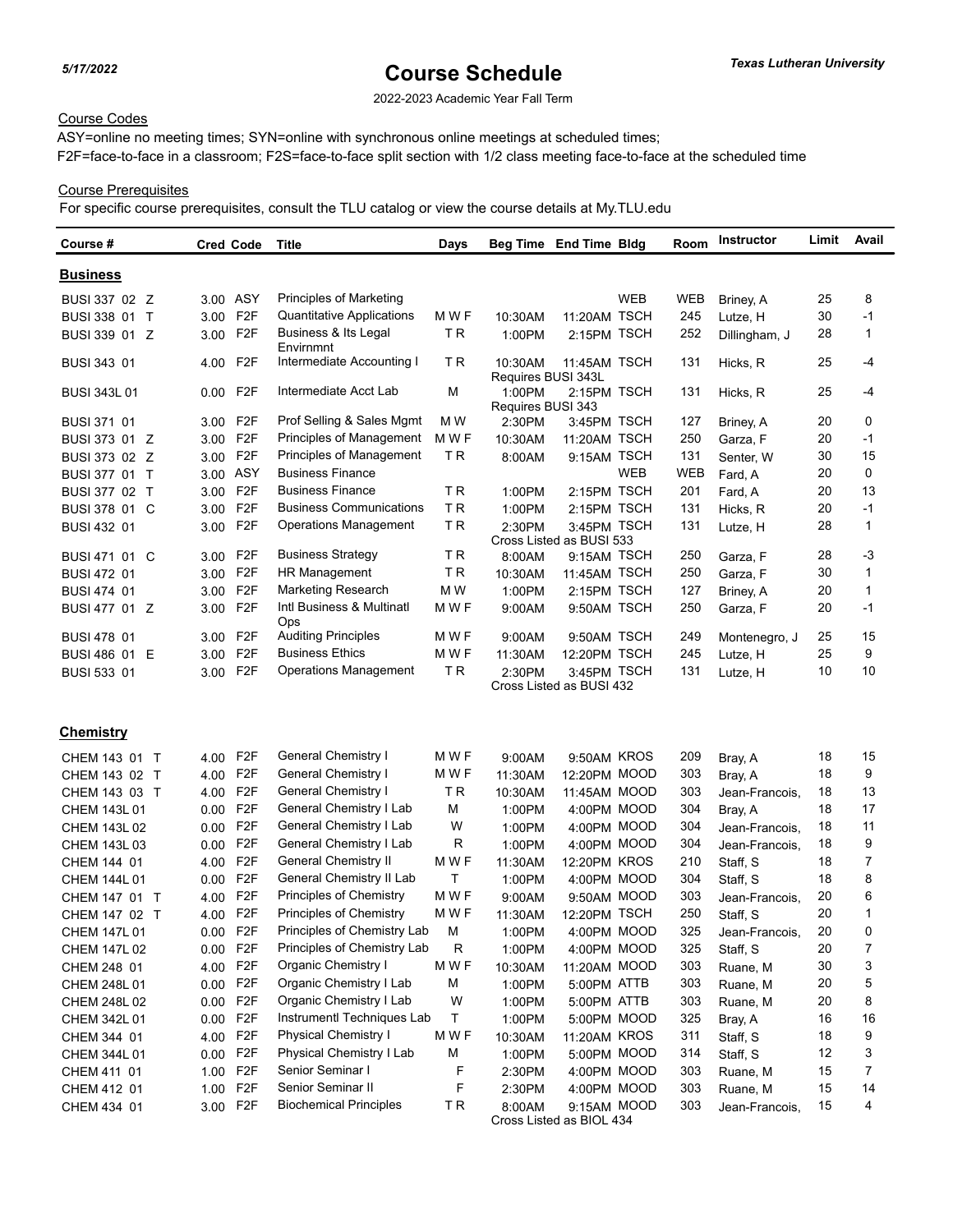2022-2023 Academic Year Fall Term

## Course Codes

ASY=online no meeting times; SYN=online with synchronous online meetings at scheduled times; F2F=face-to-face in a classroom; F2S=face-to-face split section with 1/2 class meeting face-to-face at the scheduled time

## Course Prerequisites

| Course #                     | <b>Cred Code</b> |                  | Title                                    | Days      | Beg Time End Time Bldg                 |                          | Room             | <b>Instructor</b> | Limit | Avail |
|------------------------------|------------------|------------------|------------------------------------------|-----------|----------------------------------------|--------------------------|------------------|-------------------|-------|-------|
| <b>Communication Studies</b> |                  |                  |                                          |           |                                        |                          |                  |                   |       |       |
| COMM 231 01 T                | 3.00 F2F         |                  | Intro to Communication &<br>Culture      | M W F     | 10:30AM                                | 11:20AM LNGH             | 114              | Bisha, R          | 25    | 16    |
| COMM 237 01 T                | 3.00 F2F         |                  | College Violence                         | M W       | 2:30PM                                 | 3:45PM LNGH              | 114              | Bollinger, C      | 25    | 14    |
| COMM 271 01 Z                | 3.00             | F2F              | Ethnography                              | ΤR        | 2:30PM                                 | 3:45PM KROS              | 209              | Bollinger, C      | 25    | 14    |
|                              |                  |                  |                                          |           |                                        | Cross Listed as SOCI 271 |                  |                   |       |       |
| COMM 273 01 C                | 3.00 F2F         |                  | Media and Popular Culture MW F           |           | 11:30AM                                | 12:20PM FINE             | WLT              | Vrooman, S        | 25    | 10    |
| COMM 332 01<br>Е             | 3.00             | F <sub>2</sub> F | Leadership for Social                    | т         | 6:00PM                                 | 8:45PM JPGP              | <b>SAC</b>       | Bisha, R          | 16    | $-2$  |
|                              |                  |                  | Change                                   |           | Requires work with foster/shelter dogs |                          |                  |                   |       |       |
| COMM 374 01<br>C             | 3.00             | F <sub>2</sub> F | Professional Speaking                    | M W       | 1:00PM                                 | 2:15PM LNGH              | 230              | Kotzur, L         | 22    | 3     |
| COMM 374 02<br>- C           | 3.00             | F <sub>2</sub> F | Professional Speaking                    | M W       | 2:30PM                                 | 3:45PM LNGH              | 230              | Kotzur, L         | 22    | 16    |
| COMM 374 03 C                | 3.00             | F2F              | <b>Professional Speaking</b>             | ΤR        | 10:30AM                                | 11:45AM LNGH             | 230              | Bisha, R          | 22    | 5     |
| COMM 374 04<br>C             | 3.00             | F <sub>2</sub> F | <b>Professional Speaking</b>             | <b>TR</b> | 1:00PM                                 | 2:15PM LNGH              | 230              | Osborne, J        | 22    | 5     |
| COMM 374 05<br>C             | 3.00             | F <sub>2</sub> F | Professional Speaking                    | <b>TR</b> | 2:30PM                                 | 3:45PM LNGH              | 230              | Osborne, J        | 22    | 10    |
| COMM 378 01 C                | 3.00             | F <sub>2</sub> F | <b>Advanced Professional</b><br>Speaking | TR.       | 1:00PM                                 | 2:15PM KROS              | 209              | Bollinger, C      | 20    | 8     |
| COMM 379 01 C                | 3.00             | F2F              | Tabletop & Video Game<br>Design          | M W F     | 10:30AM                                | 11:20AM FINE             | WLT              | Vrooman, S        | 20    | 6     |
| <b>Composition</b>           |                  |                  |                                          |           |                                        |                          |                  |                   |       |       |
| COMP 131 01                  | 3.00             | F2F              | English Comp I                           | M W F     | 8:00AM                                 | 8:50AM LNGH              | 112              | Barry, M          | 20    | 18    |
| COMP 131 02                  | 3.00             | F <sub>2</sub> F | English Comp I                           | M W F     | 9:00AM                                 | 9:50AM LNGH              | 112              | Barry, M          | 20    | 19    |
| COMP 131 03                  | 3.00             | F <sub>2</sub> F | English Comp I                           | M W F     | 10:30AM                                | 11:20AM LNGH             | 112              | Barry, M          | 20    | 18    |
| COMP 131 04                  | 3.00             | F <sub>2</sub> F | English Comp I                           | M W F     | 11:30AM                                | 12:20PM SEGH             | <b>CR</b>        | Barry, M          | 20    | 19    |
| COMP 131 05                  | 3.00             | F <sub>2</sub> F | English Comp I                           | M W       | 1:00PM                                 | 2:15PM SEGH              | CR               | Bost, C           | 20    | 18    |
| COMP 131 06                  | 3.00 F2F         |                  | English Comp I                           | M W       | 1:00PM                                 | 2:15PM LNGH              | 129              | Shook, L          | 20    | 19    |
| COMP 131 07                  | 3.00             | F <sub>2</sub> F | English Comp I                           | M W       | 2:30PM                                 | 3:45PM SEGH              | <b>CR</b>        | Bost, C           | 20    | 17    |
| COMP 131 08                  | 3.00             | F <sub>2</sub> F | English Comp I                           | ΤR        | 10:30AM                                | 11:45AM CENT             | 126              | Taylor, A         | 18    | 16    |
| COMP 131 09                  | 3.00             | F <sub>2</sub> F | English Comp I                           | TR        | 1:00PM                                 | 2:15PM CENT              | 126              | Taylor, A         | 18    | 18    |
| COMP 131 10                  | 3.00             | F <sub>2</sub> F | English Comp I                           | ΤR        | 2:30PM                                 | 3:45PM CENT              | 126              | Taylor, A         | 18    | 17    |
| COMP 132 01                  | 3.00             | F <sub>2</sub> F | English Comp II                          | TR        | 8:00AM                                 | 9:15AM SEGH              | <b>CR</b>        | Bost, C           | 20    | 8     |
| COMP 132 02                  | 3.00             | F2F              | English Comp II                          | ΤR        | 10:30AM                                | 11:45AM SEGH             | <b>CR</b>        | Bost, C           | 20    | 4     |
|                              |                  |                  |                                          |           |                                        |                          |                  |                   |       |       |
| <b>Computer Science</b>      |                  |                  |                                          |           |                                        |                          |                  |                   |       |       |
| CSCI 136 01 T                | 3.00 F2F         |                  | Introduction to C<br>Programming         | M W F     | 11:30AM                                | 12:20PM BECK             | LL <sub>05</sub> | Noel, R           | 22    | 14    |
| CSCI 248 01 T                | 4.00 F2F         |                  | Object-Oriented<br>Programming           | ΤR        | 10:30AM                                | 11:45AM BECK             | LL05             | Wilson, L         | 22    | 2     |
| CSCI 270 01 T                | 3.00 F2F         |                  | Intro to Computer Science                | M W F     | 10:30AM                                | 11:20AM BECK             | LL05             | Noel, R           | 22    | 18    |
| CSCI 332 01                  | 3.00 F2F         |                  | <b>Computer Networks</b>                 | M W F     | 10:30AM                                | 11:20AM BECK             | LL <sub>01</sub> | Wilson, L         | 24    | 16    |
| CSCI 337 01                  | 3.00 F2F         |                  | Data Structures &<br>Algorithms          | M W       | 1:00PM                                 | 2:15PM BECK              | LL <sub>01</sub> | Noel, R           | 20    | 14    |
| CSCI 339 01                  | 3.00 F2F         |                  | Unix Programming                         | M W F     | 9:00AM                                 | 9:50AM BECK              | <b>LL05</b>      | Wilson, L         | 22    | 11    |
| CSCI 437 01 C                | 3.00 F2F         |                  | Senior Seminar & Research<br>Project     | М         | 2:30PM                                 | 4:30PM BECK              | LL01             | Wilson, L         | 24    | 15    |
| <b>Criminal Justice</b>      |                  |                  |                                          |           |                                        |                          |                  |                   |       |       |
| CRCJ 231 01 T                | 3.00 F2F         |                  | The American Justice<br>System           | ΤR        | 8:00AM<br>Cross listed as SOCI 231A    | 9:15AM LNGH              | 114              | Boehm, S          | 30    | 25    |
| CRCJ 279 01                  | 3.00 F2F         |                  | Crime Scene Investigation                | W         | 6:00PM                                 | 8:45PM LNGH              | 120              | Wilson, S         | 20    | 13    |
| CRCJ 332 01                  | 3.00 F2F         |                  | Principles of Criminal Law               | T.        | 6:00PM                                 | 8:45PM TSCH              | 131              | Dillingham, J     | 30    | 23    |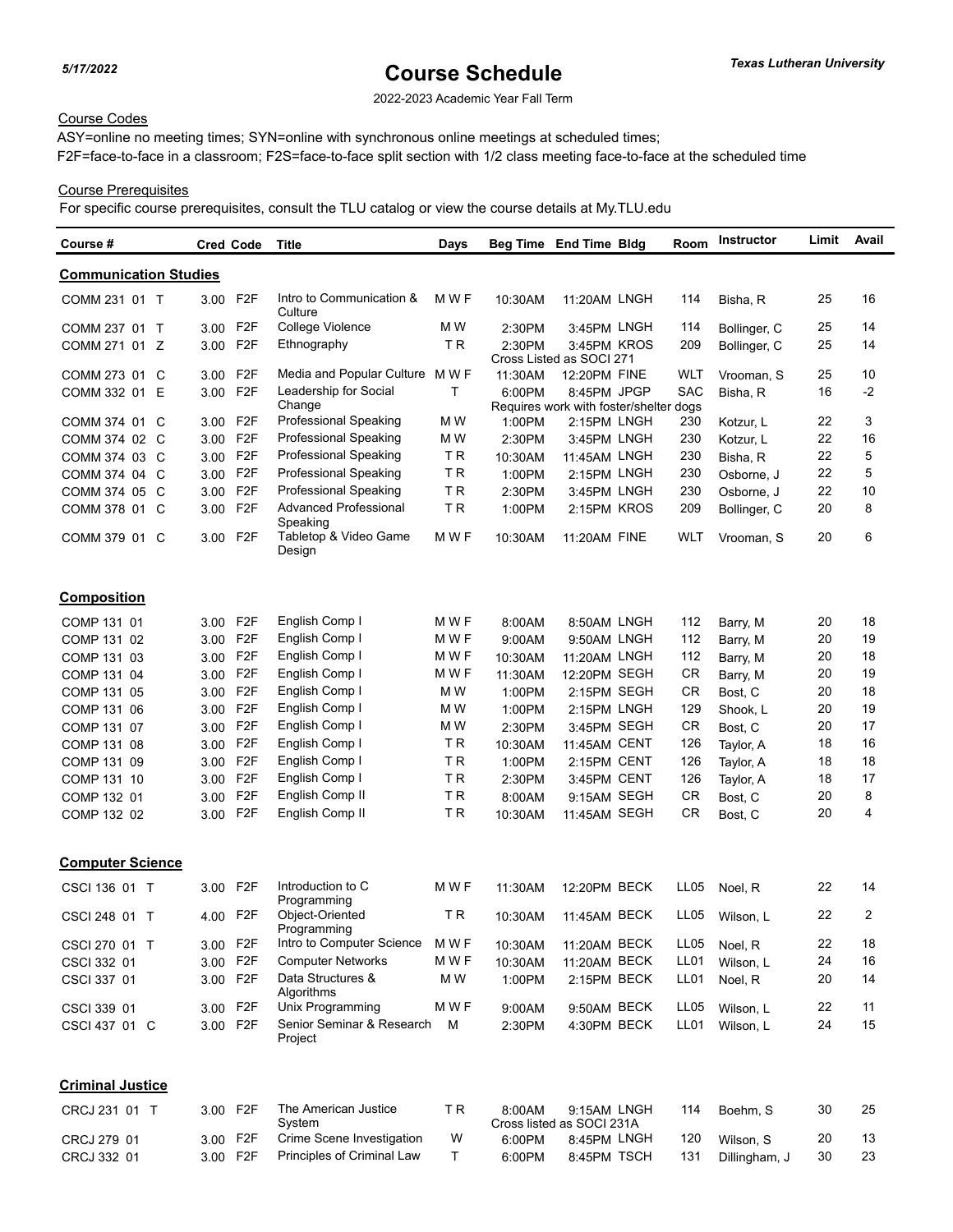2022-2023 Academic Year Fall Term

## Course Codes

ASY=online no meeting times; SYN=online with synchronous online meetings at scheduled times; F2F=face-to-face in a classroom; F2S=face-to-face split section with 1/2 class meeting face-to-face at the scheduled time

## Course Prerequisites

| Course #                |          | <b>Cred Code</b> | <b>Title</b>                                  | <b>Days</b>    |         | Beg Time End Time Bldg                      |            | Room             | <b>Instructor</b> | Limit | Avail          |
|-------------------------|----------|------------------|-----------------------------------------------|----------------|---------|---------------------------------------------|------------|------------------|-------------------|-------|----------------|
| <b>Criminal Justice</b> |          |                  |                                               |                |         |                                             |            |                  |                   |       |                |
| CRCJ 379 01             | 3.00 F2F |                  | Substance Abuse and<br>Dependency             | TR             | 1:00PM  | 2:15PM LNGH<br>Cross listed as PSYC 378     |            | 123              | Sia, T            | 20    | 15             |
| <b>Data Analytics</b>   |          |                  |                                               |                |         |                                             |            |                  |                   |       |                |
| DABE 531 01             |          | 3.00 ASY         | Visualization &<br>Communication              |                |         |                                             | <b>WEB</b> | <b>WEB</b>       | Vrooman, S        | 16    | $\overline{7}$ |
| DABE 536 01             | 3.00     | F <sub>2</sub> F | <b>Statistical Proc Control/Six</b><br>Sigma  | T R            | 1:00PM  | 2:15PM TSCH                                 |            | 132              | Lutze, H          | 16    | 7              |
| DABE 579 01             |          | 3.00 ASY         | Data Warehousing                              |                |         |                                             | <b>WEB</b> | <b>WEB</b>       | Carmona. J        | 16    | 10             |
| DABE 579 02             |          | 3.00 ASY         | <b>Business Intelligence</b>                  |                |         |                                             | <b>WEB</b> | <b>WEB</b>       | Carmona, J        | 16    | 16             |
| DAST 531 01             | 3.00     | F <sub>2</sub> F | <b>Advanced Statistical</b><br>Methods I      | M W            | 2:30PM  | 3:45PM TSCH                                 |            | 103              | Abbasian, R       | 16    | 12             |
| DAST 534 01             | 3.00     | F <sub>2</sub> F | <b>Mathematical Statistics</b>                | M W F          | 9:00AM  | 9:50AM TSCH<br>Cross listed as MATH 433     |            | 132              | Sieben, J         | 16    | 13             |
| DAST 536 01             | 3.00     | F <sub>2</sub> F | Data Analysis with R                          | T R            | 8:00AM  | 9:15AM TSCH                                 |            | 132              | Sieben, J         | 16    | 9              |
| <b>Dramatic Media</b>   |          |                  |                                               |                |         |                                             |            |                  |                   |       |                |
| DRAM 101 01             | 0.00     | F2F              | Dramatic Media Ensemble                       |                |         | meets 3:00-6:00pm MWF                       | <b>WST</b> | C101             | Staff, S          | 50    | 38             |
| DRAM 102 01             | 0.00     | F <sub>2</sub> F | <b>Dramatic Skills Laboratory</b>             | M W            | 2:30PM  | 3:00PM WST                                  |            | C <sub>101</sub> | Ivey, S           | 50    | 48             |
| DRAM 111 01             | 1.00     | F <sub>2F</sub>  | Dramatic Media Ensemble                       |                |         | meets 3:00-6:00pm MWF                       | WST        | C <sub>101</sub> | Staff, S          | 50    | 34             |
| DRAM 112 01             | 1.00     | F <sub>2</sub> F | Dramatic Skills Laboratory                    | M W            | 2:30PM  | 3:00PM WST                                  |            | C <sub>101</sub> | Ivey, S           | 50    | 47             |
| DRAM 132 01 C           | 3.00     | F <sub>2F</sub>  | Intro to Dramatic Media                       | M W F          | 9:00AM  | 9:50AM WST                                  |            | C <sub>101</sub> | Staff, S          | 30    | 29             |
| DRAM 133 01 C           | 3.00     | F <sub>2F</sub>  | Costume, Makeup, and<br><b>Character Mask</b> | TR             | 1:00PM  | 2:15PM WST                                  |            | A103             | Ivey, S           | 14    | 10             |
| DRAM 231 01 C           | 3.00     | F <sub>2</sub> F | Scriptwriting Fundamentals MWF                |                | 10:30AM | 11:20AM CENT                                |            | 127              | Ivey, S           | 18    | 12             |
| DRAM 232 01 T           | 3.00     | F <sub>2F</sub>  | Design Fundamentals                           | M W F          | 11:30AM | 12:20PM CENT                                |            | 127              | Staff, S          | 18    | 10             |
| DRAM 237 01 C           | 3.00     | F <sub>2</sub> F | Digital App Fundamentals                      | T R            | 10:30AM | 11:45AM CENT                                |            | 127              | Legore, D         | 18    | 15             |
| DRAM 238 01 C           | 3.00     | F <sub>2</sub> F | <b>Acting Fundamentals</b>                    | T <sub>R</sub> | 1:00PM  | 2:15PM WST                                  |            | C <sub>101</sub> | Legore, D         | 20    | 18             |
| DRAM 272 01 T           | 3.00     | F <sub>2</sub> F | Survey of Dramatic<br>Literature II           | M W F          | 9:00AM  | 9:50AM CENT                                 |            | 127              | Legore, D         | 18    | 9              |
| DRAM 337 01             | 3.00     | F <sub>2</sub> F | Digital Apps Seminar                          | T R            | 10:30AM | 11:45AM COURT                               |            | С                | Ivey, S           | 14    | 5              |
| DRAM 379 01             | 3.00     | F <sub>2</sub> F | Art Dir & Scenography Film<br>& Gaming        | TR             | 2:30PM  | 3:45PM CENT                                 |            | 127              | Staff, S          | 18    | 13             |
| <b>Economics</b>        |          |                  |                                               |                |         |                                             |            |                  |                   |       |                |
| ECON 233 01 T           | 3.00 F2F |                  | <b>Economics of Personal</b><br>Finance       | TR.            | 10:30AM | 11:45AM TSCH                                |            | 251              | Fard, A           | 20    | 8              |
| ECON 237 01 T           | 3.00 F2F |                  | Principles of Economics                       | TR             | 8:00AM  | 9:15AM TSCH                                 |            | 201              | Birch, M          | 28    | 17             |
| ECON 237 02 T           | 3.00 F2F |                  | Principles of Economics                       | TR.            | 10:30AM | 11:45AM TSCH                                |            | 201              | Birch, M          | 28    | 12             |
| ECON 373 01             |          | 3.00 ASY         | Money, Banking & Financial<br>Mkt             |                |         |                                             | WEB        | <b>WEB</b>       | Dillingham, J     | 32    | 0              |
| ECON 374 01 T           | 3.00 F2F |                  | Intermediate<br>Microeconomics                | M W            | 11:30AM | 12:45PM TSCH<br>Cross Listed as ECON 532-01 |            | 128              | Birch, M          | 25    | 7              |
| ECON 374 02 T           | 3.00 F2F |                  | Intermediate<br>Microeconomics                | M W            | 2:30PM  | 3:45PM TSCH<br>Cross Listed as ECON 532-02  |            | 201              | Birch, M          | 25    | 14             |
| ECON 431 01             | 3.00 F2F |                  | Intrntl Economics & Finance                   | T R            | 2:30PM  | 3:45PM TSCH                                 |            | 201              | Fard, A           | 20    | 11             |
| ECON 532 01 T           | 3.00 F2F |                  | Intermediate<br>Microeconomics                | M W            | 11:30AM | 12:45PM TSCH<br>Cross Listed as ECON 374-01 |            | 128              | Birch, M          | 25    | 25             |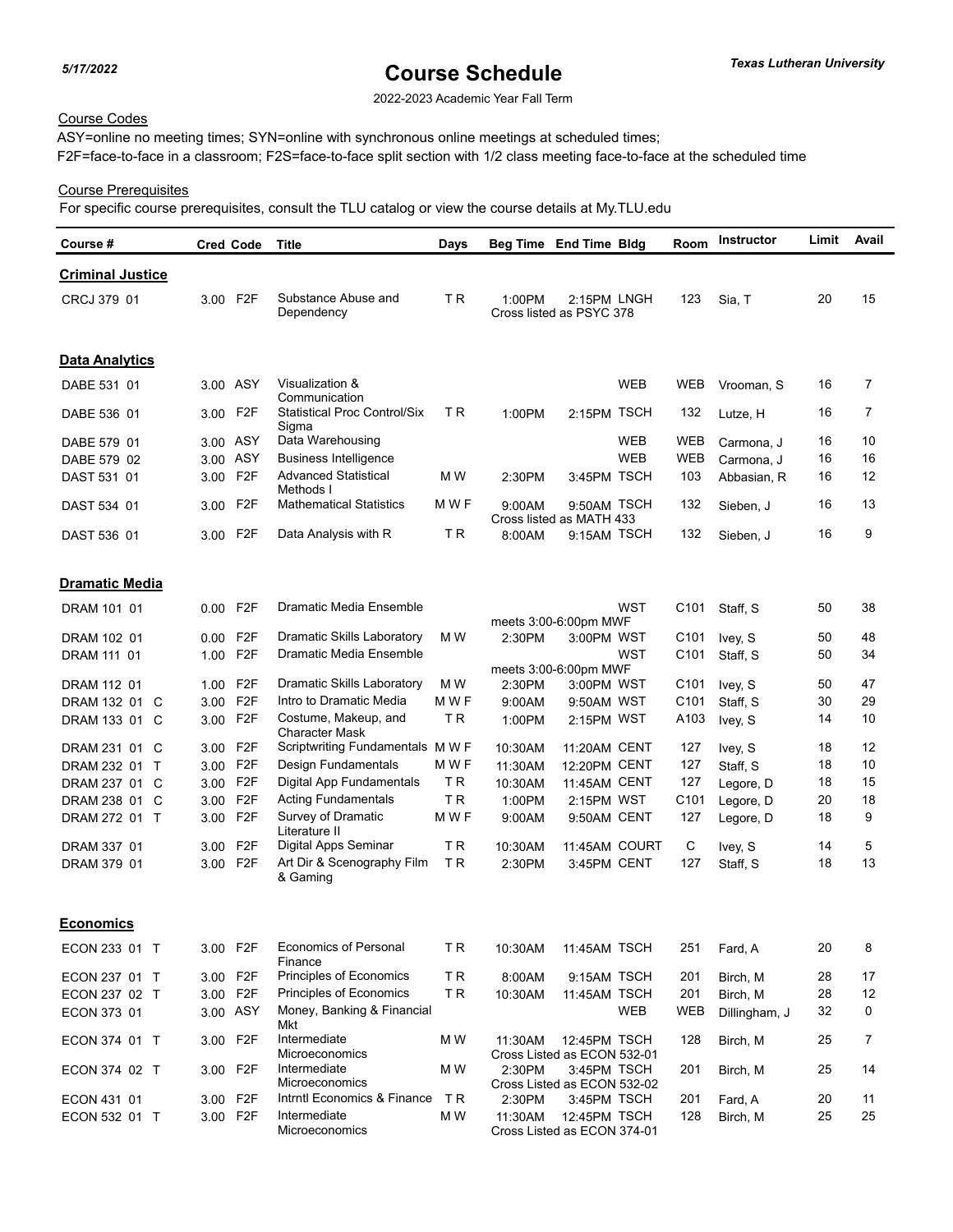2022-2023 Academic Year Fall Term

## Course Codes

ASY=online no meeting times; SYN=online with synchronous online meetings at scheduled times; F2F=face-to-face in a classroom; F2S=face-to-face split section with 1/2 class meeting face-to-face at the scheduled time

### Course Prerequisites

For specific course prerequisites, consult the TLU catalog or view the course details at My.TLU.edu

| Course #         | <b>Cred Code</b>         | Title                                         | Days  | Beg Time End Time Bldg                 |                                                       |            | Room       | Instructor  | Limit | Avail |
|------------------|--------------------------|-----------------------------------------------|-------|----------------------------------------|-------------------------------------------------------|------------|------------|-------------|-------|-------|
| <b>Economics</b> |                          |                                               |       |                                        |                                                       |            |            |             |       |       |
| ECON 532 02 T    | 3.00 F2F                 | Intermediate<br>Microeconomics                | M W   | 2:30PM                                 | 3:45PM TSCH<br>Cross Listed as ECON 374-02            |            | 201        | Birch, M    | 25    | 24    |
| <b>Education</b> |                          |                                               |       |                                        |                                                       |            |            |             |       |       |
| EDUC 272 01      | 3.00 ASY                 | Classroom Apps of Tech                        |       |                                        |                                                       | <b>WEB</b> | <b>WEB</b> | Belfi, M    | 25    | 1     |
| EDUC 332 01 Z    | F <sub>2</sub> F<br>3.00 | Learning Process & Eval                       | M W F | 9:00AM                                 | 9:50AM TSCH                                           |            | 251        | Belfi, M    | 12    | -3    |
| EDUC 334A 01 E   | 3.00 ASY                 | U.S. Schools                                  |       |                                        |                                                       | <b>WEB</b> | <b>WEB</b> | Bleidt, S   | 20    | 13    |
| EDUC 336 01      | F <sub>2</sub> F<br>3.00 | Diversity for Educators                       | M W   | 1:00PM                                 | 2:15PM TSCH                                           |            | 252        | Belfi, M    | 20    | 15    |
| EDUC 371 01 Z    | F <sub>2F</sub><br>3.00  | Intro Early Childhood Ed                      | M W   | 2:30PM                                 | 3:45PM TSCH                                           |            | 251        | Boos, S     | 20    | 13    |
| EDUC 374 01 Z    | F <sub>2F</sub><br>3.00  | Foundation of ESL<br>Education                | T     | 6:00PM                                 | 8:45PM TSCH                                           |            | 252        | Vasquez, A  | 20    | 11    |
| EDUC 382 01      | F <sub>2</sub> F<br>3.00 | Mathematics for the Child                     | ΤR    | 10:30AM                                | 11:45AM TSCH                                          |            | 252        | Belfi, M    | 20    | 11    |
| EDUC 431 01 Z    | F <sub>2F</sub><br>3.00  | Elem Instrctnl Strategies<br>EC-6             | M W   | 1:00PM                                 | 2:15PM TSCH                                           |            | 251        | Kubena, D   | 15    | 15    |
| EDUC 432 01 Z    | F <sub>2</sub> F<br>3.00 | Instrnl Strat Sec & All Lvl                   | M W   | 1:00PM                                 | 2:15PM TSCH                                           |            | 251        | Kubena, D   | 15    | 11    |
| EDUC 433 01 Z    | F <sub>2F</sub><br>3.00  | Instrctnl Strategies Gr 4-8                   | M W   | 1:00PM                                 | 2:15PM TSCH                                           |            | 251        | Kubena, D   | 15    | 11    |
| EDUC 437 01 Z    | 3.00 ASY                 | Class Mgmt EC-6                               |       |                                        |                                                       | WEB        | WEB        | Kubena, D   | 20    | 0     |
| EDUC 438 01 Z    | 3.00 ASY                 | Class Mgmt Sec & All Lvl                      |       |                                        |                                                       | <b>WEB</b> | <b>WEB</b> | Kubena, D   | 20    | 5     |
| EDUC 439 01      | F <sub>2</sub> F<br>3.00 | Internship in Education                       |       |                                        | Alternative Certification Students Only               | <b>TBA</b> | <b>NA</b>  | Kubena, D   | 10    | 10    |
| EDUC 460 01 C    | 6.00 SYN                 | Student Teaching-EC-6                         | W     | 7:30PM                                 | 9:00PM WEB                                            |            | SYN        | Kubena, D   | 25    | 5     |
| EDUC 461 01 C    | 6.00 SYN                 | Student<br>Teaching-Secondary                 | W     | 7:30PM                                 | 9:00PM WEB                                            |            | SYN        | Kubena, D   | 10    | 2     |
| EDUC 462 01 C    | 6.00 SYN                 | Student Teaching-All Level                    | W     | 7:30PM                                 | 9:00PM WEB                                            |            | <b>SYN</b> | Kubena, D   | 10    | 3     |
| EDUC 463 01      | 6.00 SYN                 | <b>Clinical Teaching</b>                      | W     | 7:30PM                                 | 9:00PM WEB<br>Alternative Certification Students Only |            | <b>SYN</b> | Kubena, D   | 5     | 5     |
| EDUC 465 01 C    | 6.00 SYN                 | <b>Student Teaching-Middle</b>                | W     | 7:30PM                                 | 9:00PM WEB                                            |            | <b>SYN</b> | Kubena, D   | 10    | 9     |
| EDUC 471 01 Z    | 3.00 ASY                 | Class Mgmt Grade 4-8                          |       |                                        |                                                       | <b>WEB</b> | <b>WEB</b> | Kubena, D   | 20    | 19    |
| EDUC 531 01      | 3.00 SYN                 | Issues, Strategies, &<br><b>Models Curric</b> | т     | 6:00PM<br>1st 8 weeks                  | 8:45PM WEB                                            |            | <b>SYN</b> | Bleidt, S   | 20    | 17    |
| EDUC 532 01      | 3.00 ASY                 | Teaching & Lrng in Diverse<br>Classrm         |       |                                        |                                                       | <b>WEB</b> | <b>WEB</b> | Staff, S    | 20    | 18    |
| EDUC 571 01      | 3.00 SYN                 | Advanced Curricular Design                    | т     | Full semester<br>6:00PM<br>2nd 8 weeks | 8:45PM WEB                                            |            | SYN        | Bleidt, S   | 20    | 18    |
| EDUC 575 01      | 3.00 ASY                 | Capstone in Curr &<br>Instruction             |       |                                        |                                                       | <b>WEB</b> | <b>WEB</b> | Belfi, M    | 10    | 8     |
| EDUC 581 01      | 3.00 SYN                 | Survey of Exceptionalities                    | т     | 6:00PM<br>2nd 8 weeks                  | 8:45PM WEB                                            |            | SYN        | Belfi, M    | 20    | 19    |
| READ 270 01      | 3.00 F2F                 | Literature for the Classroom MW               |       | 11:30AM                                | 12:45PM TSCH                                          |            | 251        | Bleidt, S   | 20    | 12    |
| READ 376 01 Z    | 3.00 F2F                 | Literacy Assessment                           | M W F | 10:30AM                                | 11:20AM TSCH                                          |            | 251        | Bleidt, S   | 20    | 13    |
| READ 436 01      | 3.00 ASY                 | Literacy in the Content<br>Areas              |       |                                        |                                                       | WEB        | WEB        | Boos, S     | 25    | 9     |
| READ 475 01      | 3.00 ASY                 | Reading and Writing Across<br>the Curr        |       |                                        |                                                       | <b>WEB</b> | <b>WEB</b> | Boos, S     | 25    | 21    |
| <b>English</b>   |                          |                                               |       |                                        |                                                       |            |            |             |       |       |
| ENGL 272 01 T    | 3.00 F2F                 | American Literature                           | M W F | 10:30AM                                | 11:20AM LNGH<br>F class sessions will be ASY          |            | 231        | Johnston, P | 18    | 10    |
| ENGL 273 01 T    | 3.00 F2F                 | <b>British Literature</b>                     | M W   | 2:30PM                                 | 3:45PM LNGH                                           |            | 129        | Shook, L    | 20    | 0     |
| ENGL 330A 01 C   | 3.00 F2F                 | Creative Writing: Fiction                     | TR.   | 10:30AM                                | 11:45AM TSCH                                          |            | 102        | Johnston, P | 16    | 4     |
| ENGL 336 01 Z    | 3.00 F2F                 | <b>Textual Analysis</b>                       | M W   | 1:00PM                                 | 2:15PM LNGH                                           |            | 128        | Gonzales, M | 18    | 14    |

ENGL 336 01 Z 3.00 F2F Textual Analysis M W 1:00PM 2:15PM LNGH 128 Gonzales, M 18 14 ENGL 371 01 C 3.00 F2F Advanced Composition TR 1:00PM 2:15PM LIBR B17 Gonzales, M 15 0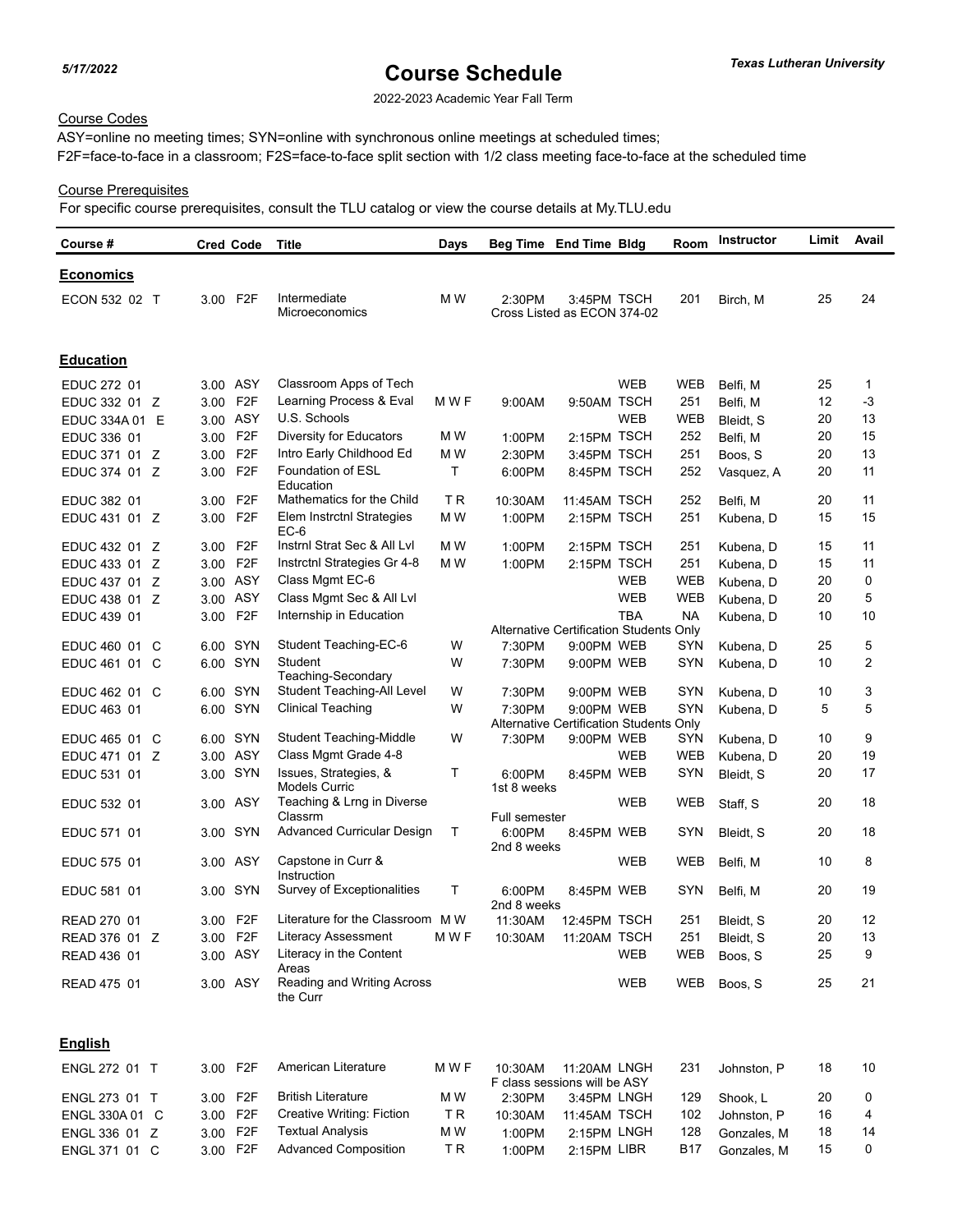2022-2023 Academic Year Fall Term

## Course Codes

ASY=online no meeting times; SYN=online with synchronous online meetings at scheduled times; F2F=face-to-face in a classroom; F2S=face-to-face split section with 1/2 class meeting face-to-face at the scheduled time

## Course Prerequisites

| Course #                       | <b>Cred Code</b>     |                  | Title                                              | Days       |                   | Beg Time End Time Bldg                                     | Room       | <b>Instructor</b>       | Limit    | Avail     |
|--------------------------------|----------------------|------------------|----------------------------------------------------|------------|-------------------|------------------------------------------------------------|------------|-------------------------|----------|-----------|
| <b>English</b>                 |                      |                  |                                                    |            |                   |                                                            |            |                         |          |           |
| ENGL 374 01 C<br>ENGL 379 01 C | 3.00 F2F<br>3.00 F2F |                  | Professional Writing<br>Love & Marriage            | T R<br>M W | 2:30PM<br>11:30AM | 3:45PM LNGH<br>12:45PM LNGH<br>Cross listed as WOST 379-02 | 128<br>231 | Shook, L<br>Johnston, P | 18<br>18 | 6<br>$-2$ |
| <b>Environmental Studies</b>   |                      |                  |                                                    |            |                   |                                                            |            |                         |          |           |
| ENVS 111 01                    | 1.00 F2F             |                  | <b>Biodiversity in Central</b><br>Texas            | M          | 1:00PM            | 4:00PM MOOD<br>Cross Listed as BIOL 111                    | 223        | Gustafson, M            | 10       | 10        |
| <b>Freshman Experience</b>     |                      |                  |                                                    |            |                   |                                                            |            |                         |          |           |
| FREX 134 01                    | 3.00 F2F             |                  | Exploring the Arts &                               | M W F      | 9:00AM            | 9:50AM LNGH                                                | 128        | Walsh, G                | 18       | 18        |
| FREX 134 02                    | 3.00                 | F <sub>2</sub> F | Sciences<br>Exploring the Arts &                   | M W F      | 9:00AM            | 9:50AM TSCH                                                | 252        | Bisha, R                | 24       | 24        |
| FREX 134 03                    | 3.00                 | F <sub>2</sub> F | Sciences<br>Exploring the Arts &                   | M W F      | 9:00AM            | 9:50AM TSCH                                                | 102        | Moreno, M               | 16       | 16        |
| FREX 134 04                    | 3.00 F2F             |                  | Sciences<br>Exploring the Arts &                   | M W F      | 9:00AM            | 9:50AM TSCH                                                | 130        | Matocha, M              | 24       | 24        |
| FREX 134 05                    | 3.00 F2F             |                  | Sciences<br>Exploring the Arts &                   | M W F      | 9:00AM            | 9:50AM CENT                                                | 122        | Shook, L                | 24       | 24        |
| FREX 134 06                    | 3.00 F2F             |                  | Sciences<br>Exploring the Arts &                   | M W F      | 9:00AM            | 9:50AM FITC                                                | 101        | Dibble, M               | 24       | 24        |
| FREX 134 07                    | 3.00 F2F             |                  | Sciences<br>Exploring the Arts &                   | M W F      | 9:00AM            | 9:50AM CENT                                                | 124        | Briney, A               | 22       | 22        |
| FREX 134 08                    | 3.00 F2F             |                  | Sciences<br>Exploring the Arts &                   | T R        | 10:30AM           | 11:45AM FINE                                               | WLT        | Vrooman, S              | 24       | 24        |
| FREX 134 09                    | 3.00 F2F             |                  | Sciences<br>Exploring the Arts &                   | <b>TR</b>  | 10:30AM           | 11:45AM LIBR                                               | <b>B17</b> | Shao, R                 | 24       | 24        |
| FREX 134 10                    | 3.00 F2F             |                  | Sciences<br>Exploring the Arts &                   | <b>TR</b>  | 10:30AM           | 11:45AM FINE                                               |            | AYERS Hijazi, S         | 24       | 24        |
| FREX 134 11                    | 3.00 F2F             |                  | Sciences<br>Exploring the Arts &                   | <b>TR</b>  | 10:30AM           | 11:45AM ATTB                                               | 103        | Wilson, S               | 20       | 20        |
| FREX 134 12                    | 3.00 F2F             |                  | Sciences<br>Exploring the Arts &                   | ΤR         | 10:30AM           | 11:45AM MOOD                                               | 203        | Ruane, M                | 24       | 24        |
| FREX 134 13                    | 3.00 F2F             |                  | Sciences<br>Exploring the Arts &                   | <b>TR</b>  | 10:30AM           | 11:45AM FITC                                               | 101        | Coulombe, B             | 24       | 24        |
| FREX 134 14                    | 3.00 F2F             |                  | Sciences<br>Exploring the Arts &                   | <b>TR</b>  | 10:30AM           | 11:45AM FITC                                               | 102        | Woods, E                | 24       | 24        |
| FREX 134 15 HZ                 | 3.00 F2F             |                  | Sciences<br>Hnrs: Exploring the Arts &<br>Sciences | M W F      | 9:00AM            | 9:50AM LNGH                                                | 233        | Wilson, B               | 24       | 24        |
| Geography                      |                      |                  |                                                    |            |                   |                                                            |            |                         |          |           |
| GEOG 131 01 Z                  | 3.00 F2F             |                  | Introduction to Global                             | M W        | 1:00PM            | 2:15PM TSCH                                                | 245        | Seal, K                 | 28       | 0         |
| GEOG 131 02 Z                  | 3.00                 |                  | Geography<br>Introduction to Global                | TR         | 1:00PM            | 2:15PM LNGH                                                | 112        | Seal, K                 | 22       | 15        |
| GEOG 231 01                    | 3.00 F2F             |                  | Geography<br>World Regional Geography              | TR.        | 10:30AM           | 11:45AM LNGH                                               | 128        | Seal, K                 | 18       | 9         |
|                                |                      |                  |                                                    |            |                   |                                                            |            |                         |          |           |
| Greek                          |                      |                  |                                                    |            |                   |                                                            |            |                         |          |           |
| GREK 131 01                    | 3.00 F2F             |                  | <b>Elementary Greek I</b>                          | M W F      | 11:30AM           | 12:20PM LNGH                                               | 241        | Beck, N                 | 10       | 8         |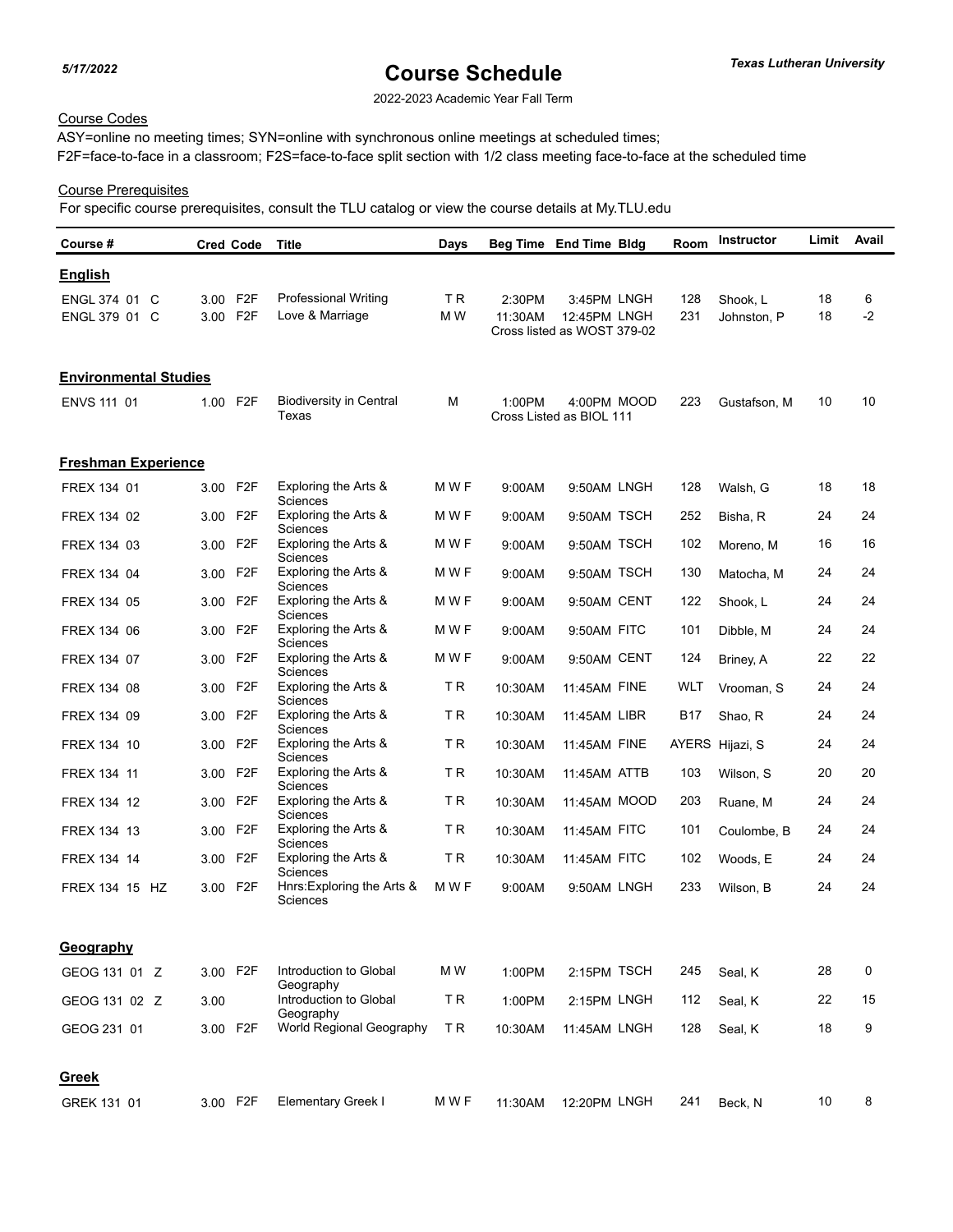2022-2023 Academic Year Fall Term

## Course Codes

ASY=online no meeting times; SYN=online with synchronous online meetings at scheduled times; F2F=face-to-face in a classroom; F2S=face-to-face split section with 1/2 class meeting face-to-face at the scheduled time

## Course Prerequisites

| <u>History</u><br>Investigate: Food Clothing<br>3.00 F2F<br>M W F<br>9:50AM LNGH<br>235<br>20<br>18<br>HIST 130 01 Z<br>9:00AM<br>Grace, P<br>Renaissa<br>3.00 F2F<br>Investigate: Women in<br>M W<br>13<br>HIST 130 02 Z<br>1:00PM<br>2:15PM TSCH<br>201<br>20<br>Cottrell, D<br>Texas<br>Early N America to the Mid<br>ΤR<br>233<br>22<br>7<br>3.00 F2F<br>2:15PM LNGH<br>HIST 131 01 Z<br>1:00PM<br>Staff, S<br>19th Cen<br><b>TR</b><br>0<br>3.00 F2F<br>Early N America to the Mid<br>233<br>22<br>2:30PM<br>3:45PM LNGH<br>HIST 131 02 Z<br>Staff, S<br>19th Cen<br>Modern N Amer from the<br>M W<br>3.00 F2F<br>1:00PM<br>2:15PM LNGH<br>233<br>22<br>13<br>HIST 132 01 Z<br>Staff, S<br>Mid 19th Cen<br>2<br>22<br>F2F<br>History of the Modern World M W F<br>235<br>10:30AM<br>11:20AM LNGH<br>HIST 234 01 Z<br>3.00<br>Grace, P<br>22<br>$\overline{7}$<br>3.00 F2F<br>Mexican American History<br>M W<br>233<br>HIST 273 01 Z<br>2:30PM<br>3:45PM LNGH<br>Staff, S<br>Cross listed as MAST 273<br>3.00 F2F<br>Early Modern Europe<br>M W<br>22<br>13<br>1:00PM<br>235<br>HIST 332 01 C<br>2:15PM LNGH<br>Grace, P<br>Historical Research Design<br><b>TR</b><br>10<br>5<br>3.00 F2F<br>235<br>2:30PM<br>HIST 475 01 C<br>3:45PM LNGH<br>Grace, P<br><b>Information Systems</b><br>3.00 ASY<br><b>Applications Software</b><br><b>WEB</b><br>WEB<br>25<br>7<br>ISYS 133 01 Z<br>Shao, R<br>11:20AM TSCH<br>3<br>3.00 F2F<br>Intro to Info Systems<br>M W F<br>25<br>103<br>ISYS 231 01 Z<br>10:30AM<br>Hijazi, S<br>$-2$<br>F <sub>2</sub> F<br><b>Business Spreadsheet</b><br>M W F<br>25<br>9:50AM TSCH<br>103<br>ISYS 232 01 Z<br>9:00AM<br>3.00<br>Hijazi, S<br>Applications<br>System Analysis & Design<br>T R<br>22<br>15<br>F2F<br>2:15PM BECK<br>LL <sub>05</sub><br>ISYS 332 01<br>1:00PM<br>Hijazi, S<br>3.00<br><b>Integrated Science</b><br><b>Functional Infrared</b><br>F<br>5<br>5<br>1.00 F2F<br>1:00PM<br>ISCI 379 01<br>2:00PM<br>Bailey, S<br>Spectroscopy<br><b>Interdisciplinary Studies</b><br>1.00 F2F<br>Practicum in Academic<br>R<br>2:30PM<br>5:00PM LIBR<br>B17<br>16<br>16<br><b>INTR 318 01</b><br>Wilson, S<br>Tutoring<br>Practicum in Academic<br>F <sub>2</sub> F<br>R<br>16<br><b>INTR 328 01</b><br>2:30PM<br>5:00PM LIBR<br>B17<br>Wilson, S<br>16<br>2.00<br>Tutoring<br><b>International Studies</b><br>1.00 F2F<br>Cross-Cultural Reflections<br>Τ<br>11<br>4:30PM TSCH<br>102<br>16<br>INTL 214 01 Z<br>2:30PM<br>Bailey, C<br>Kinesiology<br>First Aid & Medical Self Hlp<br>2.00 F2F<br>TR.<br>8<br>KINS 122 01<br>11:45AM JONC<br>129<br>14<br>10:30AM<br>Matocha, M | Course # | <b>Cred Code</b> | <b>Title</b> | Days | Beg Time End Time Bldg | <b>Room</b> | Instructor | Limit | Avail |
|-----------------------------------------------------------------------------------------------------------------------------------------------------------------------------------------------------------------------------------------------------------------------------------------------------------------------------------------------------------------------------------------------------------------------------------------------------------------------------------------------------------------------------------------------------------------------------------------------------------------------------------------------------------------------------------------------------------------------------------------------------------------------------------------------------------------------------------------------------------------------------------------------------------------------------------------------------------------------------------------------------------------------------------------------------------------------------------------------------------------------------------------------------------------------------------------------------------------------------------------------------------------------------------------------------------------------------------------------------------------------------------------------------------------------------------------------------------------------------------------------------------------------------------------------------------------------------------------------------------------------------------------------------------------------------------------------------------------------------------------------------------------------------------------------------------------------------------------------------------------------------------------------------------------------------------------------------------------------------------------------------------------------------------------------------------------------------------------------------------------------------------------------------------------------------------------------------------------------------------------------------------------------------------------------------------------------------------------------------------------------------------------------------------------------------------------------------------------------------------------------------------------------------------------------------------------------------------------------------------------------------|----------|------------------|--------------|------|------------------------|-------------|------------|-------|-------|
|                                                                                                                                                                                                                                                                                                                                                                                                                                                                                                                                                                                                                                                                                                                                                                                                                                                                                                                                                                                                                                                                                                                                                                                                                                                                                                                                                                                                                                                                                                                                                                                                                                                                                                                                                                                                                                                                                                                                                                                                                                                                                                                                                                                                                                                                                                                                                                                                                                                                                                                                                                                                                             |          |                  |              |      |                        |             |            |       |       |
|                                                                                                                                                                                                                                                                                                                                                                                                                                                                                                                                                                                                                                                                                                                                                                                                                                                                                                                                                                                                                                                                                                                                                                                                                                                                                                                                                                                                                                                                                                                                                                                                                                                                                                                                                                                                                                                                                                                                                                                                                                                                                                                                                                                                                                                                                                                                                                                                                                                                                                                                                                                                                             |          |                  |              |      |                        |             |            |       |       |
|                                                                                                                                                                                                                                                                                                                                                                                                                                                                                                                                                                                                                                                                                                                                                                                                                                                                                                                                                                                                                                                                                                                                                                                                                                                                                                                                                                                                                                                                                                                                                                                                                                                                                                                                                                                                                                                                                                                                                                                                                                                                                                                                                                                                                                                                                                                                                                                                                                                                                                                                                                                                                             |          |                  |              |      |                        |             |            |       |       |
|                                                                                                                                                                                                                                                                                                                                                                                                                                                                                                                                                                                                                                                                                                                                                                                                                                                                                                                                                                                                                                                                                                                                                                                                                                                                                                                                                                                                                                                                                                                                                                                                                                                                                                                                                                                                                                                                                                                                                                                                                                                                                                                                                                                                                                                                                                                                                                                                                                                                                                                                                                                                                             |          |                  |              |      |                        |             |            |       |       |
|                                                                                                                                                                                                                                                                                                                                                                                                                                                                                                                                                                                                                                                                                                                                                                                                                                                                                                                                                                                                                                                                                                                                                                                                                                                                                                                                                                                                                                                                                                                                                                                                                                                                                                                                                                                                                                                                                                                                                                                                                                                                                                                                                                                                                                                                                                                                                                                                                                                                                                                                                                                                                             |          |                  |              |      |                        |             |            |       |       |
|                                                                                                                                                                                                                                                                                                                                                                                                                                                                                                                                                                                                                                                                                                                                                                                                                                                                                                                                                                                                                                                                                                                                                                                                                                                                                                                                                                                                                                                                                                                                                                                                                                                                                                                                                                                                                                                                                                                                                                                                                                                                                                                                                                                                                                                                                                                                                                                                                                                                                                                                                                                                                             |          |                  |              |      |                        |             |            |       |       |
|                                                                                                                                                                                                                                                                                                                                                                                                                                                                                                                                                                                                                                                                                                                                                                                                                                                                                                                                                                                                                                                                                                                                                                                                                                                                                                                                                                                                                                                                                                                                                                                                                                                                                                                                                                                                                                                                                                                                                                                                                                                                                                                                                                                                                                                                                                                                                                                                                                                                                                                                                                                                                             |          |                  |              |      |                        |             |            |       |       |
|                                                                                                                                                                                                                                                                                                                                                                                                                                                                                                                                                                                                                                                                                                                                                                                                                                                                                                                                                                                                                                                                                                                                                                                                                                                                                                                                                                                                                                                                                                                                                                                                                                                                                                                                                                                                                                                                                                                                                                                                                                                                                                                                                                                                                                                                                                                                                                                                                                                                                                                                                                                                                             |          |                  |              |      |                        |             |            |       |       |
|                                                                                                                                                                                                                                                                                                                                                                                                                                                                                                                                                                                                                                                                                                                                                                                                                                                                                                                                                                                                                                                                                                                                                                                                                                                                                                                                                                                                                                                                                                                                                                                                                                                                                                                                                                                                                                                                                                                                                                                                                                                                                                                                                                                                                                                                                                                                                                                                                                                                                                                                                                                                                             |          |                  |              |      |                        |             |            |       |       |
|                                                                                                                                                                                                                                                                                                                                                                                                                                                                                                                                                                                                                                                                                                                                                                                                                                                                                                                                                                                                                                                                                                                                                                                                                                                                                                                                                                                                                                                                                                                                                                                                                                                                                                                                                                                                                                                                                                                                                                                                                                                                                                                                                                                                                                                                                                                                                                                                                                                                                                                                                                                                                             |          |                  |              |      |                        |             |            |       |       |
|                                                                                                                                                                                                                                                                                                                                                                                                                                                                                                                                                                                                                                                                                                                                                                                                                                                                                                                                                                                                                                                                                                                                                                                                                                                                                                                                                                                                                                                                                                                                                                                                                                                                                                                                                                                                                                                                                                                                                                                                                                                                                                                                                                                                                                                                                                                                                                                                                                                                                                                                                                                                                             |          |                  |              |      |                        |             |            |       |       |
|                                                                                                                                                                                                                                                                                                                                                                                                                                                                                                                                                                                                                                                                                                                                                                                                                                                                                                                                                                                                                                                                                                                                                                                                                                                                                                                                                                                                                                                                                                                                                                                                                                                                                                                                                                                                                                                                                                                                                                                                                                                                                                                                                                                                                                                                                                                                                                                                                                                                                                                                                                                                                             |          |                  |              |      |                        |             |            |       |       |
|                                                                                                                                                                                                                                                                                                                                                                                                                                                                                                                                                                                                                                                                                                                                                                                                                                                                                                                                                                                                                                                                                                                                                                                                                                                                                                                                                                                                                                                                                                                                                                                                                                                                                                                                                                                                                                                                                                                                                                                                                                                                                                                                                                                                                                                                                                                                                                                                                                                                                                                                                                                                                             |          |                  |              |      |                        |             |            |       |       |
|                                                                                                                                                                                                                                                                                                                                                                                                                                                                                                                                                                                                                                                                                                                                                                                                                                                                                                                                                                                                                                                                                                                                                                                                                                                                                                                                                                                                                                                                                                                                                                                                                                                                                                                                                                                                                                                                                                                                                                                                                                                                                                                                                                                                                                                                                                                                                                                                                                                                                                                                                                                                                             |          |                  |              |      |                        |             |            |       |       |
|                                                                                                                                                                                                                                                                                                                                                                                                                                                                                                                                                                                                                                                                                                                                                                                                                                                                                                                                                                                                                                                                                                                                                                                                                                                                                                                                                                                                                                                                                                                                                                                                                                                                                                                                                                                                                                                                                                                                                                                                                                                                                                                                                                                                                                                                                                                                                                                                                                                                                                                                                                                                                             |          |                  |              |      |                        |             |            |       |       |
|                                                                                                                                                                                                                                                                                                                                                                                                                                                                                                                                                                                                                                                                                                                                                                                                                                                                                                                                                                                                                                                                                                                                                                                                                                                                                                                                                                                                                                                                                                                                                                                                                                                                                                                                                                                                                                                                                                                                                                                                                                                                                                                                                                                                                                                                                                                                                                                                                                                                                                                                                                                                                             |          |                  |              |      |                        |             |            |       |       |
|                                                                                                                                                                                                                                                                                                                                                                                                                                                                                                                                                                                                                                                                                                                                                                                                                                                                                                                                                                                                                                                                                                                                                                                                                                                                                                                                                                                                                                                                                                                                                                                                                                                                                                                                                                                                                                                                                                                                                                                                                                                                                                                                                                                                                                                                                                                                                                                                                                                                                                                                                                                                                             |          |                  |              |      |                        |             |            |       |       |
|                                                                                                                                                                                                                                                                                                                                                                                                                                                                                                                                                                                                                                                                                                                                                                                                                                                                                                                                                                                                                                                                                                                                                                                                                                                                                                                                                                                                                                                                                                                                                                                                                                                                                                                                                                                                                                                                                                                                                                                                                                                                                                                                                                                                                                                                                                                                                                                                                                                                                                                                                                                                                             |          |                  |              |      |                        |             |            |       |       |
|                                                                                                                                                                                                                                                                                                                                                                                                                                                                                                                                                                                                                                                                                                                                                                                                                                                                                                                                                                                                                                                                                                                                                                                                                                                                                                                                                                                                                                                                                                                                                                                                                                                                                                                                                                                                                                                                                                                                                                                                                                                                                                                                                                                                                                                                                                                                                                                                                                                                                                                                                                                                                             |          |                  |              |      |                        |             |            |       |       |
|                                                                                                                                                                                                                                                                                                                                                                                                                                                                                                                                                                                                                                                                                                                                                                                                                                                                                                                                                                                                                                                                                                                                                                                                                                                                                                                                                                                                                                                                                                                                                                                                                                                                                                                                                                                                                                                                                                                                                                                                                                                                                                                                                                                                                                                                                                                                                                                                                                                                                                                                                                                                                             |          |                  |              |      |                        |             |            |       |       |
|                                                                                                                                                                                                                                                                                                                                                                                                                                                                                                                                                                                                                                                                                                                                                                                                                                                                                                                                                                                                                                                                                                                                                                                                                                                                                                                                                                                                                                                                                                                                                                                                                                                                                                                                                                                                                                                                                                                                                                                                                                                                                                                                                                                                                                                                                                                                                                                                                                                                                                                                                                                                                             |          |                  |              |      |                        |             |            |       |       |
|                                                                                                                                                                                                                                                                                                                                                                                                                                                                                                                                                                                                                                                                                                                                                                                                                                                                                                                                                                                                                                                                                                                                                                                                                                                                                                                                                                                                                                                                                                                                                                                                                                                                                                                                                                                                                                                                                                                                                                                                                                                                                                                                                                                                                                                                                                                                                                                                                                                                                                                                                                                                                             |          |                  |              |      |                        |             |            |       |       |
|                                                                                                                                                                                                                                                                                                                                                                                                                                                                                                                                                                                                                                                                                                                                                                                                                                                                                                                                                                                                                                                                                                                                                                                                                                                                                                                                                                                                                                                                                                                                                                                                                                                                                                                                                                                                                                                                                                                                                                                                                                                                                                                                                                                                                                                                                                                                                                                                                                                                                                                                                                                                                             |          |                  |              |      |                        |             |            |       |       |
|                                                                                                                                                                                                                                                                                                                                                                                                                                                                                                                                                                                                                                                                                                                                                                                                                                                                                                                                                                                                                                                                                                                                                                                                                                                                                                                                                                                                                                                                                                                                                                                                                                                                                                                                                                                                                                                                                                                                                                                                                                                                                                                                                                                                                                                                                                                                                                                                                                                                                                                                                                                                                             |          |                  |              |      |                        |             |            |       |       |
|                                                                                                                                                                                                                                                                                                                                                                                                                                                                                                                                                                                                                                                                                                                                                                                                                                                                                                                                                                                                                                                                                                                                                                                                                                                                                                                                                                                                                                                                                                                                                                                                                                                                                                                                                                                                                                                                                                                                                                                                                                                                                                                                                                                                                                                                                                                                                                                                                                                                                                                                                                                                                             |          |                  |              |      |                        |             |            |       |       |
|                                                                                                                                                                                                                                                                                                                                                                                                                                                                                                                                                                                                                                                                                                                                                                                                                                                                                                                                                                                                                                                                                                                                                                                                                                                                                                                                                                                                                                                                                                                                                                                                                                                                                                                                                                                                                                                                                                                                                                                                                                                                                                                                                                                                                                                                                                                                                                                                                                                                                                                                                                                                                             |          |                  |              |      |                        |             |            |       |       |
|                                                                                                                                                                                                                                                                                                                                                                                                                                                                                                                                                                                                                                                                                                                                                                                                                                                                                                                                                                                                                                                                                                                                                                                                                                                                                                                                                                                                                                                                                                                                                                                                                                                                                                                                                                                                                                                                                                                                                                                                                                                                                                                                                                                                                                                                                                                                                                                                                                                                                                                                                                                                                             |          |                  |              |      |                        |             |            |       |       |
| Prev & Care of Athletic<br>3.00 F2F<br>M W F<br>128<br>20<br>14<br>9:50AM TSCH<br>KINS 130 01<br>9:00AM<br>Kent, T                                                                                                                                                                                                                                                                                                                                                                                                                                                                                                                                                                                                                                                                                                                                                                                                                                                                                                                                                                                                                                                                                                                                                                                                                                                                                                                                                                                                                                                                                                                                                                                                                                                                                                                                                                                                                                                                                                                                                                                                                                                                                                                                                                                                                                                                                                                                                                                                                                                                                                          |          |                  |              |      |                        |             |            |       |       |
| Injury<br>Personal Well-Being<br>F <sub>2</sub> F<br>M W F<br>12:20PM FITC<br>20<br>17<br>101<br>KINS 131 01<br>3.00<br>11:30AM<br>Menzies, A                                                                                                                                                                                                                                                                                                                                                                                                                                                                                                                                                                                                                                                                                                                                                                                                                                                                                                                                                                                                                                                                                                                                                                                                                                                                                                                                                                                                                                                                                                                                                                                                                                                                                                                                                                                                                                                                                                                                                                                                                                                                                                                                                                                                                                                                                                                                                                                                                                                                               |          |                  |              |      |                        |             |            |       |       |
| F <sub>2</sub> F<br>Personal Well-Being<br>M W<br>2:15PM FITC<br>101<br>20<br>19<br>KINS 131 02<br>1:00PM<br>Staff, S<br>3.00                                                                                                                                                                                                                                                                                                                                                                                                                                                                                                                                                                                                                                                                                                                                                                                                                                                                                                                                                                                                                                                                                                                                                                                                                                                                                                                                                                                                                                                                                                                                                                                                                                                                                                                                                                                                                                                                                                                                                                                                                                                                                                                                                                                                                                                                                                                                                                                                                                                                                               |          |                  |              |      |                        |             |            |       |       |
| Personal Well-Being<br>F <sub>2</sub> F<br>TR.<br>128<br>25<br>24<br>KINS 131 03<br>3.00<br>11:45AM TSCH<br>Wolf, B<br>10:30AM                                                                                                                                                                                                                                                                                                                                                                                                                                                                                                                                                                                                                                                                                                                                                                                                                                                                                                                                                                                                                                                                                                                                                                                                                                                                                                                                                                                                                                                                                                                                                                                                                                                                                                                                                                                                                                                                                                                                                                                                                                                                                                                                                                                                                                                                                                                                                                                                                                                                                              |          |                  |              |      |                        |             |            |       |       |
| Personal Well-Being<br>3.00 F2F<br>TR.<br>25<br>20<br>KINS 131 04<br>2:30PM<br>3:45PM TSCH<br>127<br>Short, E                                                                                                                                                                                                                                                                                                                                                                                                                                                                                                                                                                                                                                                                                                                                                                                                                                                                                                                                                                                                                                                                                                                                                                                                                                                                                                                                                                                                                                                                                                                                                                                                                                                                                                                                                                                                                                                                                                                                                                                                                                                                                                                                                                                                                                                                                                                                                                                                                                                                                                               |          |                  |              |      |                        |             |            |       |       |
| Foundations of Kinesiology<br>3.00 F2F<br>M W<br>30<br>26<br>1:00PM<br>2:15PM TSCH<br>250<br>KINS 135 01 E<br>Cereceres, P                                                                                                                                                                                                                                                                                                                                                                                                                                                                                                                                                                                                                                                                                                                                                                                                                                                                                                                                                                                                                                                                                                                                                                                                                                                                                                                                                                                                                                                                                                                                                                                                                                                                                                                                                                                                                                                                                                                                                                                                                                                                                                                                                                                                                                                                                                                                                                                                                                                                                                  |          |                  |              |      |                        |             |            |       |       |
| Foundations of Kinesiology<br>3.00 F2F<br>TR.<br>30<br>27<br>KINS 135 02 E<br>10:30AM<br>11:45AM TSCH<br>130<br>Cereceres, P                                                                                                                                                                                                                                                                                                                                                                                                                                                                                                                                                                                                                                                                                                                                                                                                                                                                                                                                                                                                                                                                                                                                                                                                                                                                                                                                                                                                                                                                                                                                                                                                                                                                                                                                                                                                                                                                                                                                                                                                                                                                                                                                                                                                                                                                                                                                                                                                                                                                                                |          |                  |              |      |                        |             |            |       |       |
| Foundations of Kinesiology<br>26<br>3.00 F2F<br>TR.<br>2:15PM FITC<br>101<br>30<br>KINS 135 03 E<br>1:00PM<br>Heines, R                                                                                                                                                                                                                                                                                                                                                                                                                                                                                                                                                                                                                                                                                                                                                                                                                                                                                                                                                                                                                                                                                                                                                                                                                                                                                                                                                                                                                                                                                                                                                                                                                                                                                                                                                                                                                                                                                                                                                                                                                                                                                                                                                                                                                                                                                                                                                                                                                                                                                                     |          |                  |              |      |                        |             |            |       |       |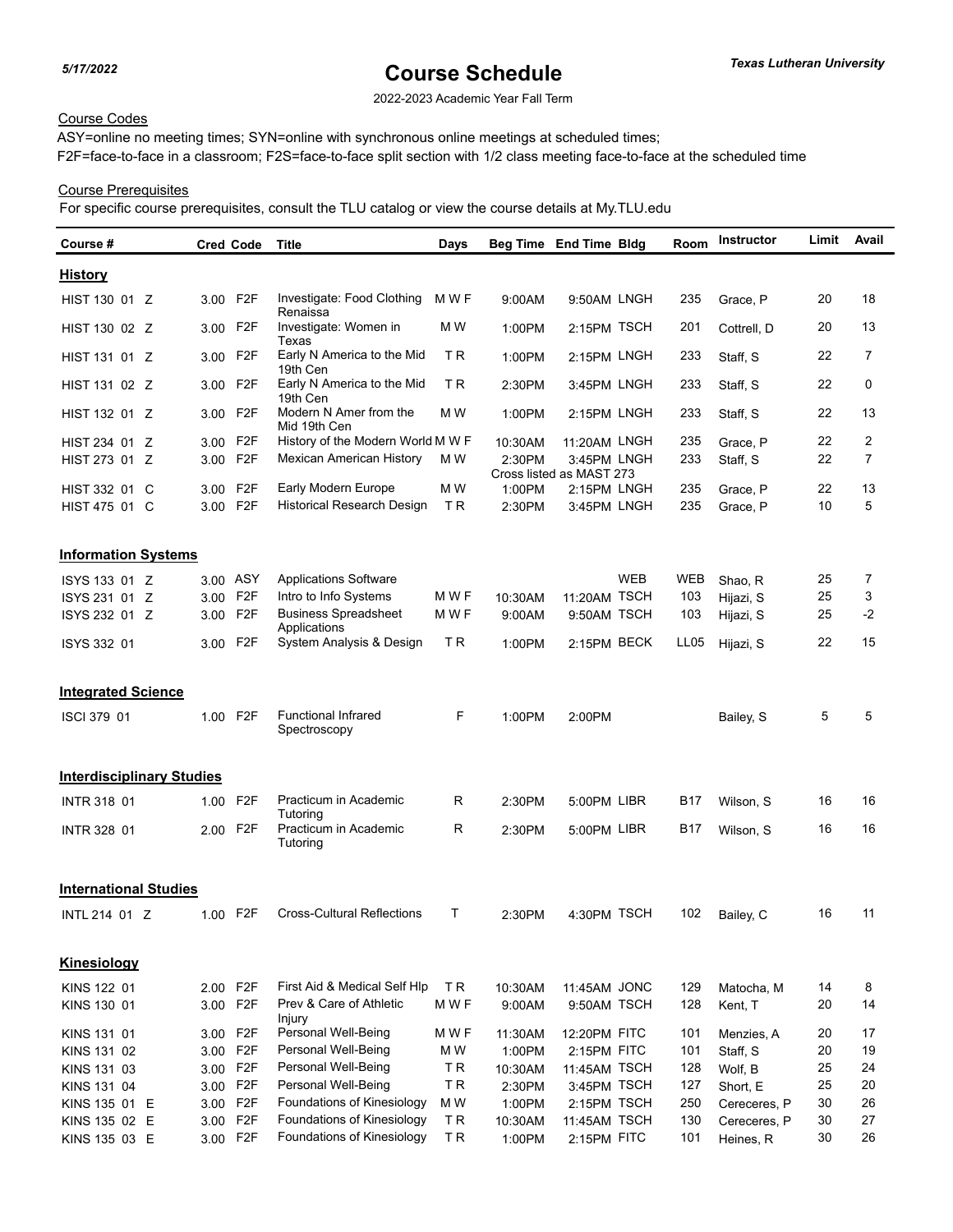2022-2023 Academic Year Fall Term

## Course Codes

ASY=online no meeting times; SYN=online with synchronous online meetings at scheduled times; F2F=face-to-face in a classroom; F2S=face-to-face split section with 1/2 class meeting face-to-face at the scheduled time

## Course Prerequisites

| Course #                 | <b>Cred Code</b> |                  | Title                                    | <b>Days</b> |         | Beg Time End Time Bldg |     | Room             | Instructor   | Limit | Avail          |
|--------------------------|------------------|------------------|------------------------------------------|-------------|---------|------------------------|-----|------------------|--------------|-------|----------------|
| <b>Kinesiology</b>       |                  |                  |                                          |             |         |                        |     |                  |              |       |                |
| KINS 211P 01             | 1.00 F2F         |                  | Practicum in Athletic<br>Training        | F           | 1:00PM  | 1:50PM TRRM            |     | NА               | Coulombe, B  | 16    | 14             |
| KINS 212 01              | 1.00             | F <sub>2</sub> F | <b>Weight Training</b>                   | M W         | 12:00PM | 12:50PM FITC           |     | NА               | Falke, A     | 20    | 15             |
| KINS 212 02              | 1.00             | F <sub>2</sub> F | Weight Training                          | T R         | 12:00PM | 12:50PM FITC           |     | <b>NA</b>        | Falke, A     | 20    | 14             |
| KINS 213 01              | 1.00             | F <sub>2</sub> F | Racquetball                              | M W         | 10:30AM | 11:20AM RBCT           |     | NА               | Burnett, G   | 8     | 3              |
| KINS 231 01              | 3.00             | F <sub>2F</sub>  | Exercise & Sport<br>Psychology           | M W F       | 11:30AM | 12:20PM TSCH           |     | 127              | Cereceres, P | 30    | 9              |
| KINS 234 01              | 3.00 F2F         |                  | Motor Learning                           | ΤR          | 1:00PM  | 2:15PM TSCH            |     | 130              | Helbig, C    | 30    | $\mathbf{1}$   |
| KINS 238 01              | 3.00             | F <sub>2</sub> F | <b>Fndtns of Athletic Training</b>       | M W F       | 11:30AM | 12:20PM JONC           |     | 129              | Matocha, M   | 20    | 5              |
| KINS 279 01              | 3.00             | F <sub>2</sub> F | Sport Officiating                        | M W         | 1:00PM  | 2:15PM JONC            |     | 129              | Wilson, R    | 14    | $\overline{7}$ |
| KINS 309 01              | 0.00             | F <sub>2</sub> F | <b>Advanced Physical</b><br>Conditioning |             |         |                        | TBA | <b>NA</b>        | Wolf, B      | 100   | 82             |
| KINS 311P 01             | 1.00             | F <sub>2</sub> F | Practicum in Athletic<br>Training        | F           | 1:00PM  | 1:50PM TRRM            |     | NА               | Kent, T      | 6     | $-1$           |
| KINS 319 01              | 1.00             | F2F              | <b>Advanced Physical</b><br>Conditioning |             |         |                        | TBA | NА               | Wolf, B      | 450   | 345            |
| KINS 333 01              | 3.00 SYN         |                  | Motor Skill Development                  | M W         | 1:00PM  | 2:15PM WEB             |     | SYN              | Helbig, C    | 30    | 11             |
| KINS 335 01              | 3.00             | F <sub>2</sub> F | Physiology of Exercise                   | <b>TR</b>   | 10:30AM | 11:45AM TSCH           |     | 127              | Short. E     | 30    | 3              |
| KINS 374 01              | 3.00             | F <sub>2</sub> F | Thry of Coach<br>Basketball/Football     | <b>TR</b>   | 1:00PM  | 2:15PM JONC            |     | 129              | Falke, A     | 25    | 8              |
| KINS 376 01              | 3.00             | F <sub>2</sub> F | Theory of Strength Training M W F        |             | 9:00AM  | 9:50AM JONC            |     | 129              | Burnett, G   | 25    | 7              |
| KINS 379 01              | 3.00             | F <sub>2</sub> F | <b>Motion Analysis</b>                   | R           | 6:00PM  | 8:45PM KIEF            |     | <b>NA</b>        | Newberry, J  | 12    | 2              |
| KINS 382 01              | 3.00             | F <sub>2</sub> F | Methods of Teaching Phys<br>Educ Activ   | <b>TR</b>   | 1:00PM  | 2:15PM TSCH            |     | 128              | Cereceres, P | 20    | 5              |
| KINS 433 01              | 3.00             | F <sub>2</sub> F | Research Design in<br>Kinesiology        | M W F       | 10:30AM | 11:20AM TSCH           |     | 127              | Newberry, J  | 30    | 8              |
| KINS 434 01<br><b>CE</b> | 3.00 SYN         |                  | Capstone: Research in<br>Kinesiology     | T R         | 8:00AM  | 9:15AM WEB             |     | SYN              | Short, E     | 10    | 0              |
| KINS 434 02 CE           | 3.00             | SYN              | Capstone: Research in<br>Kinesiology     | T R         | 8:00AM  | 9:15AM WEB             |     | SYN              | Helbig, C    | 9     | $-1$           |
| KINS 476 01              | 3.00 SYN         |                  | <b>Biomechanics</b>                      | ΤR          | 10:30AM | 11:45AM WEB            |     | SYN              | Newberry, J  | 30    | 6              |
| KINS 479 01              | 3.00 F2F         |                  | Exercise Testing &<br>Prescription       | TR          | 1:00PM  | 2:15PM TSCH            |     | 127              | Short, E     | 20    | 10             |
| <b>Mathematics</b>       |                  |                  |                                          |             |         |                        |     |                  |              |       |                |
| MATH 113 01              | 1.00             | F <sub>2</sub> F | Workshop in Mathematics                  | т           | 8:00AM  | 8:50AM LNGH            |     | 112              | Clark, R     | 22    | 22             |
| MATH 113 02              | 1.00             | F <sub>2</sub> F | Workshop in Mathematics                  | W           | 2:30PM  | 3:20PM LNGH            |     | 112              | Clark, R     | 22    | 22             |
| MATH 130 01              | 3.00             | F <sub>2</sub> F | College Mathematics                      | M W F       | 9:00AM  | 9:50AM BECK            |     | LL01             | Beicker, C   | 24    | 16             |
| MATH 133 01              | 3.00 F2F         |                  | College Algebra                          | M W F       | 9:00AM  | 9:50AM TSCH            |     | 127              | Clark, R     | 24    | 18             |
| MATH 133 02              | 3.00 F2F         |                  | College Algebra                          | M W F       | 10:30AM | 11:20AM FITC           |     | 101              | Beicker, C   | 24    | 19             |
| MATH 133 03              | 3.00 F2F         |                  | College Algebra                          | M W         | 1:00PM  | 2:15PM MOOD            |     | 203              | Beicker, C   | 24    | 18             |
| MATH 133 04              | 3.00 F2F         |                  | College Algebra                          | TR.         | 10:30AM | 11:45AM BECK           |     | LL01             | Beicker, C   | 24    | 20             |
| MATH 133 05              | 3.00 F2F         |                  | College Algebra                          | TR.         | 1:00PM  | 2:15PM BECK            |     | LL01             | Clark, R     | 24    | 21             |
| MATH 133 06              | 3.00 F2F         |                  | College Algebra                          | TR.         | 2:30PM  | 3:45PM BECK            |     | LL01             | Clark, R     | 24    | 24             |
| MATH 136 01 T            | 3.00 F2F         |                  | Calculus for Bus, Econ&Soc<br>Sci        | TR          | 10:30AM | 11:45AM                |     |                  | Sieben, J    | 24    | 15             |
| MATH 136 02 T            | 3.00 F2F         |                  | Calculus for Bus, Econ&Soc<br>Sci        | TR.         | 1:00PM  | 2:15PM MOOD            |     | 303              | Sieben, J    | 24    | 17             |
| MATH 148 01 T            | 4.00 F2F         |                  | Precalculus                              | M W F       | 11:30AM | 12:40PM TSCH           |     | 131              | Clark, R     | 24    | 17             |
| MATH 148 02 T            | 4.00             | F <sub>2</sub> F | Precalculus                              | M W F       | 1:00PM  | 2:10PM TSCH            |     | 128              | Rand, B      | 24    | 20             |
| MATH 241 01 T            | 4.00 F2F         |                  | Calculus I                               | M W F       | 11:30AM | 12:40PM BECK           |     | LL <sub>01</sub> | Hager, W     | 24    | 20             |
| MATH 241 02 T            | 4.00 F2F         |                  | Calculus I                               | TR.         | 10:30AM | 12:10PM LNGH           |     | 233              | Rand, B      | 24    | 21             |
| MATH 242 01              | 4.00 F2F         |                  | Calculus II                              | M W F       | 11:30AM | 12:40PM LIBR           |     | <b>B17</b>       | Rand, B      | 24    | 4              |
| MATH 331 01              | 3.00 F2F         |                  | Elementary Linear Algebra                | TR.         | 10:30AM | 11:45AM LNGH           |     | 112              | Hager, W     | 22    | 10             |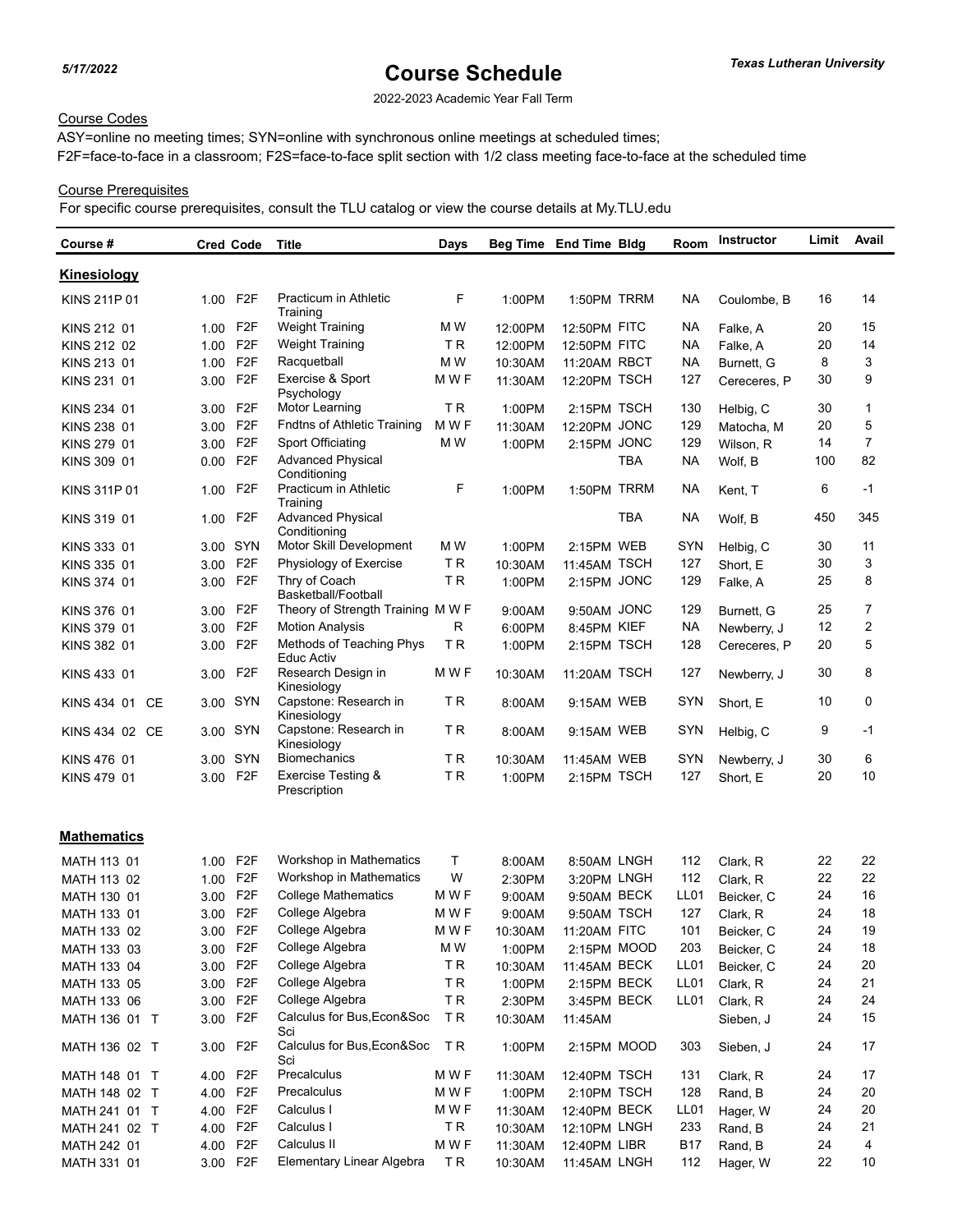2022-2023 Academic Year Fall Term

## Course Codes

ASY=online no meeting times; SYN=online with synchronous online meetings at scheduled times; F2F=face-to-face in a classroom; F2S=face-to-face split section with 1/2 class meeting face-to-face at the scheduled time

## Course Prerequisites

| Course #                        | <b>Cred Code</b> |                  | Title                                 | Days           | Beg Time End Time Bldg                              |                                         |            | Room       | Instructor      | Limit | Avail |
|---------------------------------|------------------|------------------|---------------------------------------|----------------|-----------------------------------------------------|-----------------------------------------|------------|------------|-----------------|-------|-------|
| <b>Mathematics</b>              |                  |                  |                                       |                |                                                     |                                         |            |            |                 |       |       |
| MATH 335 01                     | 3.00 F2F         |                  | Intro to Abstract Algebra             | M W F          | 10:30AM                                             | 11:20AM LIBR                            |            | B17        | Rand, B         | 20    | 4     |
| MATH 343 01                     | 4.00 F2F         |                  | Calculus III                          | M W F          | 11:30AM                                             | 12:40PM LNGH                            |            | 112        | Abbasian, R     | 22    | 16    |
| MATH 376 01                     | 3.00 F2F         |                  | Concepts of Mathematics II            | T <sub>R</sub> | 1:00PM                                              | 2:15PM MOOD                             |            | 203        | Beicker, C      | 24    | 18    |
| MATH 433 01                     | 3.00 F2F         |                  | Math Stats & Probability I            | M W F          | 9:00AM                                              | 9:50AM TSCH                             |            | 132        | Sieben, J       | 16    | 8     |
|                                 |                  |                  |                                       |                |                                                     | Cross listed as DAST 534                |            |            |                 |       |       |
| MATH 437 01                     | 3.00 F2F         |                  | Senior Research and<br>Capstone       | F              | 2:30PM                                              | 4:00PM TSCH                             |            | 127        | Hager, W        | 24    | 14    |
| <b>Mexican American Studies</b> |                  |                  |                                       |                |                                                     |                                         |            |            |                 |       |       |
| MAST 238 01 Z                   | 3.00 F2F         |                  | Chicano(a)/Latino(a)<br>Cultures      | M W F          | 9:00AM                                              | 9:50AM LNGH<br>Cross Listed as SOCI 238 |            | 230        | Mata, J         | 15    | 5     |
| MAST 273 01 Z                   | 3.00 F2F         |                  | Mexican American History              | M W            | 2:30PM                                              | 3:45PM LNGH<br>Cross listed as HIST 273 |            | 233        | Staff, S        | 22    | 15    |
| MAST 379 01 C                   | 3.00 F2F         |                  | Latinx Immigration                    | M W F          | 11:30AM<br>Cross listed as SISE 379 and WOST 379-01 | 12:20PM LNGH                            |            | 123        | Mata, J         | 12    | 0     |
| MAST 379 02 Z                   | 3.00 F2F         |                  | Afro-Latin American                   | TR.            | 2:30PM                                              | 3:45PM CENT                             |            | 124        | Varela Mereles, | 22    | 21    |
|                                 |                  |                  | Cultures                              |                | Spanish proficiency required                        |                                         |            |            |                 |       |       |
| Music                           |                  |                  |                                       |                |                                                     |                                         |            |            |                 |       |       |
| AMMS 113C 01 C                  | 1.00 F2F         |                  | Introductory Voice Methods            | T R            | 10:30AM                                             | 11:20AM WST                             |            | A111       | Guerrero, L     | 15    | 7     |
| <b>AMMS 114C 01</b>             | 1.00 F2F         |                  | <b>Woodwinds Class</b>                | M W            | 10:30AM                                             | 11:20AM WST                             |            | A105       | McDonald, D     | 15    | 11    |
| <b>AMMS 116C 01</b>             | 1.00             | F2F              | <b>Percussion Class</b>               | W <sub>F</sub> | 1:30PM                                              | 2:20PM WST                              |            | A117       | Bedell, A       | 20    | 16    |
| AMMS 118C 01 C                  | 1.00 F2F         |                  | <b>Beginning Guitar Class</b>         | ΤR             | 11:00AM                                             | 11:50AM FINE                            |            | 100        | Keplinger, M    | 15    | 15    |
| AMMS 118C 02 C                  | 1.00 F2F         |                  | <b>Beginning Guitar Class</b>         | ΤR             | 1:00PM                                              | 1:50PM FINE                             |            | 100        | Keplinger, M    | 15    | 14    |
| AMMS 318C 01 C                  | 1.00 F2F         |                  | <b>Advanced Guitar Class</b>          | ΤR             | 2:30PM                                              | 3:20PM FINE                             |            | 100        | Keplinger, M    | 15    | 14    |
| MUSI 100 01                     | 0.00             | F <sub>2</sub> F | <b>Recital Attendance</b>             |                |                                                     |                                         | TBA        | NA.        | Jeffords, E     | 100   | 49    |
| MUSI 104 01                     | 0.00 F2F         |                  | Orchestra                             |                |                                                     |                                         | <b>WST</b> | A105       | Jeffords, E     | 30    | 25    |
| MUSI 106 01                     | 0.00             | F <sub>2</sub> F | Jazz Band                             |                |                                                     |                                         | WST        | A106       | McDonald, D     | 30    | 20    |
| MUSI 107 01                     | 0.00             | F <sub>2</sub> F | Concert Band                          |                |                                                     |                                         | <b>WST</b> | A106       | Bronk, M        | 75    | 47    |
| MUSI 108 01                     | 0.00 F2F         |                  | <b>TLU Choirs</b>                     |                |                                                     |                                         | <b>WST</b> | A111       | Boyer, D        | 50    | 36    |
| <b>MUSI 108A01</b>              | 0.00 F2F         |                  | Kantorei Chamber Choir                |                |                                                     |                                         | <b>WST</b> | A111       | Boyer, D        | 25    | 20    |
| MUSI 110 01                     | 1.00 F2F         |                  | Beginning Band&Orch Meth<br>Instr     | T R            | 1:00PM                                              | 1:50PM WST                              |            | A106       | McDonald, D     | 20    | 14    |
| MUSI 111 01                     | 1.00 F2F         |                  | Ear Train. & Sight Singing I          | T R            | 11:15AM                                             | 12:00PM WST                             |            | A102       | Chambers, C     | 25    | 15    |
| MUSI 114 01 C                   | 1.00 F2F         |                  | Orchestra                             |                |                                                     |                                         | <b>WST</b> | A105       | Jeffords, E     | 30    | 16    |
| MUSI 116 01 C                   | 1.00 F2F         |                  | Jazz Band                             |                |                                                     |                                         | WST        | A106       | McDonald, D     | 30    | 16    |
| MUSI 117 01 C                   | 1.00 F2F         |                  | Concert Band                          |                |                                                     |                                         | WST        | A106       | Bronk, M        | 75    | 27    |
| MUSI 118 01 C                   | 1.00 F2F         |                  | <b>TLU Choirs</b>                     |                |                                                     |                                         | WST        | A111       | Boyer, D        | 50    | 27    |
| MUSI 118A01                     | 1.00 F2F         |                  | Kantorei Chamber Choir                |                |                                                     |                                         | <b>WST</b> | A111       | Boyer, D        | 25    | 20    |
| MUSI 130 01 C                   | 3.00 ASY         |                  | <b>Music Appreciation</b>             |                |                                                     |                                         | <b>WEB</b> | <b>WEB</b> | McElhaney, C    | 24    | 0     |
| MUSI 130 02 C                   | 3.00 ASY         |                  | Music Appreciation                    |                |                                                     |                                         | WEB        | <b>WEB</b> | McElhaney, C    | 24    | 0     |
| MUSI 131 01                     | 3.00 F2F         |                  | Music Theory I                        | M W F          | 10:30AM                                             | 11:20AM WST                             |            | A102       | Daub, E         | 30    | 19    |
| MUSI 133 01 C                   | 3.00 F2F         |                  | <b>Basic Music Skills</b>             | TR.            | 10:30AM                                             | 11:15AM FINE                            |            | 140        | Rodriguez, J    | 12    | 5     |
| MUSI 133 02 C                   | 3.00 F2F         |                  | <b>Basic Music Skills</b>             | TR.            | 1:00PM                                              | 2:15PM FINE                             |            | 140        | Rodriguez, J    | 12    | 10    |
| MUSI 133 03 C                   | 3.00 F2F         |                  | <b>Basic Music Skills</b>             | TR.            | 2:30PM                                              | 3:45PM FINE                             |            | 140        | Rodriguez, J    | 12    | 8     |
| MUSI 211 01                     | 1.00 F2F         |                  | Ear Train. & Sight Singing<br>Ш       | TR.            | 10:30AM                                             | 11:15AM WST                             |            | A102       | Chambers, C     | 25    | 17    |
| MUSI 231 01                     | 3.00 F2F         |                  | Music Theory III                      | M W F          | 11:30AM                                             | 12:20PM WST                             |            | A102       | Daub, E         | 25    | 17    |
| MUSI 301 01                     | 0.00 F2F         |                  | Jr Recital: BA Music & BM<br>Music Ed |                | by permission only                                  |                                         | <b>TBA</b> | <b>NA</b>  | Boyer, D        | 5     | 5     |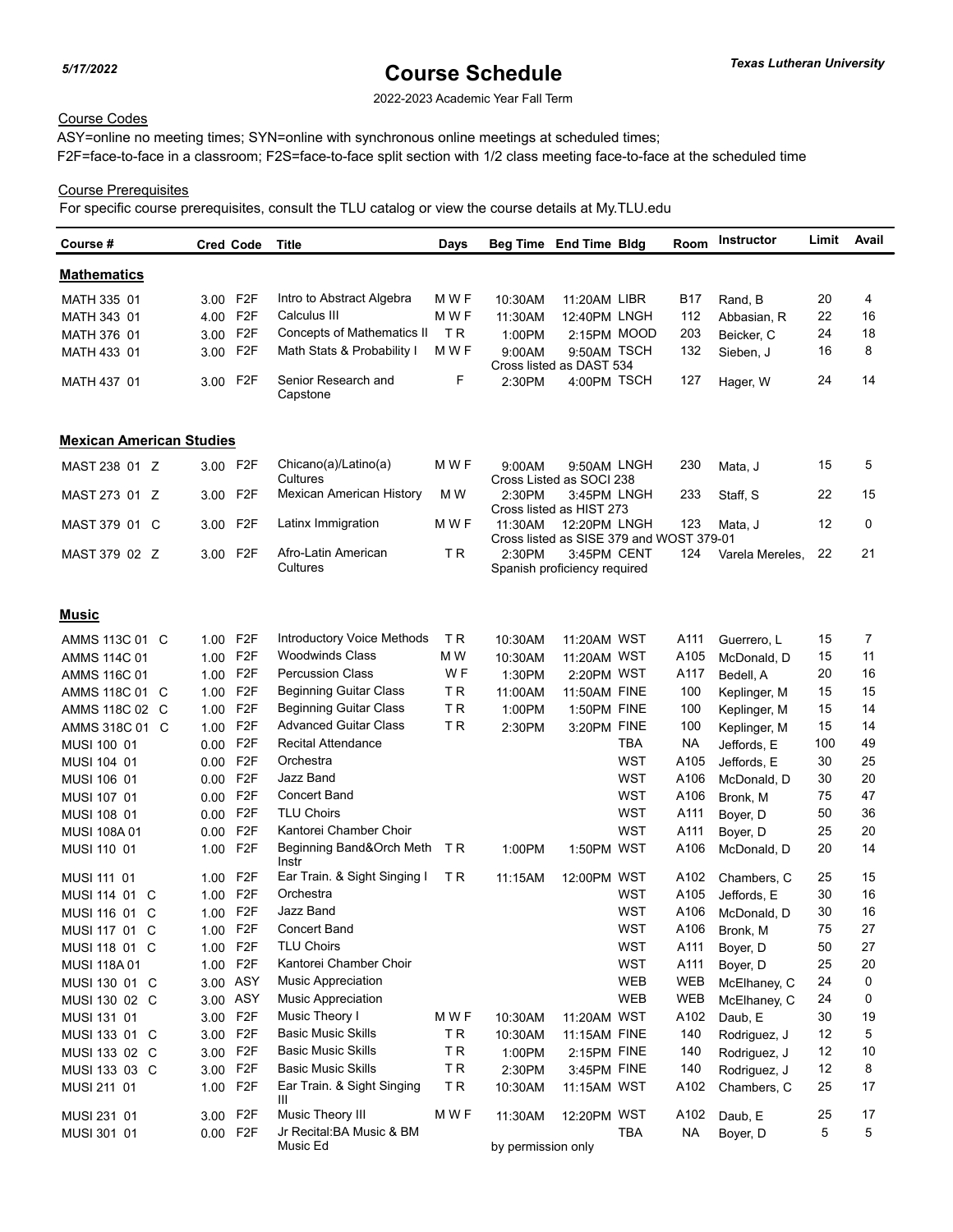2022-2023 Academic Year Fall Term

## Course Codes

ASY=online no meeting times; SYN=online with synchronous online meetings at scheduled times; F2F=face-to-face in a classroom; F2S=face-to-face split section with 1/2 class meeting face-to-face at the scheduled time

## Course Prerequisites

| Course #               |          | <b>Cred Code</b> | Title                                                 | <b>Days</b>    | Beg Time End Time Bldg |                     |            | Room | Instructor      | Limit | Avail          |
|------------------------|----------|------------------|-------------------------------------------------------|----------------|------------------------|---------------------|------------|------|-----------------|-------|----------------|
| <b>Music</b>           |          |                  |                                                       |                |                        |                     |            |      |                 |       |                |
| MUSI 302 01            |          | 0.00 F2F         | Jr Recital: BM Performance                            |                | by permission only     |                     | TBA        | NА   | Boyer, D        | 10    | 10             |
| MUSI 304 01            | 0.00     | F <sub>2</sub> F | Vocal Repertoire Coaching                             |                |                        |                     | <b>TBA</b> | NА   | Quesada Gonza   | 15    | 10             |
| MUSI 309 01            | 0.00     | F <sub>2F</sub>  | Instrumntl Repertoire                                 |                |                        |                     | <b>TBA</b> | NА   | Park, S         | 75    | 48             |
|                        |          |                  | Coaching                                              |                |                        |                     |            |      |                 |       |                |
| MUSI 309 02            | $0.00\,$ | F2F              | Instrumntl Repertoire<br>Coaching                     |                | <b>Strings Only</b>    |                     | TBA        | NА   | Daub, E         | 50    | 47             |
| MUSI 314 01            | 1.00     | F <sub>2</sub> F | Vocal Repertoire Coaching                             |                |                        |                     | TBA        | NA   | Quesada Gonza   | 75    | 60             |
| MUSI 319 01            | 1.00     | F <sub>2</sub> F | Instrumntl Repertoire<br>Coaching                     |                |                        |                     | <b>TBA</b> | NA.  | Park, S         | 75    | 45             |
| MUSI 319 02            | 1.00     | F <sub>2</sub> F | Instrumntl Repertoire<br>Coaching                     |                | <b>Strings Only</b>    |                     | <b>TBA</b> | NА   | Daub, E         | 50    | 47             |
| MUSI 327 01            | 2.00     | F2F              | Conducting I                                          | M W            | 2:30PM                 | 3:20PM WST          |            | A106 | Bronk, M        | 20    | 5              |
| MUSI 332 01            | 3.00     | F <sub>2</sub> F | <b>Essntl Cncpts</b>                                  | T R            | 6:00PM                 | 7:15PM WST          |            | A105 | Robinson, K     | 15    | $\overline{2}$ |
|                        |          |                  | Music/Prim&Elem                                       |                |                        |                     |            |      |                 |       |                |
| <b>MUSI 335B 01</b>    | 3.00     | F <sub>2</sub> F | Pedagogy - Vocal                                      | M W            | 12:30PM                | 1:50PM WST          |            | A102 | Guerrero, L     | 15    | 9              |
| MUSI 339 01            | 3.00     | F <sub>2</sub> F | Orchestration                                         | T <sub>R</sub> | 8:00AM                 | 9:15AM WST          |            | A102 | Chambers, C     | 20    | 6              |
| MUSI 375 01            | 3.00     | F <sub>2F</sub>  | History of Western Music I                            | <b>TR</b>      | 1:00PM                 | 2:15PM WST          |            | A105 | Janysek, H      | 20    | 6              |
| <b>MUSI 401A01</b>     | 0.00     | F <sub>2</sub> F | Senior Capstone BA                                    |                |                        |                     | <b>TBA</b> | NА   | Boyer, D        | 5     | 5              |
|                        |          | F <sub>2</sub> F | Senior Capstone BM                                    |                | by permission only     |                     | TBA        | NА   |                 | 5     | 5              |
| <b>MUSI 401B 01</b>    | 0.00     |                  |                                                       |                | by permission only     |                     |            |      | Boyer, D        |       |                |
| MUSI 402 01            | 0.00     | F <sub>2</sub> F | Senior Recital: BM in                                 |                |                        |                     | <b>TBA</b> | NА   | Boyer, D        | 10    | 10             |
|                        |          |                  | Performance                                           |                | by permission only     |                     |            |      |                 |       |                |
| <b>MUSI 431A01</b>     | 3.00     | F2F              | Solo & Ensemble Lit -<br>Instrumental                 | M W F          | 11:30AM                | 12:20PM WST         |            | A105 | Jeffords, E     | 15    | 8              |
| MUSI 431C 01           | 3.00     | F <sub>2</sub> F | Solo & Ensemble Lit -<br>Strings                      | M W F          | 11:30AM                | 12:20PM WST         |            | A105 | Jeffords, E     | 20    | 20             |
| <b>Music Education</b> |          |                  |                                                       |                |                        |                     |            |      |                 |       |                |
| MUED 432A 01           |          | 3.00 F2F         | 2ndry Instr<br>Methods-Instrumntl                     | ΤR             | 10:30AM                | 11:45AM WST         |            | A106 | McDonald, D     | 20    | 9              |
| <b>Natural Science</b> |          |                  |                                                       |                |                        |                     |            |      |                 |       |                |
| NSCI 140 01 T          |          | 4.00 F2F         | Introduction to Natural                               | M W F          | 10:30AM                | 11:20AM LNGH        |            | 233  | Bray, A         | 18    | -2             |
| <b>NSCI 140L01</b>     |          | 0.00 ASY         | Sciences<br>Intro to Natural Sciences<br>Lab          |                |                        |                     | <b>WEB</b> | WEB  | Bray, A         | 20    | 0              |
| <b>Nursing</b>         |          |                  |                                                       |                |                        |                     |            |      |                 |       |                |
| <b>NURS 330 01</b>     |          | 4.00 F2F         | Age Span Assessment                                   | M              | 8:30AM                 | <b>11:50AM NURS</b> |            | 201  | Long, A         | 32    | 11             |
| <b>NURS 332 01</b>     |          | 5.00 F2F         | <b>Fundamental Nursing</b><br>Concepts & Prac         | $\mathsf R$    | 8:00AM                 | 11:50AM NURS        |            | 201  | Rojas, D        | 32    | 10             |
| NURS 334 01 E          |          | 3.00 F2F         | Evidence-Based Prof                                   | R              | 1:00PM                 | 3:50PM NURS         |            | 201  | Trinidad, C     | 32    | 11             |
| NURS 336 01 E          |          | 2.00 F2F         | Nursing I<br>Health Care in 21st Century              | м              | 2:00PM                 | 3:50PM NURS         |            | 201  | Jimenez, R      | 36    | 16             |
| <b>NURS 340 01</b>     |          | 7.00 F2F         | <b>Complex Nursing Concepts</b><br>& Prac I           | W              | 10:30AM                | 2:20PM NURS         |            | 201  | Zaiontz, R      | 26    | 15             |
| <b>NURS 342 01</b>     |          | 5.00 F2F         | Behavioral Health/Psych<br>Nursing                    | M              | 8:00AM                 | 11:20AM NURS        |            | 201  | Trinidad, C     | 26    | 15             |
| NURS 344 01            |          | 3.00 F2F         | Nursing Research for                                  | м              | 1:00PM                 | 3:50PM NURS         |            | 202  | Salinas-Harriso | 26    | 15             |
| <b>NURS 430 01</b>     |          | 5.00 F2F         | Evid-Bsd Pract<br>Nursing of Childbearing<br>Families | T.             | 8:00AM                 | <b>11:50AM NURS</b> |            | 201  | Long, A         | 32    | 5              |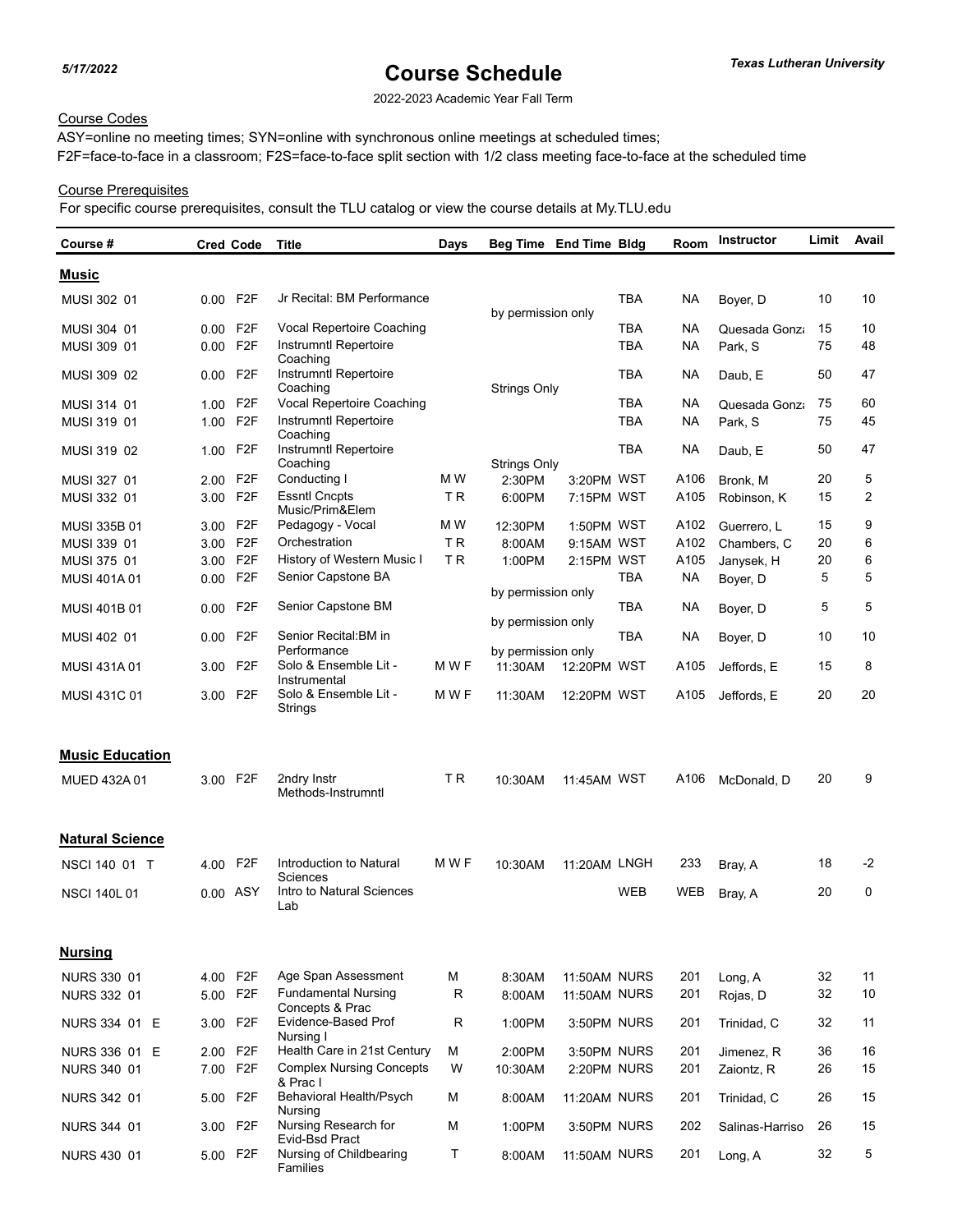2022-2023 Academic Year Fall Term

## Course Codes

ASY=online no meeting times; SYN=online with synchronous online meetings at scheduled times; F2F=face-to-face in a classroom; F2S=face-to-face split section with 1/2 class meeting face-to-face at the scheduled time

## Course Prerequisites

| Course #                 |          | <b>Cred Code</b> | Title                                             | <b>Days</b> |         | Beg Time End Time Bldg   |     | Room       | Instructor      | Limit | Avail          |
|--------------------------|----------|------------------|---------------------------------------------------|-------------|---------|--------------------------|-----|------------|-----------------|-------|----------------|
| <u>Nursing</u>           |          |                  |                                                   |             |         |                          |     |            |                 |       |                |
| NURS 432 01              |          | 7.00 F2F         | <b>Complex Nursing</b><br>Concepts/Prac II        | М           | 8:00AM  | 12:20PM NURS             |     | 202        | Jimenez, R      | 32    | 5              |
| <b>NURS 434 01</b>       |          | 3.00 F2F         | Leadership and Mgmt of<br><b>Nursing Care</b>     | т           | 1:00PM  | 3:50PM NURS              |     | 201        | Staff, S        | 32    | 5              |
| NURS 440 01 Z            |          | 5.00 F2F         | <b>Community Health Nursing</b>                   | T.          | 8:00AM  | 11:50AM NURS             |     | 202        | Trinidad, C     | 20    | 4              |
| <b>NURS 442 01</b>       | 3.00     | F2F              | Evidence-Based Prof                               | T.          | 1:00PM  | 3:50PM NURS              |     | 202        | Salinas-Harriso | 20    | 4              |
| <b>NURS 443 01</b>       | 6.00     | F2F              | Nursing II<br>Capstone - Nursing                  |             |         |                          | TBA | ΝA         | Long, A         | 20    | 4              |
| <b>NURS 479 01</b>       |          | 2.00 SYN         | Leadership Pract<br><b>Nursing Special Topics</b> | М           | 6:00PM  | 7:50PM WEB               |     | <b>SYN</b> | Staff, S        | 32    | 29             |
|                          |          |                  |                                                   |             |         |                          |     |            |                 |       |                |
| <b>Philosophy</b>        |          |                  |                                                   |             |         |                          |     |            |                 |       |                |
| PHIL 132 01 E            |          | 3.00 F2F         | Contemporary Moral<br>Problems                    | M W F       | 8:00AM  | 8:50AM LNGH              |     | 129        | Davidson, J     | 20    | 6              |
| PHIL 132 02 E            |          | 3.00 F2F         | <b>Contemporary Moral</b><br>Problems             | M W F       | 9:00AM  | 9:50AM LNGH              |     | 129        | Davidson, J     | 20    | 8              |
| PHIL 232 01 T            |          | 3.00 F2F         | Logic                                             | M W F       | 10:30AM | 11:20AM LNGH             |     | 129        | Davidson, J     | 30    | 19             |
| PHIL 233 01 E            | 3.00     | F2F              | Introduction to Philosophy                        | T R         | 1:00PM  | 2:15PM LNGH              |     | 235        | Staff, S        | 20    | $\mathbf{1}$   |
| PHIL 335 01              | 3.00     | F <sub>2F</sub>  | History of Philosophy I                           | <b>TR</b>   | 10:30AM | 11:45AM LNGH             |     | 129        | Davidson, J     | 30    | 26             |
| PHIL 339 01              | 3.00     | F2F              | Political Philosophy                              | M W         | 1:00PM  | 2:15PM TSCH              |     | 130        | Walsh, G        | 20    | 14             |
|                          |          |                  |                                                   |             |         | Cross listed as POLS 339 |     |            |                 |       |                |
| <u>Physics</u>           |          |                  |                                                   |             |         |                          |     |            |                 |       |                |
| PHYS 131 01              | 3.00     | F2F              | Tools for Success in<br>Engineering               | M W F       | 10:30AM | 11:20AM MOOD             |     | 118        | Sauncy, T       | 18    | 18             |
| <b>PHYS 131L 01</b>      | $0.00\,$ | F2F              | Tools for Success Engr Lab                        | R           | 1:00PM  | 4:00PM MOOD              |     | 118        | Sauncy, T       | 18    | 18             |
| PHYS 141 01 T            | 4.00     | F2F              | General College Physics I                         | M W F       | 10:30AM | 11:20AM KROS             |     | 210        | Tek, S          | 24    | $-1$           |
| PHYS 141L 01             |          | 0.00 F2F         | General College Physics                           | T           | 1:00PM  | 4:00PM ATTB              |     | 102        | Tek, S          | 18    | 10             |
| PHYS 141L 02             | 0.00     | F2F              | Lab I<br><b>General College Physics</b>           | W           | 1:00PM  | 4:00PM ATTB              |     | 102        | Tek, S          | 18    | 1              |
|                          |          |                  | Lab I                                             |             |         |                          |     |            |                 |       |                |
| PHYS 142 01 T            | 4.00     | F2F              | General College Physics II                        | M W F       | 9:00AM  | 9:50AM ATTB              |     | 103        | Berggren, C     | 20    | 15             |
| PHYS 142L 01             |          | 0.00 F2F         | <b>General College Physics</b><br>Lab II          | R           | 1:00PM  | 4:00PM ATTB              |     | 103        | Berggren, C     | 20    | 15             |
| PHYS 143 01 T            | 4.00     | F2F              | Physics of Modern World<br><b>Issues</b>          | M W F       | 10:30AM | 12:20PM ATTB             |     | 103        | Berggren, C     | 20    | 13             |
| PHYS 241 01 T            | 4.00     | F2F              | Intro Physics/Scientists &<br>Engr II             | M W F       | 8:00AM  | 8:50AM ATTB              |     | 102        | Tek, S          | 18    | 8              |
| PHYS 241L 01             | 0.00     | F2F              | Intro PhysicsScientists/Engr<br>II Lab            | M           | 1:00PM  | 4:00PM ATTB              |     | 103        | Sauncy, T       | 20    | 10             |
| PHYS 331 01              |          | 3.00 F2F         | Mechanics                                         | M W F       | 9:00AM  | 9:50AM ATTB              |     | 102        | Tek, S          | 18    | 14             |
| PHYS 348 01              |          | 4.00 F2F         | <b>Applied Optics</b>                             | M W F       | 11:30AM | 12:20PM ATTB             |     | 102        | Sauncy, T       | 18    | 13             |
| PHYS 348L 01             |          | 0.00 F2F         | Applied Optics Lab                                | T.          | 1:00PM  | 4:00PM MOOD              |     | 105        | Sauncy, T       | 12    | $\overline{7}$ |
| PHYS 390 01              |          | 3.00 F2F         | <b>Applied Computational</b><br>Physics I         | TR.         | 8:00AM  | 9:15AM ATTB              |     | 103        | Berggren, C     | 20    | 20             |
| PHYS 392 01              |          | 3.00 F2F         | Thermal & Fluids Phys<br>Engineering              | M W F       | 8:00AM  | 8:50AM ATTB              |     | 103        | Berggren, C     | 20    | 15             |
| <b>Political Science</b> |          |                  |                                                   |             |         |                          |     |            |                 |       |                |
| POLS 231 01 T            |          | 3.00 F2F         | <b>American Politics I</b>                        | M W F       | 10:30AM | 11:20AM LNGH             |     | 230        | Braaten, D      | 25    | 16             |
| POLS 231 02 T            | 3.00     | F <sub>2</sub> F | <b>American Politics I</b>                        | M W F       | 11:30AM | 12:20PM LNGH             |     | 230        | Braaten, D      | 25    | 18             |
| POLS 232 01              |          | 3.00 F2F         | <b>American Politics II</b>                       | M W F       | 10:30AM | 11:20AM TSCH             |     | 130        | Walsh, G        | 25    | 17             |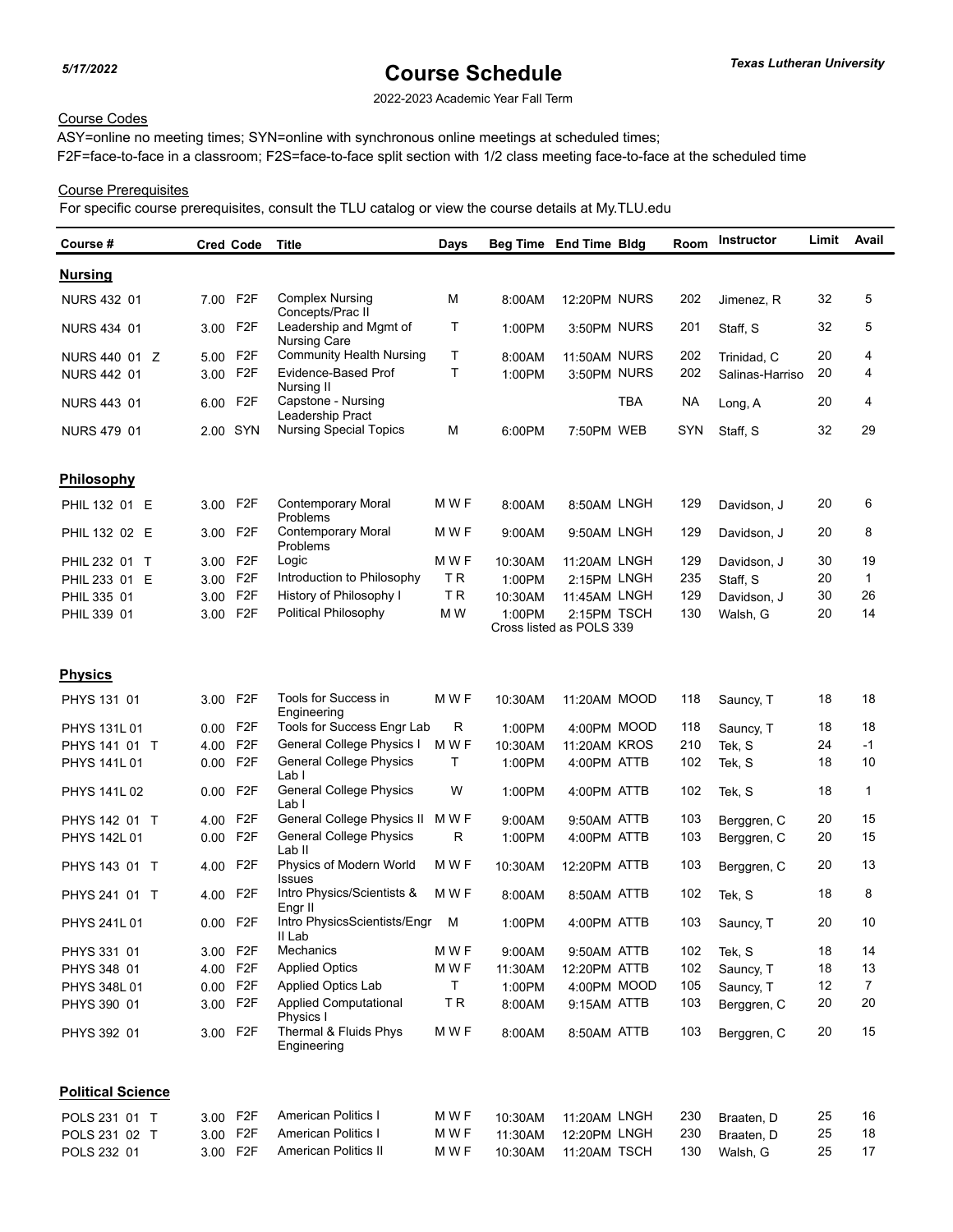2022-2023 Academic Year Fall Term

## Course Codes

ASY=online no meeting times; SYN=online with synchronous online meetings at scheduled times; F2F=face-to-face in a classroom; F2S=face-to-face split section with 1/2 class meeting face-to-face at the scheduled time

## Course Prerequisites

For specific course prerequisites, consult the TLU catalog or view the course details at My.TLU.edu

| Course #                 | <b>Cred Code</b>         | <b>Title</b>                                    | Days           |         | Beg Time End Time Bldg                      | Room | <b>Instructor</b> | Limit | Avail          |
|--------------------------|--------------------------|-------------------------------------------------|----------------|---------|---------------------------------------------|------|-------------------|-------|----------------|
| <b>Political Science</b> |                          |                                                 |                |         |                                             |      |                   |       |                |
| POLS 333 01              | 3.00 F2F                 | <b>Electoral Politics</b>                       | <b>TR</b>      | 1:00PM  | 2:00PM LNGH                                 | 128  | Braaten. D        | 18    | 4              |
| POLS 339 01              | F <sub>2F</sub><br>3.00  | Political Philosophy                            | M W            | 1:00PM  | 2:15PM TSCH                                 | 130  | Walsh, G          | 20    | 8              |
|                          |                          |                                                 |                |         | Cross listed as PHIL 339                    |      |                   |       |                |
| POLS 433 01              | F <sub>2</sub> F<br>3.00 | Data Analysis in Social<br>Science              | T <sub>R</sub> | 2:30PM  | 3:45PM LNGH<br>Cross Listed as SOCI 433     | 112  | Braaten, D        | 22    | 9              |
| <b>Psychology</b>        |                          |                                                 |                |         |                                             |      |                   |       |                |
| PSYC 131 01 T            | F <sub>2</sub> F<br>3.00 | Introduction to Psychology                      | M W F          | 9:00AM  | 9:50AM LNGH                                 | 114  | Turner, C         | 28    | 26             |
| PSYC 131 02 T            | F <sub>2</sub> F<br>3.00 | Introduction to Psychology                      | M W F          | 10:30AM | 11:20AM CENT                                | 122  | Henderson, C      | 28    | 18             |
| PSYC 131 03 T            | F <sub>2</sub> F<br>3.00 | Introduction to Psychology                      | T <sub>R</sub> | 8:00AM  | 9:15AM LNGH                                 | 120  | Czuchry, M        | 28    | 21             |
| PSYC 131 04 T            | F <sub>2</sub> F<br>3.00 | Introduction to Psychology                      | T <sub>R</sub> | 10:30AM | 11:45AM LNGH                                | 120  | Czuchry, M        | 28    | 21             |
| PSYC 234 01 E            | F <sub>2</sub> F<br>3.00 | Introduction to Social<br>Psychology            | M W F          | 9:00AM  | 9:50AM LNGH<br>Cross listed as SOCI 274-01  | 123  | Sia, T            | 25    | 18             |
| PSYC 234 02 E            | F <sub>2F</sub><br>3.00  | Introduction to Social<br>Psychology            | M W F          | 10:30AM | 11:20AM LNGH<br>Cross listed as SOCI 274-02 | 123  | Sia, T            | 25    | 15             |
| PSYC 235 01 T            | F <sub>2</sub> F<br>3.00 | Drugs and Behavior                              | <b>TR</b>      | 1:00PM  | 2:15PM LNGH                                 | 129  | Bailey, S         | 25    | 6              |
| PSYC 236 01 T            | F <sub>2F</sub><br>3.00  | Lifespan Development                            | M W F          | 9:00AM  | 9:50AM LNGH                                 | 120  | Henderson, C      | 26    | $\overline{2}$ |
| PSYC 236 02 T            | F <sub>2F</sub><br>3.00  | Lifespan Development                            | M W F          | 10:30AM | 11:20AM LNGH                                | 120  | Woods. E          | 26    | 17             |
| PSYC 236 03 T            | F <sub>2F</sub><br>3.00  | Lifespan Development                            | M W F          | 11:30AM | 12:20PM LNGH                                | 120  | Woods. E          | 26    | 20             |
| PSYC 271 01 T            | F <sub>2F</sub><br>3.00  | <b>Quantitative Methods I</b>                   | T <sub>R</sub> | 2:30PM  | 3:45PM LNGH                                 | 123  | Czuchry, M        | 22    | $\overline{4}$ |
| PSYC 336 01 T            | F <sub>2F</sub><br>3.00  | Human Aggression                                | T <sub>R</sub> | 10:30AM | 11:45AM LNGH<br>Cross listed as WOST 379-03 | 123  | Sia, T            | 25    | $\mathbf{1}$   |
| PSYC 337 01 T            | F <sub>2</sub> F<br>3.00 | <b>Behavioral Neuroscience</b>                  | T <sub>R</sub> | 10:30AM | 11:45AM LNGH                                | 114  | Bailey, S         | 20    | $\overline{7}$ |
| PSYC 339 01 T            | F <sub>2F</sub><br>3.00  | Psychological Assessment                        | M W F          | 8:00AM  | 8:50AM LNGH                                 | 114  | Turner, C         | 26    | 3              |
| PSYC 378 01              | F <sub>2F</sub><br>3.00  | Substance Abuse and                             | <b>TR</b>      | 1:00PM  | 2:15PM LNGH                                 | 123  | Sia, T            | 20    | 3              |
| PSYC 432 01 T            | 3.00 F2F                 | Dependency<br>Engaging<br>Psych-Multilingualism | T <sub>R</sub> | 1:00PM  | Cross listed as CRCJ 379<br>2:15PM LNGH     | 231  | Woods, E          | 18    | 4              |
| PSYC 437 01 C            | 3.00 F2F                 | History & Systems -<br>Psychology               | M W            | 1:00PM  | 2:15PM LNGH                                 | 123  | Czuchry, M        | 25    | $-4$           |
|                          |                          |                                                 |                |         |                                             |      |                   |       |                |

## **Reflective Modules**

| COCR 101 01 | 0.00 SYN | Paw Print                       |                                | Anderson, J  | 110 | 110         |
|-------------|----------|---------------------------------|--------------------------------|--------------|-----|-------------|
| COCR 101 02 | 0.00 SYN | Paw Print                       | See Student Affairs MyTLU page | Anderson, J  | 110 | 110         |
|             |          |                                 | See Student Affairs MyTLU page |              |     |             |
| COCR 101 03 | 0.00 SYN | Paw Print                       | See Student Affairs MyTLU page | Anderson, J  | 110 | 110         |
| COCR 101 04 | 0.00 SYN | Paw Print                       |                                | Anderson, J  | 110 | 110         |
| COCR 122 01 | 0.00 F2F | Watoto=Children                 | See Student Affairs MyTLU page |              | 30  | 18          |
|             |          |                                 | See Student Affairs MyTLU page | Shao, R      |     |             |
| COCR 124 01 | 0.00 F2F | Make Fitness Count              | See Student Affairs MyTLU page | Burnett, G   | 50  | $\mathbf 0$ |
| COCR 176 01 | 0.00 F2F | Get Your Financial Life In      |                                | Alexander, S | 40  | $\mathbf 0$ |
|             | 0.00 ASY | Order!<br>Improve Your Sleep    | See Student Affairs MyTLU page |              | 30  | $\mathbf 0$ |
| COCR 178 01 |          |                                 | See Student Affairs MyTLU page | Wych, K      |     |             |
| COCR 208 01 | 0.00 ASY | Take A Stand                    | See Student Affairs MyTLU page | Snow, P      | 30  | 2           |
| COCR 212 01 | 0.00 F2F | <b>Cyber Security Awareness</b> |                                | Senter, W    | 25  | 12          |
| COCR 214 01 | 0.00 F2F | Finding Your Path               | See Student Affairs MyTLU page |              | 10  | $-2$        |
|             |          |                                 | See Student Affairs MyTLU page | Lopez, S     |     |             |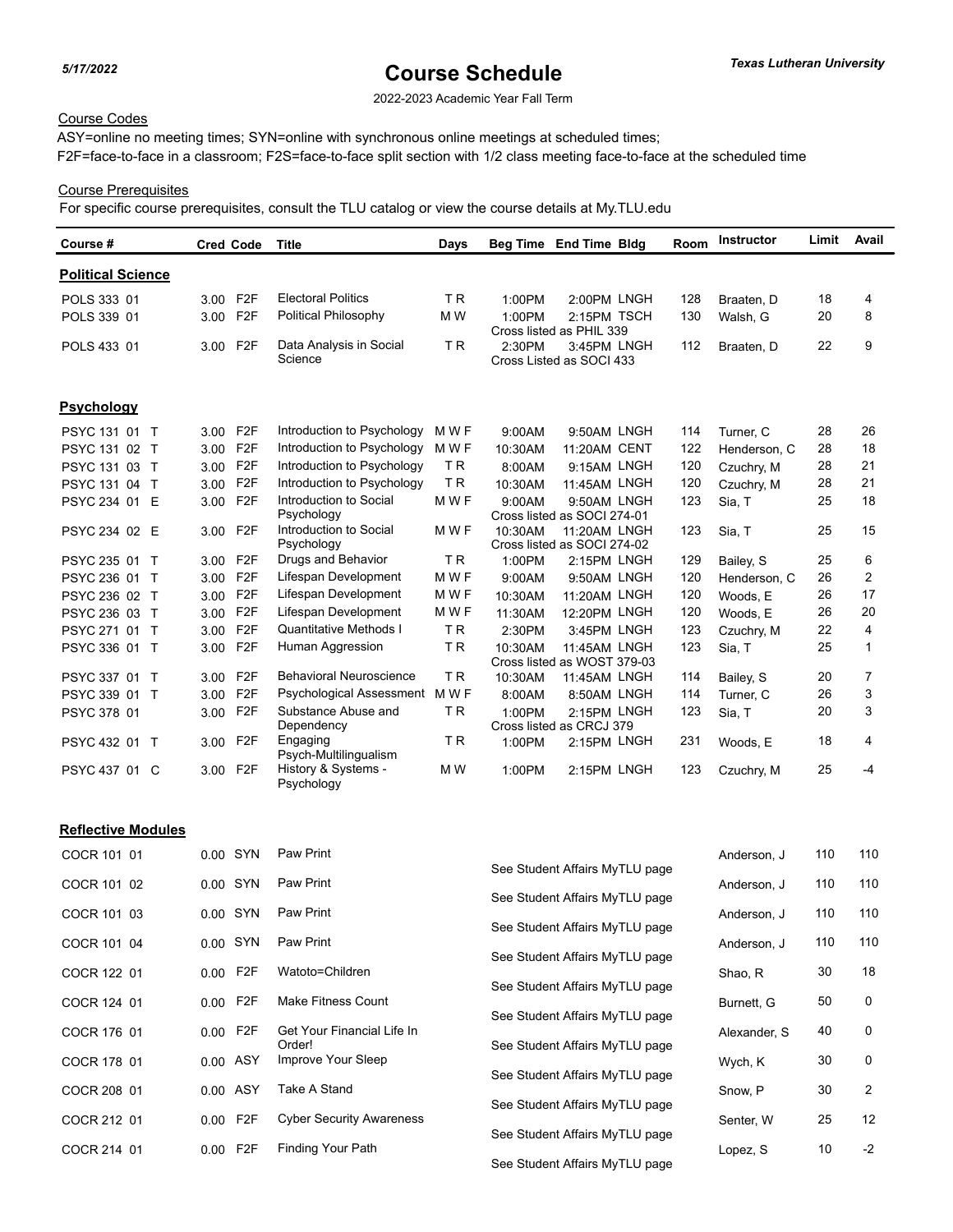2022-2023 Academic Year Fall Term

## Course Codes

ASY=online no meeting times; SYN=online with synchronous online meetings at scheduled times; F2F=face-to-face in a classroom; F2S=face-to-face split section with 1/2 class meeting face-to-face at the scheduled time

## Course Prerequisites

| Course #                                  | <b>Cred Code</b> |                  | Title                                         | <b>Days</b> |         | Beg Time End Time Bldg                                      |     | Room       | Instructor      | Limit | Avail        |
|-------------------------------------------|------------------|------------------|-----------------------------------------------|-------------|---------|-------------------------------------------------------------|-----|------------|-----------------|-------|--------------|
| <b>Reflective Modules</b>                 |                  |                  |                                               |             |         |                                                             |     |            |                 |       |              |
| COCR 216 01                               | 0.00 F2F         |                  | Disc Golf for Beginners                       |             |         |                                                             |     |            | Vrooman, S      | 30    | 1            |
| COCR 221 01                               | 0.00             | F <sub>2</sub> F | Race, Identity & STEM                         |             |         | See Student Affairs MyTLU page                              |     |            | Mata, J         | 10    | 0            |
| COCR 225 01                               | 0.00             | F <sub>2</sub> F | Cooking with Shook                            |             |         | See Student Affairs MyTLU page                              |     |            | Shook, L        | 10    | -1           |
| COCR 226 01                               | 0.00 F2F         |                  | <b>Equine Facilitated Learning</b>            |             |         | See Student Affairs MyTLU page                              |     |            | Bisha, R        | 20    | 2            |
|                                           |                  |                  |                                               |             |         | See Student Affairs MyTLU page                              |     |            |                 |       |              |
| <b>Social Innovation &amp; Social Ent</b> |                  |                  |                                               |             |         |                                                             |     |            |                 |       |              |
| SISE 231 01 Z                             | 3.00 F2F         |                  | Intro to Social                               | T R         | 1:00PM  | 2:15PM TSCH                                                 |     | 250        | Briney, A       | 20    | 16           |
| SISE 335 01 Z                             | 3.00 SYN         |                  | Entrepreneurship<br>Leading Non-Profits & Soc | W           | 6:00PM  | 7:00PM WEB                                                  |     | SYN        | Kaminski, A     | 15    | -3           |
| SISE 379 01 C                             | 3.00 F2F         |                  | Ventures<br>Latinx Immigration                | M W F       | 11:30AM | 12:20PM LNGH<br>Cross listed as MAST 379-01 and WOST 379-01 |     | 123        | Mata, J         | 12    | 10           |
|                                           |                  |                  |                                               |             |         |                                                             |     |            |                 |       |              |
| Sociology                                 |                  |                  |                                               |             |         |                                                             |     |            |                 |       |              |
| SOCI 130 01 T                             | 3.00 F2F         |                  | Introduction to Sociology                     | M W F       | 8:00AM  | 8:50AM LNGH                                                 |     | 120        | Boehm, S        | 28    | 22           |
| SOCI 130 02 T                             | 3.00 F2F         |                  | Introduction to Sociology                     | T R         | 2:30PM  | 3:45PM LNGH                                                 |     | 114        | Daniels, C      | 28    | 13           |
| SOCI 130 03 T                             | 3.00 ASY         |                  | Introduction to Sociology                     |             |         |                                                             | WEB | <b>WEB</b> | Daniels, C      | 15    | 12           |
| SOCI 131 01 T                             | 3.00 F2F         |                  | Intro to Women's Studies                      | M W         | 1:00PM  | 2:15PM LIBR<br>Cross listed as WOST 131                     |     | B17        | Koford, A       | 25    | 19           |
| SOCI 231A 01 T                            | 3.00             | F <sub>2</sub> F | The American Justice<br>System                | T R         | 8:00AM  | 9:15AM LNGH<br>Cross Listed as CRCJ 231                     |     | 114        | Boehm, S        | 30    | 22           |
| SOCI 232 01                               | 3.00 F2F         |                  | Social Problems                               | M W         | 1:00PM  | 2:15PM LNGH                                                 |     | 120        | Boehm, S        | 30    | 21           |
| SOCI 238 01 Z                             | 3.00 F2F         |                  | Chicano(a)/Latino(a)<br>Cultures              | M W F       | 9:00AM  | 9:50AM LNGH<br>Cross Listed as MAST 238                     |     | 230        | Mata, J         | 15    | 3            |
| SOCI 271 01 Z                             | 3.00 F2F         |                  | Ethnography                                   | T R         | 2:30PM  | 3:45PM KROS<br>Cross listed as COMM 271                     |     | 209        | Bollinger, C    | 25    | 23           |
| SOCI 274 01 E                             | 3.00 F2F         |                  | Introduction to Social<br>Psychology          | M W F       | 9:00AM  | 9:50AM LNGH<br>Cross Listed as PSYC 234-01                  |     | 123        | Sia, T          | 12    | 11           |
| SOCI 274 02 E                             | 3.00             | F <sub>2</sub> F | Introduction to Social<br>Psychology          | M W F       | 10:30AM | 11:20AM LNGH<br>Cross Listed as PSYC 234-02                 |     | 123        | Sia, T          | 12    | 9            |
| SOCI 279 01                               | 3.00             | F2F              | Public Health                                 | T R         | 1:00PM  | 2:15PM LNGH                                                 |     | 114        | Daniels, C      | 25    | 21           |
| SOCI 331 01                               | 3.00             | F <sub>2</sub> F | The Family                                    | <b>TR</b>   | 10:30AM | 11:45AM LNGH                                                |     | 231        | Daniels, C      | 18    | 0            |
| SOCI 374 01                               | 3.00             | F <sub>2</sub> F | Crime in American Society                     | M W         | 2:30PM  | 3:45PM LNGH                                                 |     | 120        | Boehm, S        | 25    | 13           |
| SOCI 433 01                               | 3.00 F2F         |                  | Data Analysis in Social<br>Science            | ΤR          | 2:30PM  | 3:45PM LNGH<br>Cross Listed as POLS 433                     |     | 112        | Braaten, D      | 22    | 12           |
| <b>Spanish</b>                            |                  |                  |                                               |             |         |                                                             |     |            |                 |       |              |
| SPAN 131 01 Z                             | 3.00 F2F         |                  | Spanish Lang & Culture I                      | M W         | 1:00PM  | 2:15PM CENT                                                 |     | 122        | Brashear, D     | 20    | 8            |
| SPAN 131 02 Z                             | 3.00 F2F         |                  | Spanish Lang & Culture I                      | M W         | 2:30PM  | 3:45PM CENT                                                 |     | 122        | Brashear, D     | 20    | 15           |
| SPAN 131 03 Z                             | 3.00 F2F         |                  | Spanish Lang & Culture I                      | TR          | 10:30AM | 11:45AM CENT                                                |     | 124        | de Villa, K     | 20    | $\mathbf{1}$ |
| SPAN 131 04 Z                             | 3.00 F2F         |                  | Spanish Lang & Culture I                      | <b>TR</b>   | 10:30AM | 11:45AM CENT                                                |     | 122        | Walker, M       | 20    | 17           |
| SPAN 131 05 Z                             | 3.00 F2F         |                  | Spanish Lang & Culture I                      | <b>TR</b>   | 1:00PM  | 2:15PM KROS                                                 |     | 210        | Staff, S        | 20    | 13           |
| SPAN 131 06 Z                             | 3.00 F2F         |                  | Spanish Lang & Culture I                      | TR.         | 1:00PM  | 2:15PM CENT                                                 |     | 122        | Walker, M       | 20    | 16           |
| SPAN 131 07 Z                             | 3.00             | F <sub>2F</sub>  | Spanish Lang & Culture I                      | TR          | 2:30PM  | 3:45PM KROS                                                 |     | 210        | Staff, S        | 20    | 16           |
| SPAN 132 01 Z                             | 3.00             | F <sub>2</sub> F | Spanish Lang & Culture II                     | M W         | 1:00PM  | 2:15PM CENT                                                 |     | 124        | Varela Mereles, | 20    | 6            |
| SPAN 132 02 Z                             | 3.00 F2F         |                  | Spanish Lang & Culture II                     | M W         | 2:30PM  | 3:45PM CENT                                                 |     | 124        | Varela Mereles, | 20    | 4            |